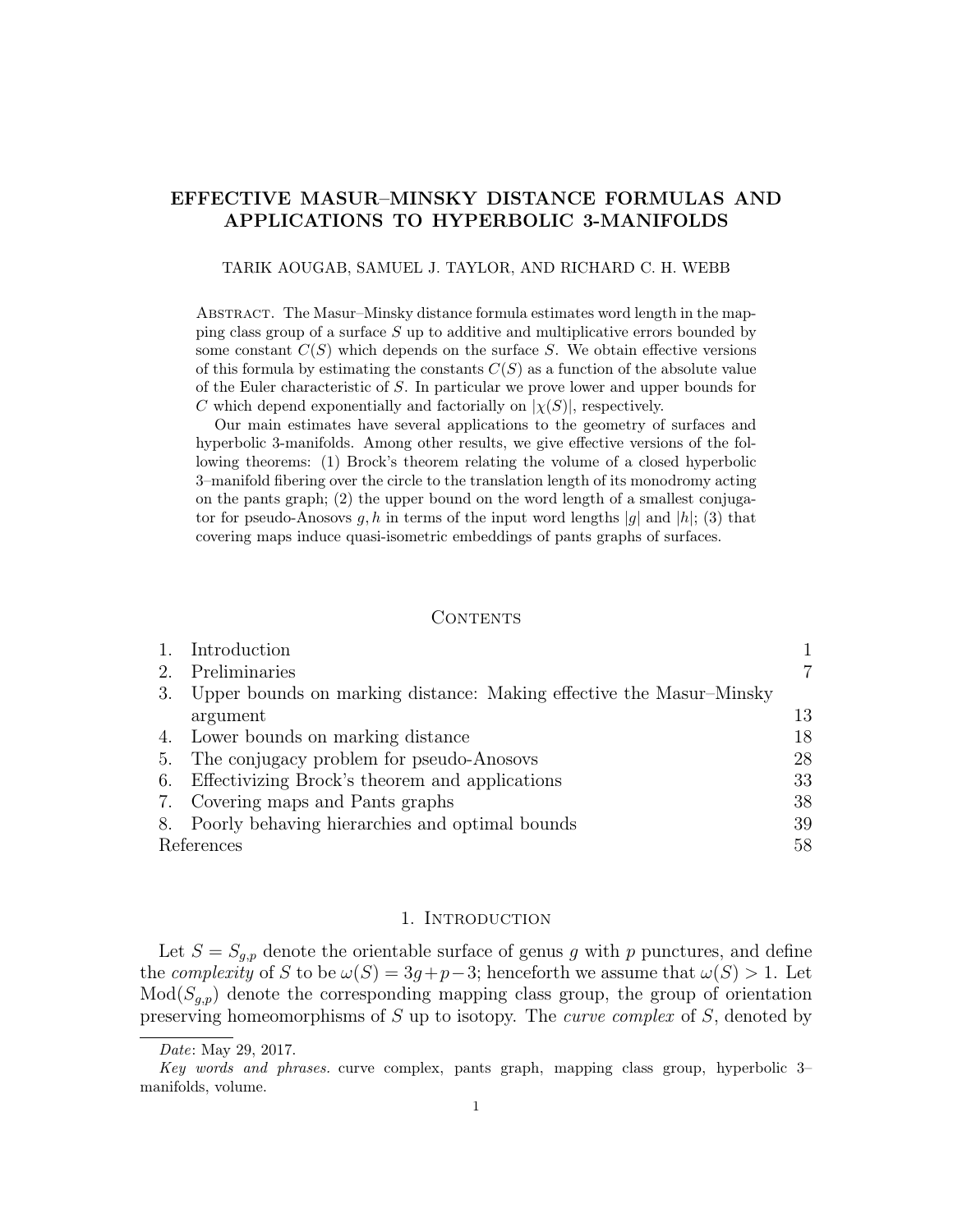$\mathcal{C}(S)$  is the simplicial complex whose vertices are isotopy classes of essential simple closed curves on S, and whose k-simplices correspond to  $(k + 1)$ -component multicurves on S.

The curve complex  $\mathcal{C}(S)$  is a locally infinite, infinite diameter  $\delta$ -hyperbolic metric space whose coarse geometry is intimately related to the algebra of  $Mod(S)$  and to the geometry and topology of hyperbolic 3-manifolds ([31], [32], [34], [35]). Indeed, for all but finitely many surfaces, the automorphism group of  $\mathcal{C}(S)$  is isomorphic to Mod<sup> $\pm$ </sup>(S)—the so-called *extended mapping class group* consisting of orientation reversing and preserving isotopy classes of self-homeomorphisms ([26], [27], [28]), but due to the local infiniteness of  $\mathcal{C}(S)$ , this action of  $\text{Mod}^{\pm}(S)$  is not proper.

One of the most useful and important tools for circumventing this difficulty is the Masur–Minsky distance formula, which relates the distance between two mapping classes  $q, h$  in the word metric with respect to some fixed finite generating set, to the geometry of  $C(S)$  via hierarchies of tight geodesics [32]:

**Theorem 1.1** ([32]). Fix S. There exist constants C and K such that the following holds: Let  $\mu_1, \mu_2$  be two complete clean markings on S. Then

$$
d_{\mathcal{M}}(\mu_1, \mu_2) \asymp_C |H(\mu_1, \mu_2)| \asymp_C \sum_{Y \subseteq S} [[d_Y(\mu_1, \mu_2)]]_K,
$$

where  $d_{\mathcal{M}}(\cdot, \cdot)$  denotes distance in the marking complex  $\mathcal{M} = \mathcal{M}(S)$ ,  $H(\mu_1, \mu_2)$  is any complete hierarchy with initial marking  $\mu_1$  and terminal marking  $\mu_2$ , and the sum is taken over all essential, properly embedded subsurfaces  $Y \subseteq S$ .

Furthermore, if  $d_Y(\mu_1, \mu_2) > K$ , then Y is a domain of H, and the geodesic q of  $H$  supported on Y has length  $|g|$  satisfying

$$
|d_Y(\mu_1, \mu_2) - |g|| < K.
$$

In Theorem 1.1, the symbol  $\leq_C$  denotes equality up to additive and multiplicative error bounded above and below by C:

$$
Z \asymp_C W \Leftrightarrow \frac{1}{C}W - C \le Z \le C \cdot W + C.
$$

Furthermore,  $[[x]]_K := x$  if  $x \geq K$  and 0 otherwise.

The main focus of this paper is to estimate C and K in Theorem 1.1 as functions of  $\omega = \omega(S)$ , and in so doing, to obtain effective versions of these coarse equalities with respect to the surface S. With these estimates at hand, we provide effective and explicit connections between the topology and geometry of surfaces and 3-manifolds. Such applications are our primary motivation and are discussed extensively below.

Our first result proves that C grows at least exponentially in  $\omega$  and at most like  $\omega^{\omega}$ , and K grows linearly in  $\omega$ . In what follows, an affine function of a variable x is simply a function of the form  $x \mapsto C \cdot x + b$  for some constants C and b.

**Theorem 1.2.** For each  $\omega$ , let  $C(\omega)$  and  $K(\omega)$  be the minimal constants such that Theorem 1.1 holds for any surface S with  $\omega(S) = \omega$ . Then there exist non-constant affine functions  $f, h : \mathbb{N} \to \mathbb{N}$  such that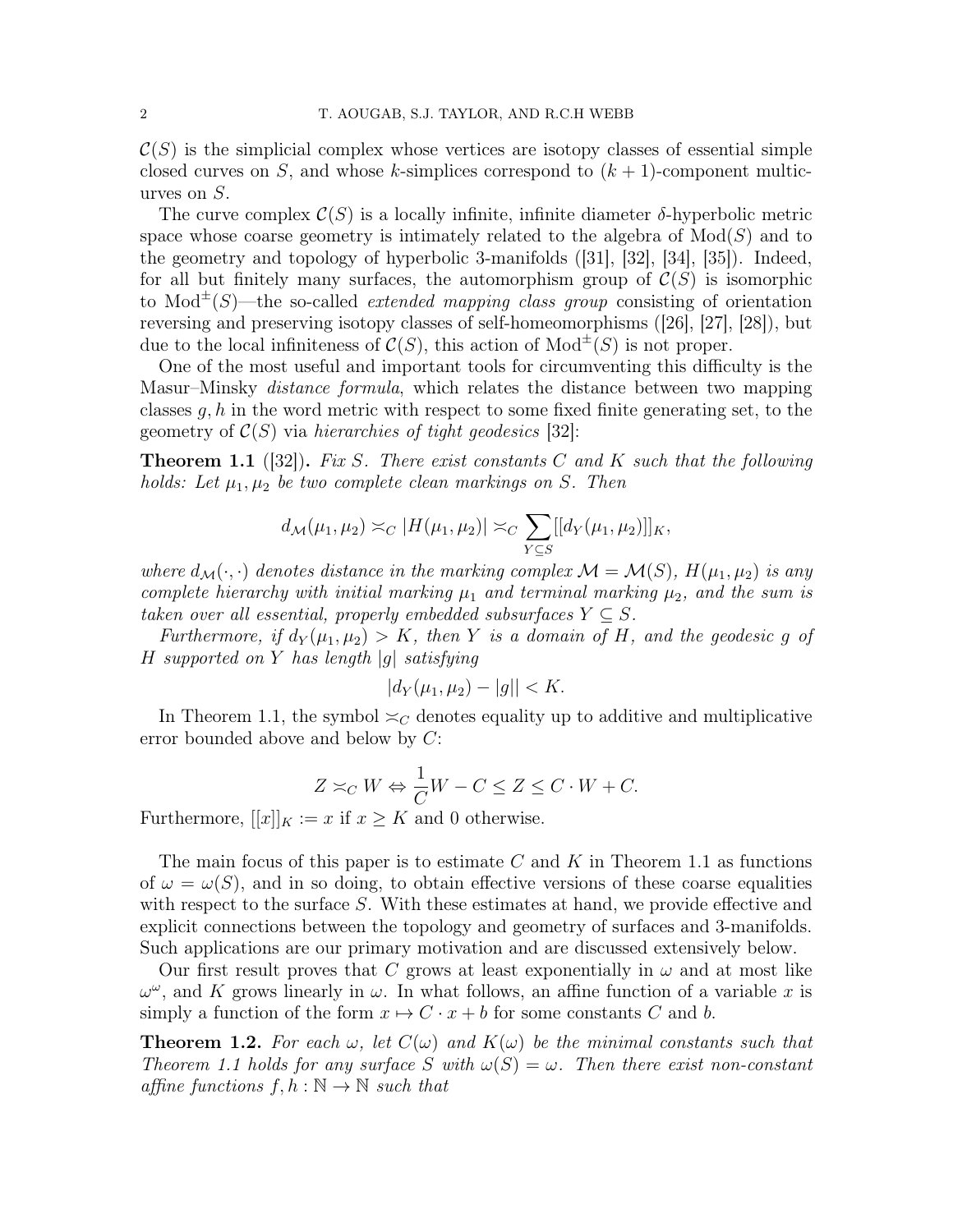$$
f(\omega) \le K(\omega) \le h(\omega),
$$

and

$$
2^{f(\omega)} \le C(\omega) \le h(\omega)^{h(\omega)}.
$$

Note that Theorem 1.1 is a statement about 6 inequalities so  $C$  is the maximum over all multiplicative constants, their reciprocals, and any additive constants appearing in any of these inequalities.

The exponential growth of  $C$  is not necessary in all 6 of these inequalities; more effective control can be obtained by treating these inequalities as independent statements, summarized as follows.

**Theorem 1.3.** There is an  $R \geq 0$  so that if  $\mu_1, \mu_2, H(\mu_1, \mu_2)$  are as in the statement of Theorem 1.1 and  $h(\omega)$  is as in the statement of Theorem 1.2, then the following inequalities hold:

- (1)  $d_{\mathcal{M}}(\mu_1, \mu_2) \leq 5 \cdot |H(\mu_1, \mu_2)|$  (Lemma 3.1).
- (2)  $|H(\mu_1, \mu_2)| \leq h(\omega)^{h(\omega)} \cdot d_{\mathcal{M}}(\mu_1, \mu_2) + h(\omega)^{h(\omega)}$  (Propositions 3.5 and 4.1).
- (3)  $\sum_{Y \subseteq S} [[d_Y(\mu_1, \mu_2)]]_{f(\omega)} \leq h(\omega)^{h(\omega)} \cdot |H(\mu_1, \mu_2)| + h(\omega)^{h(\omega)}$  (Proposition 3.5).
- (4)  $|H(\mu_1, \mu_2)| \leq h(\omega)^{h(\omega)} \cdot \sum_{Y \subseteq S} [[d_Y(\mu_1, \mu_2)]]_R + h(\omega)^{h(\omega)}$  (Proposition 3.5).
- (5)  $d_{\mathcal{M}}(\mu_1, \mu_2) \leq h(\omega)^{h(\omega)} \cdot \sum_{Y \subseteq S} [[d_Y(\mu_1, \mu_2)]]_{f(\omega)} + h(\omega)^{h(\omega)}$  (Lemma 3.1, Proposition 3.5).
- (6)  $\sum_{Y \subseteq S} [[d_Y(\mu_1, \mu_2)]]_R \le f(\omega) \cdot d_M(\mu_1, \mu_2)$  (Proposition 4.1).

For the pants graph  $\mathcal{P}(S)$  there is an analogous version of Theorem 1.1, which relates the distance in the pants graph  $d_{\mathcal{P}}(p_1, p_2)$  between two pants decompositions, the length of a *hierarchy without annuli* interpolating between  $p_1$  and  $p_2$ , and the sum of all sufficiently large subsurface projections taken over all non-annular subsurfaces [32]. A version of Theorem 1.3 holds in this context, which we summarize below:

**Theorem 1.4.** Let  $p_1, p_2$  be pants decompositions on S and  $H(p_1, p_2)$  a hierarchy without annuli with initial marking  $p_1$  and terminal marking  $p_2$ . Then inequalities (2) − (5) of Theorem 1.3 hold with  $H(\mu_1, \mu_2)$  replaced with  $H(p_1, p_2)$  and  $d_{\mathcal{M}}(\cdot, \cdot)$ replaced with  $d_{\mathcal{P}}(\cdot, \cdot)$ . Furthermore, the following hold:

$$
(1') d_{\mathcal{P}}(p_1, p_2) \leq |H(p_1, p_2)|;
$$

and

(6') 
$$
\sum_{Y \subseteq S} [[d_Y(\mu_1, \mu_2)]]_{3184} \leq 600 \cdot d_{\mathcal{P}}(p_1, p_2).
$$

1.1. The conjugacy problem for pseudo-Anosovs. Masur–Minsky use the distance formula to prove the following important result [32, Theorem 7.2]: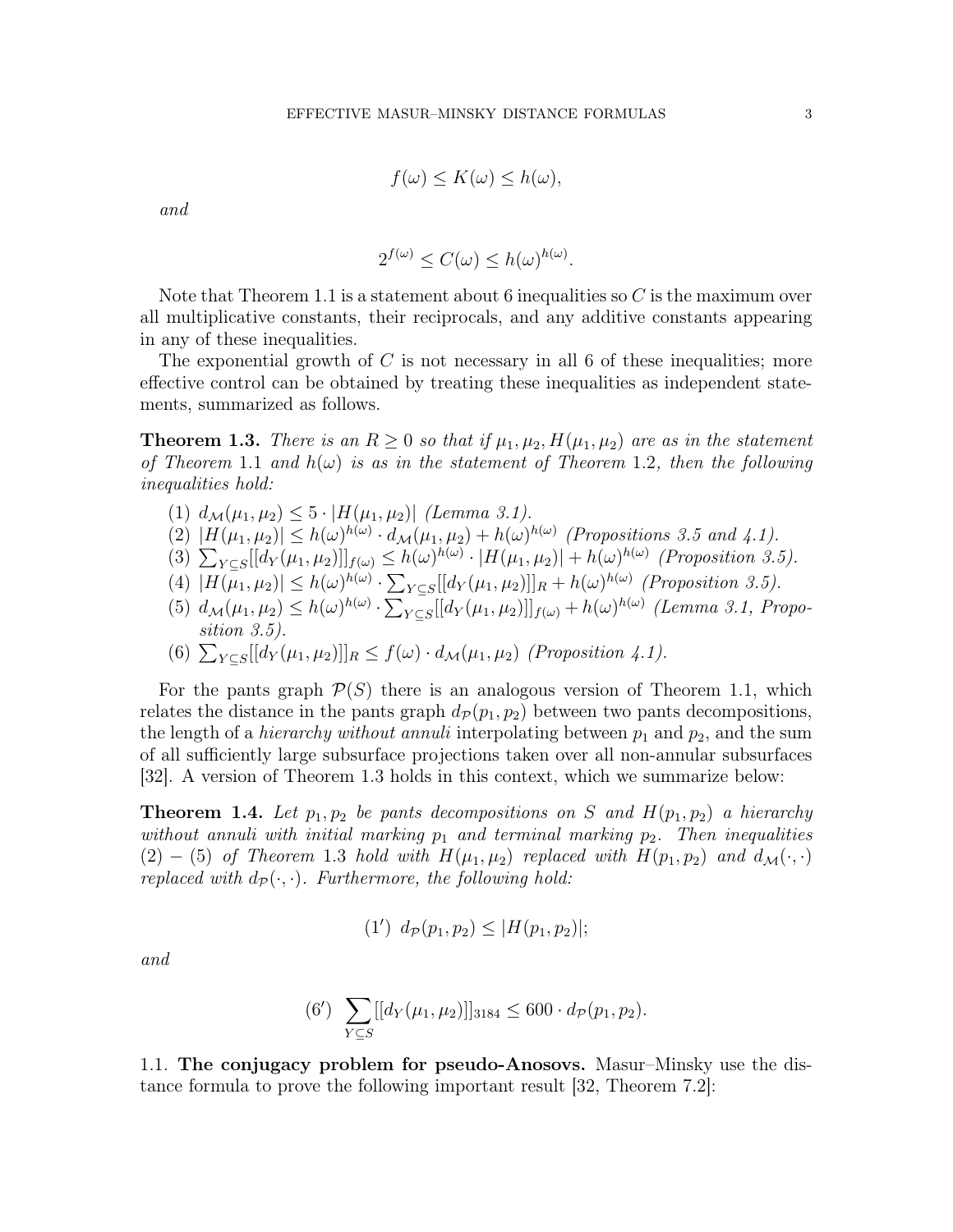**Theorem 1.5.** [32] Fix S and a finite generating set S of  $Mod(S)$ , there exists a constant  $q = q(S)$  satisfying the following: Let  $\phi, \theta \in Mod(S)$  be conjugate pseudo-Anosovs. Then there exists a mapping class r conjugating  $\phi$  to  $\theta$  whose word length  $|r|$  satisfies

$$
|r| < q \cdot (|\phi| + |\theta|).
$$

As q necessarily depends on the choice of generating set, one can not hope to directly estimate q as a function of  $\omega(S)$  without first having specified a choice of generating set for each mapping class group. After making such choices, we obtain the following effective and explicit estimate for  $q$ :

**Theorem 1.6.** There is an affine function h and there are finite generating sets  $\mathcal{S}(g, p)$  of  $\text{Mod}(S_{q,p})$  such that

$$
q(\mathcal{S}(g, p)) \le h(\omega)^{h(\omega)}.
$$

1.2. Brock's convex core and mapping torus theorems. Let  $X, Y \in \mathcal{T}(S_{q,p}),$ the Teichmüller space of  $S_{g,p}$ . Bers' simultaneous uniformization theorem [5] demonstrates that there exists a unique quasi-fuchsian 3-manifold  $Q(X, Y)$  such that the two marked Riemann surfaces at infinity are  $X$  and  $Y$ . Recall that the Bers' constant  $B(g, p)$  is a number such that any hyperbolic surface topologically equivalent to  $S_{g,p}$ admits at least one pants decomposition with total length at most B.

Brock's convex core theorem [11] relates the volume of the convex core core( $Q$ ) of  $Q(X, Y)$ , to the distance in the pants graph  $\mathcal P$  between a pair of pants decompositions  $P_X, P_Y$ , one of which is short on X, and the other short on Y:

**Theorem 1.7.** [11] There exists a constant  $\eta = \eta(\omega(g, p))$  such that the following holds: Let  $X, Y \in \mathcal{T}(S_{q,p})$  and let  $P_X, P_Y$  be pants decompositions such that  $P_X$  (resp.  $P_Y$ ) has length at most  $B(g, p)$  on X (resp. on Y). Then

$$
d_{\mathcal{P}}(P_X, P_Y) \asymp_{\eta} \text{vol}(\text{core}(Q(X, Y))).
$$

Using Theorem 1.4, we obtain an effective version of Theorem 1.7:

**Theorem 1.8.** Let  $X, Y, P_X, P_Y$  be as in the statement of Theorem 1.7. Then

$$
\frac{1}{h(\omega)^{h(\omega)}}d_{\mathcal{P}}(P_X, P_Y) - h(\omega)^{h(\omega)} \le \text{vol}(\text{core}(Q(X, Y))).
$$

Furthermore, when S is closed,

$$
\text{vol}(\text{core}(Q(X,Y))) \le h(\omega)^3 \cdot (d_{\mathcal{P}}(P_X, P_Y) + 1).
$$

Remark 1.9. Futer–Purcell–Schleimer have also worked out an effective version of Theorem 1.7 using different methods.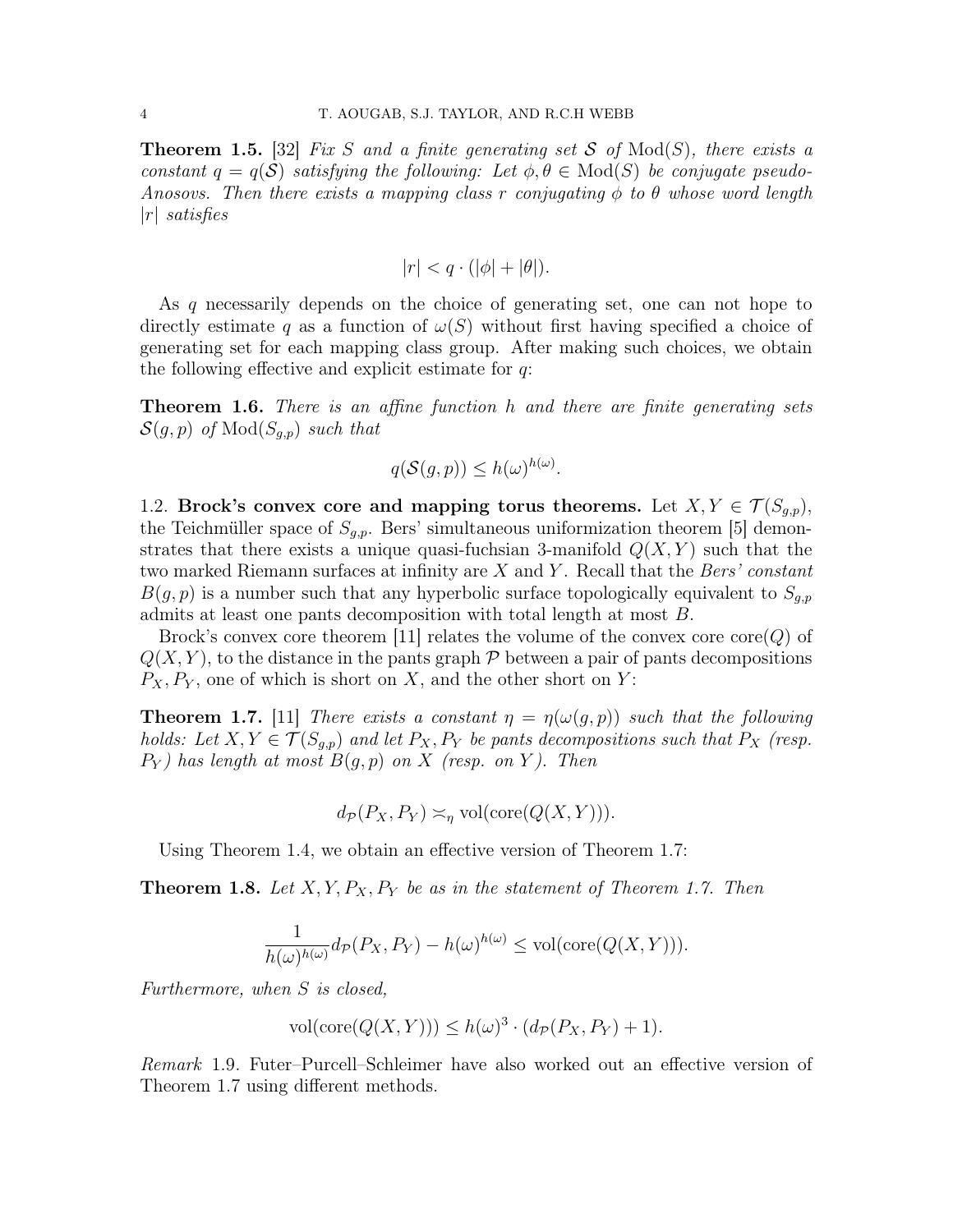Brock's mapping torus theorem [12] relates the volume of a hyperbolic mapping torus to the translation length of its monodromy on  $\mathcal{P}(S)$ . Define the *stable transla*tion length of  $\psi \in Mod(S)$  on  $\mathcal{P}(S)$  to be

$$
\overline{\tau}_{\mathcal{P}}(\psi) := \lim_{n \to \infty} \frac{d_{\mathcal{P}}(P, \psi^n(P))}{n},
$$

for any pants decomposition  $P \in \mathcal{P}$ . Using Theorem 1.8, we obtain the following effective version of Brock's result:

**Theorem 1.10.** Let  $\psi \in Mod(S)$  be pseudo-Anosov, and let  $M_{\psi}$  denote the mapping torus,  $M_{\psi} := S \times [0,1]/((x,1) \sim (\psi(x),0))$ , equipped with its unique finite volume complete hyperbolic metric. Then

$$
\frac{1}{h(\omega)^{h(\omega)}}\overline{\tau}_{\mathcal{P}}(\psi) - h(\omega)^{h(\omega)} \leq \text{vol}(M_{\psi}).
$$

Remark 1.11. The inequality which bounds volume from above by translation length has already been made effective by Agol [1], who showed that the multiplicative and additive error can be taken to be uniform in  $\omega$ .

1.3. Covering maps and Pants graphs. Let  $p : S \to S'$  be a covering map between closed orientable surfaces. The covering induces a coarse map  $p^* : C(S') \to C(S)$ between curve complexes, by sending a curve  $\gamma$  on  $S'$  to a component of its pre-image under  $p$ . We recall the following theorem of Rafi and Schleimer [37]:

**Theorem 1.12.** [37] There exists a constant  $C = C(S, S')$  such that  $p^*$  is a C-quasiisometry.

Tang later gave a short proof of Theorem 1.12 using hyperbolic geometry [40], and a result relating the geometry of a quasi-fuchsian manifold to the curve complex ([9], [13]). Building on Tang's ideas and using Theorem 1.8, we give an effective proof of an analogous theorem for the pants graph.

Given a cover  $p: S \to S'$ , fix a hyperbolic metric  $\sigma$  on S'; then  $\sigma$  lifts to a metric  $\tilde{\sigma}$  on S. A pants decomposition on S' will lift to a multi-curve on S and we complete this multicurve to a shortest possible pants decomposition with respect to  $\tilde{\sigma}$  to obtain a map  $p^* : \mathcal{P}(S') \to \mathcal{P}(S)$ . We prove:

**Theorem 1.13.** Let  $p : S \to S'$  be a covering map between closed orientable surfaces. Then there exists an affine function  $t(\omega)$  such that  $p^*$  is an  $\omega^{t(\omega)}$ -quasi-isometry.

1.4. Connections to other work. We conclude the introduction by highlighting applications related to the Weil–Petersson metric on Teichmüller space, and to algorithms for determining the Nielsen–Thurston type of braids.

Recall the following result of Schlenker [39]:

**Theorem 1.14.** [39] Let S be a closed orientable surface of genus at least 2, and let  $x, y \in \mathcal{T}(S)$ . Then there is a constant  $K_S > 0$  such that

vol(core $(Q(X, Y)) \leq 3\sqrt{\pi(g-1)}d_{WP}(X, Y) + K_S,$ 

where  $d_{WP}$  denote distance in the Weil-Petersson metric.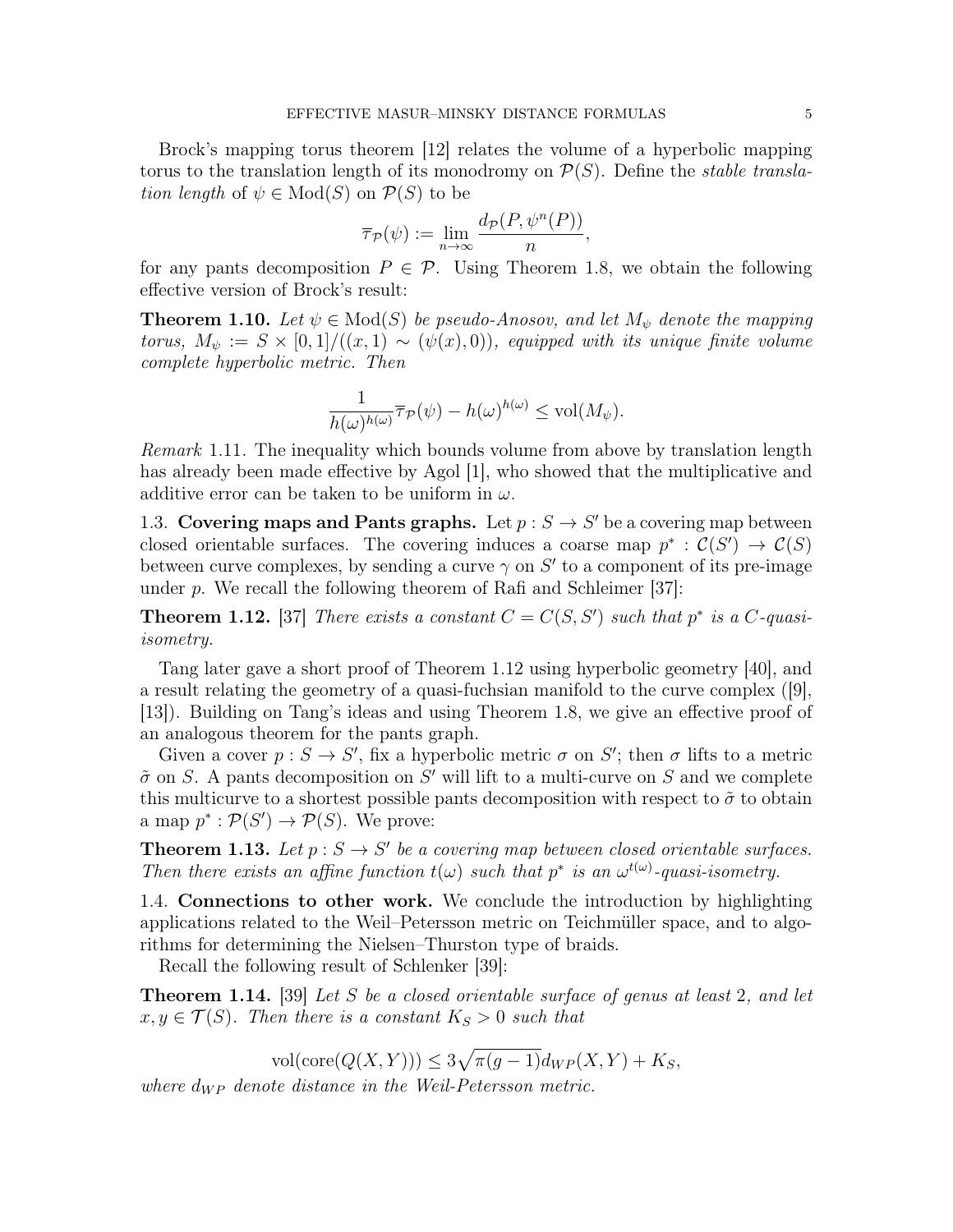Combining Theorem 1.14 with Theorem 1.8, we obtain an effective version of Brock's quasi-isometry [11] between the pants graph and  $\mathcal{T}(S)$  equipped with the Weil-Petersson metric:

**Theorem 1.15.** Let S be a closed surface of genus at least 2,  $X, Y \in \mathcal{T}(S)$ , and let  $P_X, P_Y \in \mathcal{P}(S)$  be shortest pants decompositions on X and Y, respectively. Then there exists an affine function  $r(\omega)$  such that

$$
d_{\mathcal{P}}(P_X, P_Y) \asymp_{r(\omega)^{r(\omega)}} d_{WP}(X, Y).
$$

That is, the map  $\mathcal{Q}: \mathcal{T}(S) \to \mathcal{P}(S)$  sending a marked Riemann surface to its shortest pants decomposition is a quasi-isometry, with constants bounded above by  $(r(\omega))!$ .

*Proof.* The inequality  $d_{\mathcal{P}}(P_X, P_Y) \prec_{r(\omega)^{r(\omega)}} d_{WP}(X, Y)$  is obtained by simply combining Theorems 1.8 with 1.14. That is, we use the volume of  $\text{core}(Q(X, Y))$  as an intermediary. We also use a bound on the constant  $K_S$  which follows from Schlenker's proof [39] and from work of Bridgeman (see Proposition 2 of [10]);  $K<sub>S</sub>$  is bounded above by some affine function of  $\omega(S)$ . As for the opposite inequality, Brock's original argument [11] yields a bound on the Lipschitz constants for  $Q$  which grows at most quadratically in  $\omega$ .

Finally, consider the following existence theorem of Calvez [16]:

**Theorem 1.16.** [16] Let  $B(n)$  denote the Braid group on n strands. Given  $b \in B(n)$ , there exists an algorithm which determines the Nielsen–Thurston type of b, which terminates in quadratic time (with respect to word length |b|).

Calvez's algorithm uses the Garside structure of the Braid group, and we note that the above theorem is strictly an existence result: the algorithm is technically not well-defined, since it relies on Theorem 1.5 of Masur-Minsky [32] and as a result, its run-time is a function of the multiplicative constant  $q$ . Thus, Theorem 1.6 yields the well-definedness of Calvez's algorithm.

1.5. Techniques and tools. The upper bound on marking distance in terms of subsurface projections is proved by analyzing Masur and Minsky's original argument ([32]), keeping care of the various constants and analyzing their dependencies on the complexity  $\omega(q, p)$ . We are able to obtain more control on these constants using the following effective results:

- (1) Uniform hyperbolicity of curve graphs, as shown independently by the first author [2], Bowditch [7], Clay-Rafi-Schleimer [19], and the third author with Hensel and Przytycki [25];
- (2) The combinatorial proof of the bounded geodesic image theorem obtained by the third author [43], which when coupled with (1), yields uniform control on the bounded geodesic image theorem.

In addition to this, several completely new arguments are needed, especially for the lower bound on marking distance. For instance, the techniques used to prove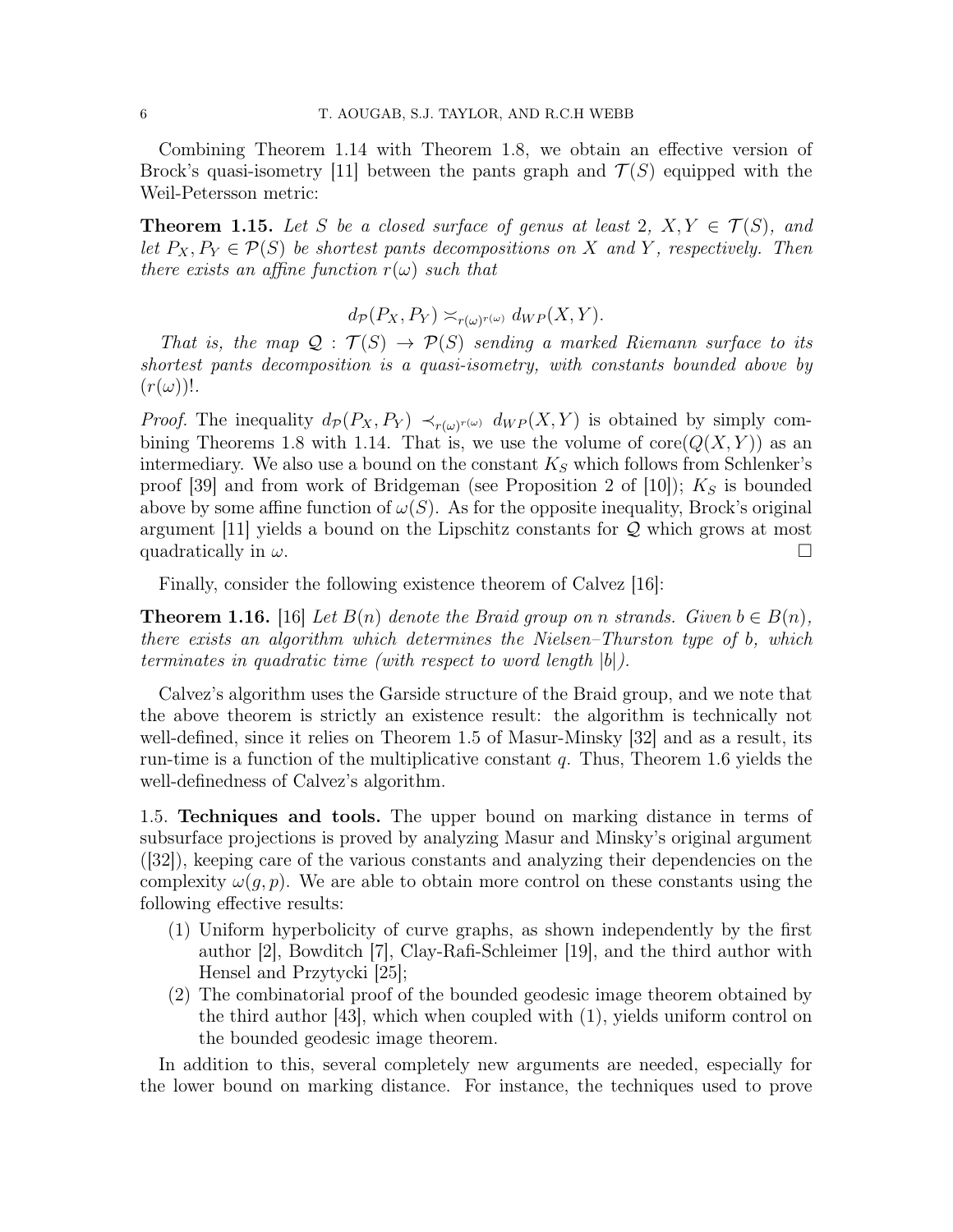inequality  $(6')$  in Theorem 1.4—that pants distance can be bounded below by subsurface projections with a uniform cut-off and uniform multiplicative error—do not appear anywhere in the literature.

The lower bound of Theorem 1.2 is obtained by constructing a long hierarchy, all of whose geodesics are relatively short. This produces examples where the constants involved are particularly bad and demonstrates the complexity dependence inherent in the Masur–Minsky hierarchy machinery.

#### 2. Preliminaries

2.1. Coarse geometry. Let X and Y be metric spaces. A map  $\phi: X \to 2^Y$  is called *coarsely well-defined* if there exists a constant  $K \geq 0$  so that for each  $x \in X$ the diameter of  $\phi(x)$  in Y is bounded above by K. In this case, we think of  $\phi$  as a map from X to Y; this can be formalized by replacing  $\phi$  with a map  $\phi'$  that for each  $x \in X$ , chooses one point arbitrarily in  $\phi(x)$ . Henceforth, when we refer to  $\phi$  as a map between metric spaces, we allow for the possibility that  $\phi$  is a coarsely well-defined map from one metric space to the power set of the other.

Given  $\lambda \geq 1, k \geq 0$ , a map  $\phi: X \to Y$  is a  $(\lambda, k)$ -quasi-isometric embedding if for all  $a, b \in X$ ,

$$
\frac{1}{\lambda}d_Y(\phi(a), \phi(b)) - k \le d_X(a, b) \le \lambda d_Y(\phi(a), \phi(b)) + k.
$$

The above inequalities can be more succinctly expressed by the notation

$$
d_X(a,b) \asymp_{\lambda,k} d_Y(\phi(a), \phi(b)).
$$

That is, to express the inequality  $A \leq \lambda \cdot B + k$ , we write  $A \leq_{\lambda,k} B$ , and similarly for  $A \geq_{\lambda,k} B$ .

A quasi-isometry between metric spaces  $X$  and  $Y$  is a quasi-isometric embedding  $\phi: X \to Y$  satisfying the additional property that there exists a constant  $R \geq 0$  so that for each  $y \in Y$ , there exists  $x \in X$  with  $d_Y(\phi(x), y) \leq R$ . Given  $a, b \in \mathbb{R} \cup {\pm \infty}$ , a  $(\lambda, k)$ –parameterized quasi geodesic in X is a  $(\lambda, k)$  quasi-isometric embedding of an interval  $[a, b] \subseteq \mathbb{R}$  (equipped with the standard metric) into X. A geodesic in X is by definition a  $(1, 0)$ -quasi-geodesic, i.e. an isometric embedding of  $[a, b] \subset \mathbb{R}$  into  $X$ .

Finally, recall that the metric space X is *geodesic* if any points  $x, y \in X$  can be joined by a geodesic in X. The metric space X is called  $\delta$ -hyperbolic (or Gromov hyperbolic, or just hyperbolic) if whenever  $T_{x,y,z}$  is a geodesic triangle with vertices  $x, y, z$  in X, then any edge of  $T_{x,y,z}$  is contained in the  $\delta$ -neighborhood of the union of the other two edges [23, 24].

2.2. Simple closed curves. A *simple closed curve* on a surface  $S$  is the image of an embedding of  $S<sup>1</sup>$  into S. A simple closed curve is *essential* if it is not homotopically trivial and not homotopic into a regular neighborhood of a puncture. A *multi-curve* is a disjoint union of pairwise non-homotopic essential simple closed curves. A pants decomposition is a multi-curve on S with the maximum possible number of components. Note that  $\omega(g, p) = 3g + p - 3 > 1$  exactly means that  $S_{g,p}$  admits a multi-curve with at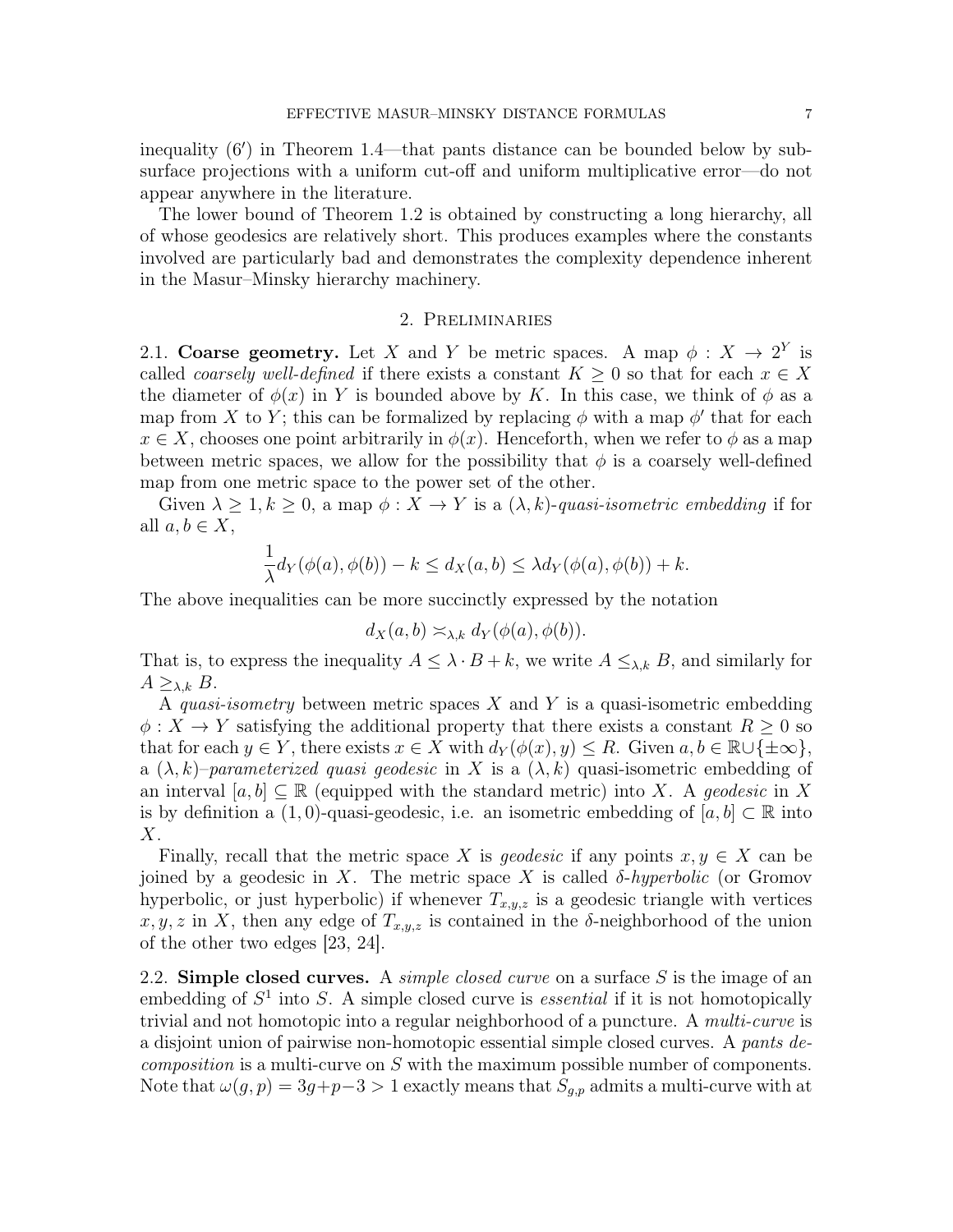least two components. As two simple closed curves are homotopic if and only if they are isotopic, we will sometimes blur the distinction between isotopy and homotopy.

Given a pair of simple closed curves  $\alpha, \beta$  the *geometric intersection number*  $i(\alpha, \beta)$  is the minimal number of intersection points between any simple closed curve homotopic to  $\alpha$  and any simple closed curve homotopic to  $\beta$ :

$$
i(\alpha, \beta) := \min_{x \sim \alpha, y \sim \beta} |x \cap y|,
$$

where  $\sim$  denotes homotopy. Curves  $\alpha$  and  $\beta$  are said to be in minimal position if the number of their points of intersection is equal to their geometric intersection number. A pair of simple closed curves  $\alpha, \beta$  are in minimal position if and only if no complementary region of their union is a bigon ([20, Proposition 1.7]), a simplyconnected region bounded by one arc of  $\alpha$  and one arc of  $\beta$ .

2.3. The mapping class group  $Mod(S)$  and the curve and pants complexes. The mapping class group  $Mod(S)$  of a surface S is the group of isotopy classes of orientation preserving homeomorphisms of S:

$$
Mod(S) \cong Homeo^+(S)/\sim,
$$

where ∼ denotes isotopy between homeomorphisms. Any mapping class sends punctures to punctures, but is allowed to permute the set of punctures.

Curve complexes. Suppose  $\omega(g, p) = 3g + p - 3 > 1$ . Then the curve complex of  $S_{g,p}$ , denoted by  $\mathcal{C}(S_{g,p})$ , is the simplicial complex whose vertices correspond to isotopy classes of essential simple closed curves on S, and  $k + 1$  such vertices span a ksimplex precisely when there is a multi-curve in  $S$  whose components represent these vertices. The *curve graph*, denoted by  $C_1(S)$ , is the 1-skeleton of  $C(S)$ : vertices are isotopy classes of essential simple closed curves, and two such vertices span an edge if and only if the corresponding curves have geometric intersection number 0. The curve complex (and curve graph) is made into a metric space by identifying each  $k$ -simplex with the standard Euclidean  $k$ -simplex with unit length edges.

One plus the dimension of  $C(S)$  is equal to the number of components in any pants decomposition of S. Moreover,  $\mathcal{C}(S)$  is a flag complex, meaning that  $k+1$  vertices span a k-simplex if and only if there exists the 1-skeleton of a  $k$ -simplex spanned by those vertices in the curve graph.

The mapping class group  $Mod(S)$  acts by isometries on  $\mathcal{C}(S)$ , by extending the natural action on the vertex set simplicially to the higher dimensional simplices. For all but finitely many surfaces, the automorphism group of  $\mathcal{C}(S)$  is isomorphic to the extended mapping class group  $\text{Mod}^{\pm}(S)$ , the super-group of  $\text{Mod}(S)$  consisting of isotopy classes of homeomorphisms of S (orientation reversing or preserving) ([26],  $[27], [28]$ .

The arc and curve graph of S, denoted by  $AC(S)$ , is the graph where each vertex either corresponds to the isotopy class of an essential simple closed curve, or the isotopy class of a properly embedded arc on S that is not homotopic into a puncture. Again, edges correspond to pairs of vertices that can be realized disjointly on S.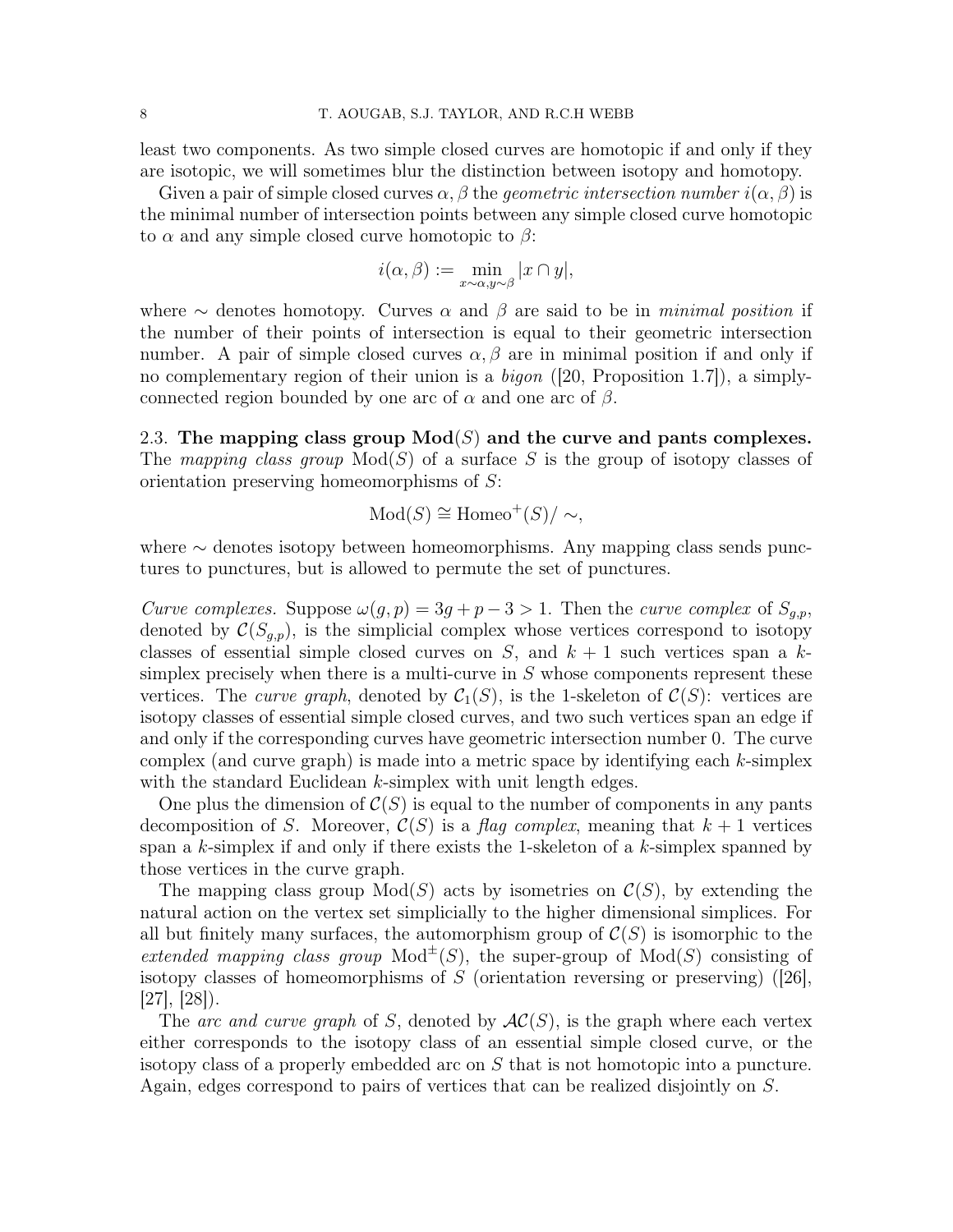We will also require a version of the curve complex for several surfaces S with  $\omega(S) \leq 1$ . If S is the once-punctured torus, we define  $\mathcal{C}(S)$  to be the graph whose vertices correspond to isotopy classes of essential simple closed curves, and two such vertices span an edge precisely when the corresponding curves have geometric intersection number 1. When S is the 4-punctured sphere  $S_{0,4}$ , we define  $\mathcal{C}(S)$  to be the graph where adjacency corresponds to pairs of isotopy classes with geometric intersection number 2. When  $\omega(S) = 1$ , we have that  $\mathcal{C}(S)$  is isomorphic to the Farey graph, and we call adjacent vertices Farey neighbors. Finally, when  $S$  is an annulus, consider a hyperbolic isometry  $\phi \in \text{Isom}^+\mathbb{H}^2$  and the hyperbolic cylinder C obtained by quotienting  $\mathbb{H}^2$  by the action of the infinite cyclic subgroup  $\langle \phi \rangle$ . The cylinder C is not compact, but it admits a Gromov compactification  $C$ . Then we define the annular curve graph of S to be the graph whose vertices are geodesic simple arcs in  $C$  with an endpoint on each boundary component, and edges correspond to pairs of arcs with disjoint interiors. Letting  $\eta$  denote the core curve of S, we will sometimes refer to  $\mathcal{C}(S)$  as  $\mathcal{C}(\eta)$ .

We record for later use Equation 2.3 of [32], which implies that distance in the annular complex is coarsely the same as intersection number (counting only interior intersections):

$$
(2.1) \t\t d_A(\alpha, \beta) = 1 + i(\alpha, \beta)
$$

Masur and Minsky showed [31] that for each S, there exists  $\delta = \delta(S)$  so that the curve complex is  $\delta(S)$ -hyperbolic. Bowditch later reproved this result ([8]), and his proof gave logarithmic upper bounds on the growth of  $\delta(S_{g,p})$  as a function of g and p. Recently, the first author  $([2])$ , Bowditch  $([7])$ , Clay–Rafi–Schleimer  $([19])$ , and the third author together with Hensel and Przytycki ([25]), all independently proved that the curve graph  $\mathcal{C}_1(S)$  is uniformly hyperbolic, meaning that there exists a single δ so that all curve graphs are δ-hyperbolic. We record this in the following theorem:

**Theorem 2.1** ([2], [7], [19], [25]). Curve graphs are uniformly hyperbolic. Furthermore, Hensel–Przytycki–Webb prove that given a geodesic triangle T in any curve graph, there is a point which is a distance of at most 17 from from all points on T.

The pants graph. Let  $\omega(S) > 1$ . The pants graph, denoted by  $\mathcal{P}(S)$ , of a surface S is the graph whose vertices correspond to (isotopy classes of) pants decompositions of S, and whose edges correspond to pairs of pants decompositions  $(P, P')$  so that P is obtained from P' via a pants move: delete one curve c in P', and replace it with a curve that intersects  $c$  minimally over all possible choices of replacement. The mapping class group  $Mod(S)$  also acts by isometries on  $\mathcal{P}(S)$ , and Margalit has shown that the full automorphism group of  $\mathcal{P}(S)$  is Mod<sup> $\pm$ </sup>(S) ([30]) for almost all surfaces.

2.4. Subsurface projections and the marking complex. A non-annular subsurface of S is a component of the complement of a regular neighborhood of a multicurve in S. An annular subsurface is a closed regular neighborhood of an essential simple closed curve. An *essential subsurface*  $Y$  is one such that each boundary component is essential.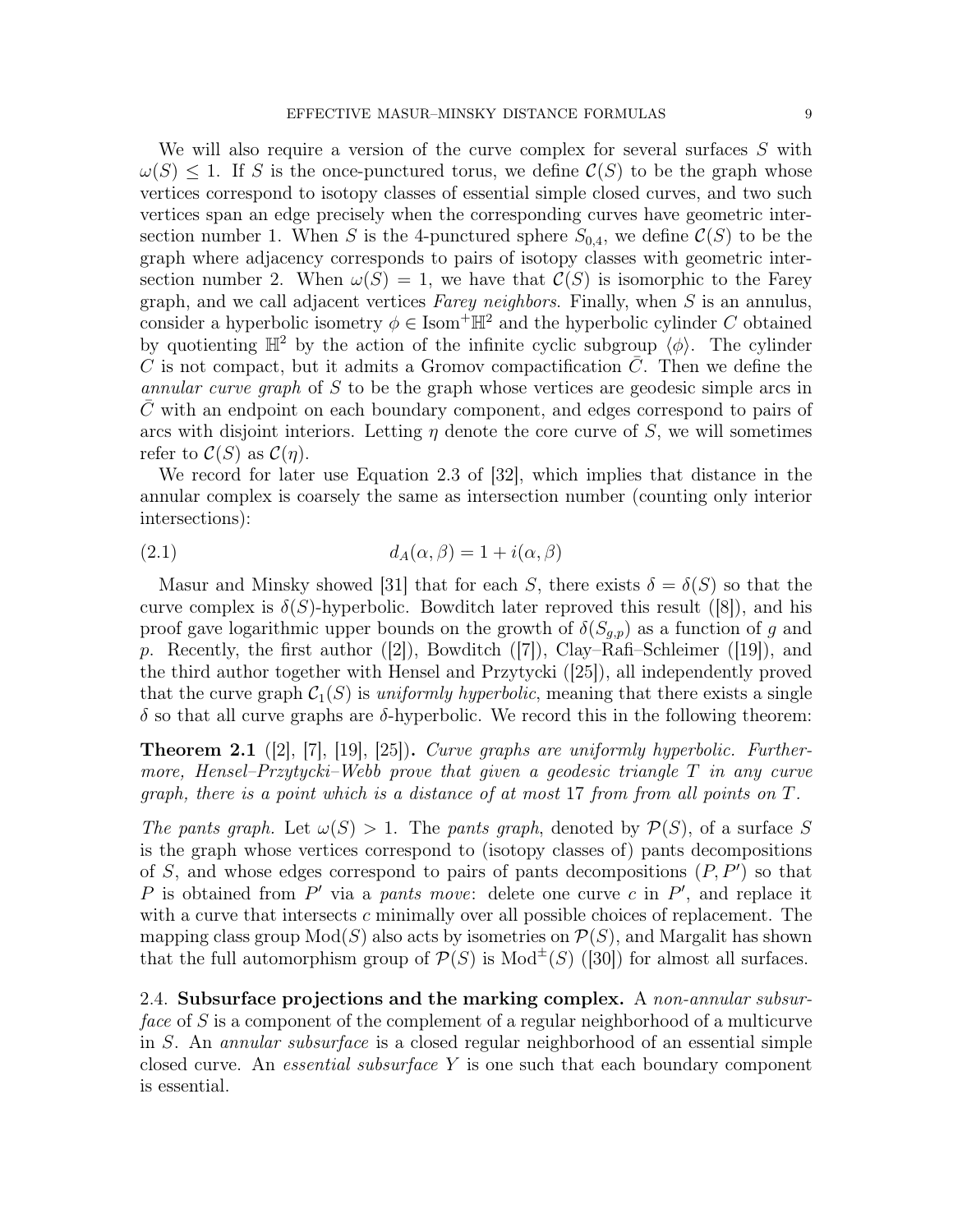Subsurface projection. Let  $Y \subseteq S$  be a non-annular essential proper subsurface whose interior is not homeomorphic to a 3-times punctured sphere. Note that since  $Y$  is essential the homomorphism induced by inclusion  $\pi_1(Y) \to \pi_1(S)$  is injective. Let  $S^Y$ denote the covering space of S associated to the induced subgroup  $\pi_1(Y) \leq \pi_1(S)$ . The cover  $S<sup>Y</sup>$  is not compact, but it admits a compactification  $\overline{S<sup>Y</sup>}$  (take the Gromov compactification minus the punctures of the homeomorphic lift of Y in  $S<sup>Y</sup>$ ) which is homeomorphic to Y. Then we define  $AC(Y)$ , the arc and curve graph of the subsurface Y, to be equal to  $AC(S<sup>Y</sup>)$ . When Y is annular we define  $AC(Y) = C(Y)$ .

There is a map  $\pi_Y: \mathcal{AC}(S) \to 2^{\mathcal{AC}(Y)}$  defined as follows:  $\pi_Y(\alpha)$  is the set of essential curves and arcs in the preimage of  $\alpha$  under the covering map  $S^Y \to S$ . This is a coarsely well-defined map because when  $\pi_Y(\alpha)$  is non-empty it consists of disjoint arcs and/or curves, so its diameter in  $AC(Y)$  is at most 1. We say that  $\alpha$  cuts Y if any simple closed curve representing  $\alpha$  intersects Y. Note that  $\pi_Y(\alpha)$  is non-empty if and only if  $\alpha$  cuts Y.

Suppose that  $\alpha$  cuts Y. In the case that Y is not an annulus, there is a simple closed curve  $\psi_Y(\alpha)$  closely related to  $\pi_Y(\alpha)$ . We define  $\psi_Y(\alpha)$  by first defining  $\sigma_Y: 2^{\mathcal{AC}(Y)} \to$  $2^{\mathcal{C}(Y)}$ . If a set A of arcs and/or curves contains a curve, we set  $\sigma_Y(A)$  to be that curve. Otherwise, A consists only of arcs. Choose one such arc  $\lambda \in A$ , and let  $\mathcal{N}(\lambda)$  denote a thickening of  $\lambda$  together with the at most two boundary components of Y that  $\lambda$  intersects. Then we define  $\sigma_Y(A)$  to be a boundary component of  $\mathcal{N}(\lambda)$  that is essential in Y. We define  $\psi_Y := \sigma_Y \circ \pi_Y$ . When Y is annular, we define  $\psi_Y := \pi_Y$ since  $AC(Y) = C(Y)$ . Note that  $\psi_Y$  is again a coarsely well-defined assignment called the subsurface projection.

The marking graph. Let  $P = \{p_1, p_2, ..., p_n\}$  be a multicurve on S. A marking with base P is a set  $\mu = {\beta_1, ..., \beta_n}$  such that for each i,  $\beta_i$  is either equal to  $p_i$ , or equal to an ordered pair  $(p_i, t_i)$  for  $t_i$  a diameter-1 subset of the annular curve graph  $\mathcal{C}(p_i)$ . Such a  $t_i$  is called a *transversal* for  $p_i$ . A marking  $\mu$  is called *complete* if P is a pants decomposition of S, and for each i we have  $\beta_i = (p_i, t_i)$  i.e. each component of P has an associated transversal. A complete marking  $\mu$  is called *clean* if each transversal  $t_i$ is equal to  $\psi_{p_i}(w_i)$ , where the only base curve that  $w_i$  intersects is  $p_i$ , and  $w_i$  and  $p_i$ are Farey neighbors in the curve graph of the appropriate component of  $S - (P \setminus \{p_i\})$ .

The marking graph  $\mathcal{M}(S)$  of S, introduced by Masur and Minsky in [32] is the graph whose vertices are clean complete markings  $\mu$  of S, and whose edges correspond to pairs  $(\mu, \mu')$  where  $\mu'$  is obtained from  $\mu$  by one of the following two *elementary moves* (see [32, Section 2] for details):

- (1) twist move:  $\mu$  and  $\mu'$  have the exact same base, and for exactly one i, the transverse curve  $w_i'$  is obtained from  $w_i$  by a Dehn twist or a half-twist once about the base curve  $p_i$  (a half-twist is possible when  $p_i$  and  $w_i$  intersect twice);
- (2) flip move:  $\mu'$  is obtained from  $\mu$  by exchanging one transverse curve with the corresponding base curve. That is, for one  $i, p_i$  becomes the transversal and  $w_i$  becomes the base curve. Since  $\mu$  is clean,  $w_i$  will not intersect any of the other components of  $P$  and thus after this exchange the base is still a pants decomposition. However, it is possible that  $w_i$  intersects other transversals,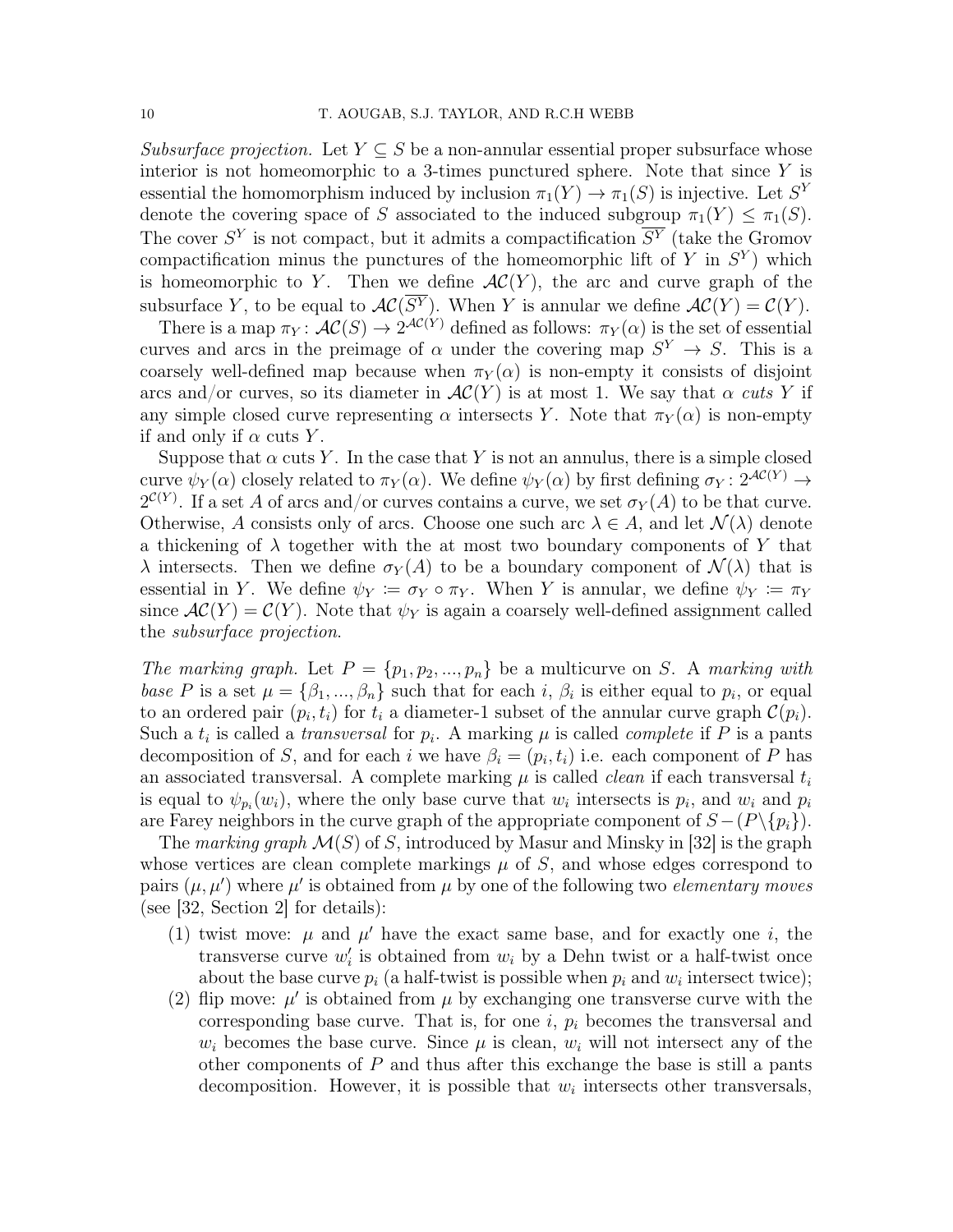and that therefore the resulting complete marking is not clean. If this occurs, we clean the marking by replacing each of the other transversals with new ones so that the resulting marking is clean, and so that the replacement transversals minimize distance (amongst all choices of replacements that yield a clean marking) in the respective annular curve graphs to the original transversals. We say that the resulting clean marking  $\mu'$  is *compatible* with the complete marking obtained by exchanging  $w_i$  and  $p_i$ .

There is a bounded number of choices for a clean marking that is compatible with a complete marking, and there is always at least one such clean marking (see section 2 of [32]). Since there are only finitely many complete clean markings up to the action of  $Mod(S)$ , there is a uniform bound on the distance within all annular curve graphs of the replacement transversals in any cleaning. Therefore,  $\mathcal{M}(S)$  is a connected and locally finite graph, admitting a properly discontinuous, co-finite simplicial action of  $Mod(S)$ . It follows that  $\mathcal{M}(S)$  is quasi-isometric to  $Mod(S)$  equipped with the word metric associated to a finite generating set. See [32] for details.

We remark that subsurface projection to an essential subsurface Y can be extended over a complete marking  $\mu$  as follows. If Y is an annulus whose core curve is in the base of  $\mu$ , then we define  $\psi_Y(\mu) \in C(Y)$  to be the transversal associated to that base curve. In all other instances, we define  $\psi_Y(\mu)$  to be the standard subsurface projection of the base of  $\mu$  to Y. Then we have the following formula, due to Masur–Minsky, which expresses distance in  $\mathcal{M}(S)$ , coarsely in terms of subsurface projections ([32]):

**Theorem 2.2** ([32]). There exists a constant  $D = D(S)$  so that for all  $T > D$ , there is  $N = N(T)$  satisfying the following. If  $\mu_1, \mu_2 \in \mathcal{M}(S)$  are clean complete markings, then

$$
d_{\mathcal{M}}(\mu_1, \mu_2) \asymp_N \sum_{Y \subseteq S} [[d_Y(\mu_1, \mu_2)]]_T,
$$

where  $d_{\mathcal{M}}(\cdot, \cdot)$  denotes distance in  $\mathcal{M}(S)$ , the sum is taken over all essential subsurfaces Y of S, and  $[[x]]_T = x$  for all  $x \geq T$  and 0 otherwise.

As stated in the introduction, the main goal is this paper is to determine how the constants of Theorem 2.2 depend on the surface S.

2.5. Hierarchies. A *hierarchy* between two clean complete markings  $\mu, \mu'$  is a path in  $\mathcal{M}(S)$  starting at  $\mu$  and ending at  $\mu'$ , which can be built up as a collection of certain specially chosen geodesics in curve graphs of subsurfaces. We begin by defining these geodesic paths – so-called tight geodesics– which are the fundamental building blocks of a hierarchy. For  $Y \subseteq S$  a subsurface of a surface S potentially with boundary, the relative boundary of Y consists of all boundary curves of Y which are not peripheral in S.

Definition 2.3. For any S with  $\omega(S) > 1$ , a tight sequence in  $\mathcal{C}(S)$  is a sequence  ${\sigma_0, ..., \sigma_n}$  of simplices in  $\mathcal{C}(S)$  (perhaps of different dimension) so that:

(1)  $\sigma_0$  and  $\sigma_n$  are vertices of  $\mathcal{C}(S)$ .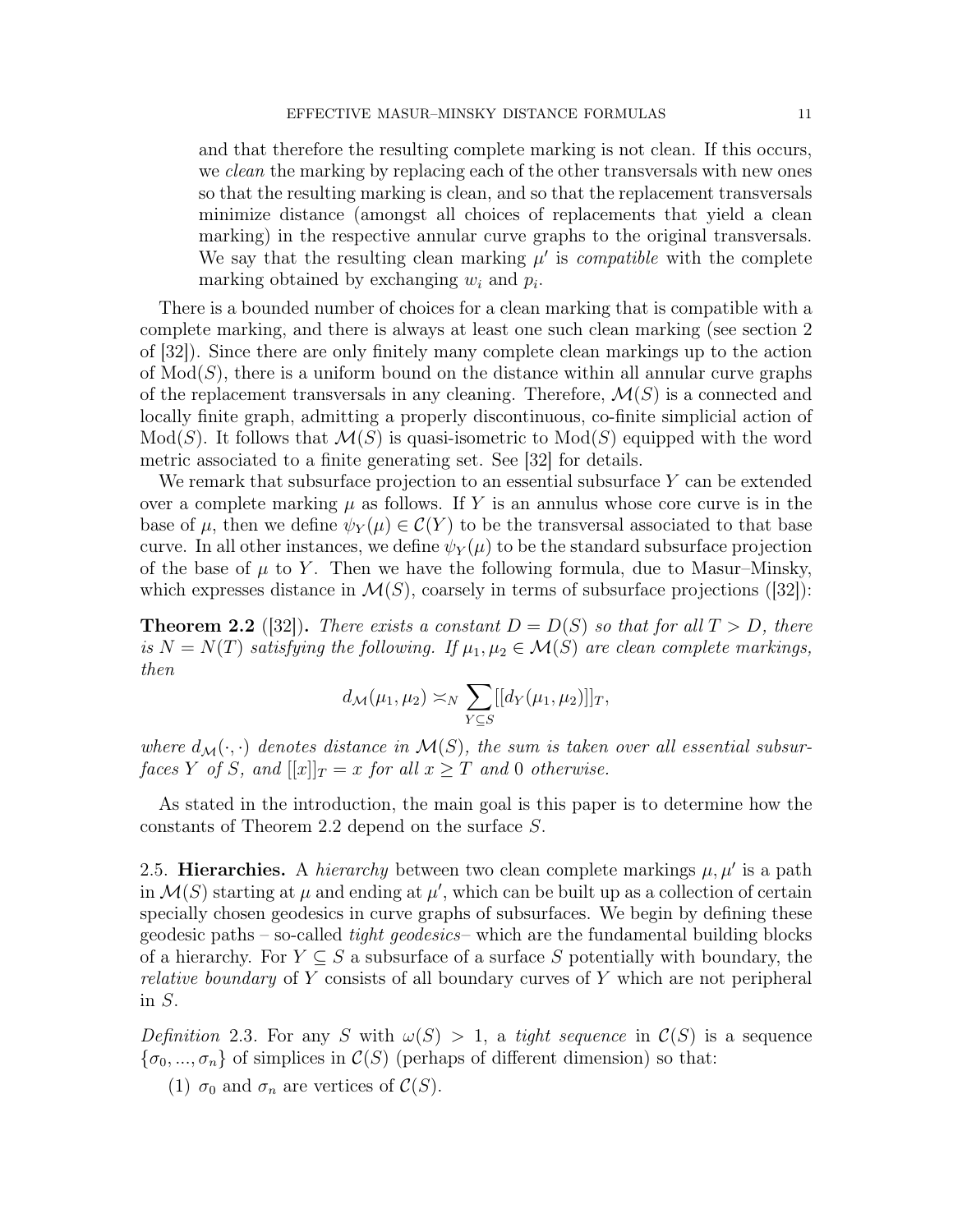(2) For all  $i \neq j$  and any vertices  $v_i \in \sigma_i$  and  $v_j \in \sigma_j$ ,

$$
d_{\mathcal{C}(S)}(v_i, v_j) = |i - j|.
$$

(3) For each  $i \neq 0, n$ , the simplex  $\sigma_i$  corresponds to the relative boundary of the subsurface  $F(v_i, v_j)$ , obtained by taking a regular neighborhood of  $\sigma_i \cup \sigma_j$  after filling in each simply-connected component of  $S \setminus (\sigma_i \cup \sigma_j)$  with a disk.

If S is a once-punctured torus or 4-holed sphere  $(\omega(S) = 1)$ , then a tight geodesic is simply the vertex sequence of a curve graph geodesic. Finally, if  $S$  is an annulus, then a tight geodesic is again the vertex sequence of an annular curve graph geodesic, however we also require that if  $x \in \partial \overline{S}$  is an endpoint of some arc in a tight geodesic  $\{v_0, ..., v_n\}$ , then x is an endpoint of either  $v_0$  or  $v_n$ .

Definition 2.4. Given  $Y \subseteq S$  any subsurface, a tight geodesic in  $\mathcal{C}(Y)$  is a tight sequence  $g = {\sigma_0, ..., \sigma_n}$  in  $\mathcal{C}(Y)$ , together with a pair of markings  $\mathbf{I}(g)$ ,  $\mathbf{T}(g)$ , called the *initial and terminal markings of g*, such that  $\sigma_0$  (resp.  $\sigma_n$ ) is contained in the base of  $I(g)$  (resp.  $T(g)$ ). The surface Y is called the *domain of g*, which we denote by  $D(q) = Y$ .

We now define the relation of *subordinacy* between tight geodesics, which dictates how tight geodesics in different subsurfaces can be amalgamated into the hierarchy. For  $Y \subseteq S$ ,  $\omega(Y) \geq 1$ , and  $\mu$  a marking on S, the *restriction of*  $\mu$  to Y, denoted by  $\mu|_Y$ , is the set of all base curves of  $\mu$  (together with their transversals if they exist) that intersect Y essentially. If Y is an annulus, we define  $\mu|_Y$  to be equal to  $\psi_Y(\mu)$ . Note that the restriction of a marking to a domain can be equal to the empty set.

Definition 2.5. Given g a tight geodesic in  $\mathcal{C}(Y)$ ,  $Y \subseteq S$ , a domain Z is called a component domain of g if there exists some simplex  $\sigma_j$  in g such that either:

- (1) Z is a connected component of  $Y \setminus \sigma_j$ , or
- (2) Z is an annulus whose core curve is a vertex in  $\sigma_j$ .

If Z satisfies this definition with respect to the vertex  $\sigma_j$ , we say that Z is a component domain of  $(Y, \sigma_i)$  or of  $(D(g), \sigma_i)$ .

If Z is a component domain of  $(D(g), \sigma_i)$  we define the *initial and terminal markings* of g relative to Z, denoted by  $I(Z, g)$  and  $T(Z, g)$  respectively, as follows. If  $\sigma_j$  is not the first vertex of g (i.e. if  $j \neq 0$ ), then define  $\mathbf{I}(Z, g) := \sigma_{j-1}|_Z$ ; otherwise, define  $\mathbf{I}(Z,g) := \mathbf{I}(g)|_Z$ . Similarly, if  $\sigma_j$  is not the last vertex of g, define  $\mathbf{T}(Z,g) := \sigma_{j+1}|_Z$ , and otherwise define  $\mathbf{T}(Z, q) := \mathbf{T}(q)|_Z$ .

Definition 2.6. If Z is a component domain of g and  $\mathbf{T}(Z, g) \neq \emptyset$ , we say that Z is directly forward subordinate to g, or d.f.s. to g for short, and we write  $Z \searrow d$  g. Analogously, if Z is a component domain of g and  $I(Z, g) \neq \emptyset$ , we say that Z is directly backwards subordinate to g, or d.f.b. to g, and we write  $g \nless z$ . If g and h are two tight geodesics, then we say that  $h$  is *directly forward subordinate* (resp. *directly backwards* subordinate) to g if  $D(h)$  is d.f.s. (resp. d.f.b.) to g and  $\mathbf{T}(h) = \mathbf{T}(D(h), g)$  (resp. if  $I(h) = I(D(h), g)$ . We define forward subordinacy (resp. backwards subordinacy) for domains and for tight geodesics to be the transitive closure of direct forward subordinacy (resp. direct backwards subordinacy).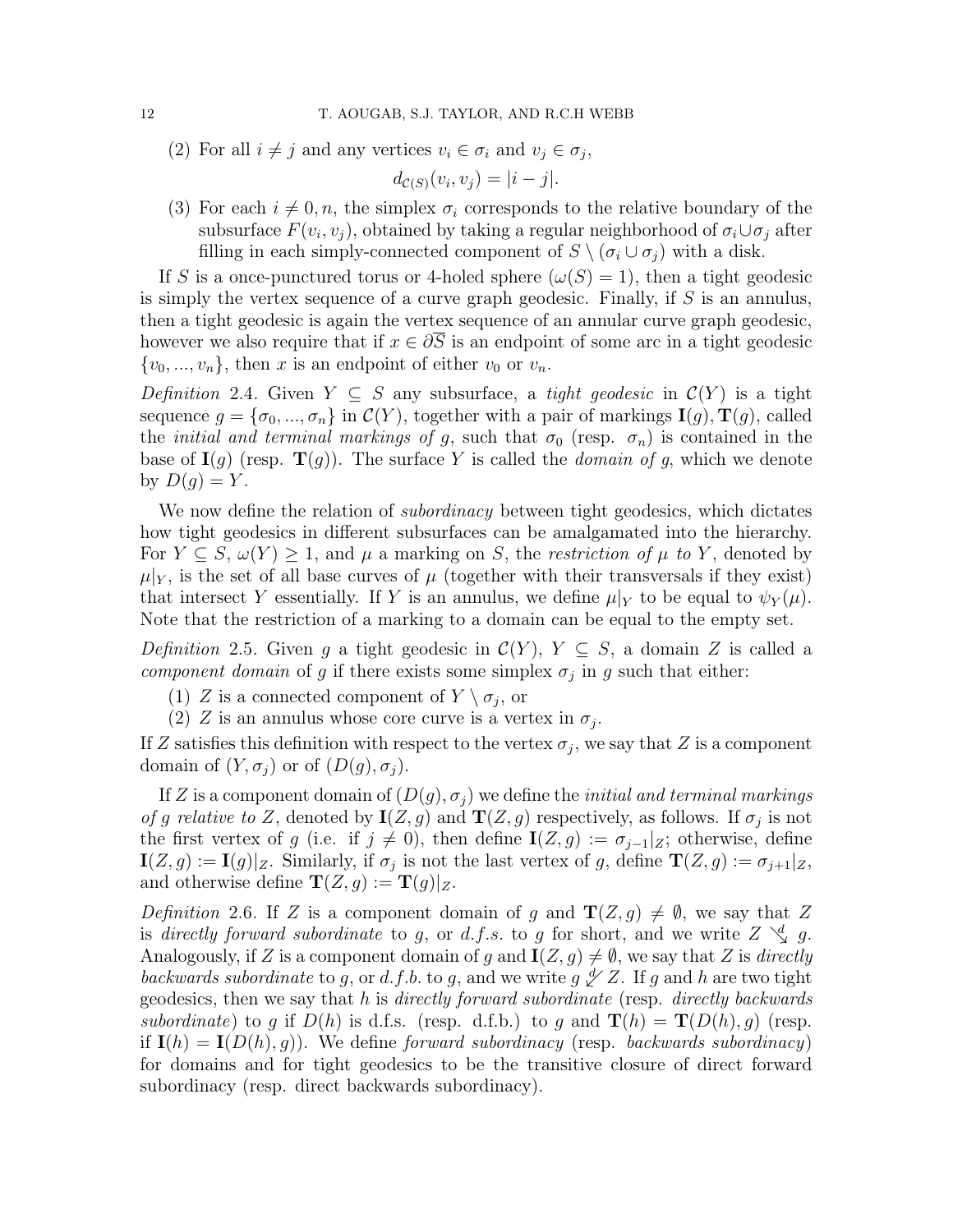We are now ready to define hierarchies.

Definition 2.7. A hierarchy H between markings  $\mu, \mu'$  on S is a collection of tight geodesics satisfying:

- (1) There exists a unique geodesic  $g_H \in H$ , called the main geodesic, whose domain is the surface S. The initial and terminal markings of  $g_H$  are equal to  $\mu, \mu'$  respectively, and are denoted by  $I(H), T(H)$ .
- (2) If g, h are tight geodesics in H and Z is a domain with  $g \nless Z$  and  $Z \nless Q$  h, then there is a unique tight geodesic  $k \in H$  with  $D(k) = Z$ , and  $g \nleq k$  and  $k \searrow d$  h
- (3) Except for the main geodesic  $g_H$ , every geodesic  $h \in H$  has the property that there exist tight geodesics  $g, k \in H$  so that h is d.b.s. to g and h d.f.s. to k.

The *length* of a hierarchy H, denoted by  $|H|$ , is equal to the sum of all of the lengths of the tight sequences of tight geodesics contained in H.

Masur–Minsky prove that between any two markings  $\mu$  and  $\mu'$ , there exists at least one and at most finitely many hierarchies. Furthermore, they provide a way of "resolving" a hierarchy H into a sequence of adjacent markings in  $\mathcal{M}(S)$ , coarsely of length |H|, between  $\mu$  and  $\mu'$ . For these facts, the reader is referred to [32]. Finally, in conjunction with Theorem 2.2, they prove that hierarchy paths constitute parameterized quasi-geodesics in the marking graph:

**Theorem 2.8** ([32]). There exist constants  $K = K(S), R = R(S)$  so that if H is a hierarchy path between complete clean markings  $\mu, \mu' \in \mathcal{M}(S)$ , then (1) H constitutes an  $(R(S), R(S))$ -quasigeodesic in the marking graph, and (2) for any  $Y \subseteq S$ , if  $d_Y(\mu, \mu') > K$ , then Y is a domain of some tight geodesic in H.

# 3. Upper bounds on marking distance: Making effective the Masur–Minsky argument

In this section, we prove the upper bounds of Theorem 1.2. To keep the exposition succinct, we rely on the original arguments of Masur and Minsky [32] when possible and indicate where new arguments are necessary.

3.1. Hierarchy bounds. We begin by showing that one can turn a hierarchy into a sequence of (clean) markings compatible with a resolution of the hierarchy, where the distance between consecutive markings is independent of complexity. As opposed to the other statements in this subsection, Lemma 3.1 requires a bit of care. This is because the processing of transforming a hierarchy resolution into a path of markings requires careful control over the transversal curves for each annulus. Our proof does so by keeping track of what we call *twist* and *insurance opportunities* for each annulus; these record the number of elementary moves between markings that potentially alter the transversal for a given annulus.

**Lemma 3.1** (Effectivizing Lemma 5.5). If H is a complete finite hierarchy such that  $I(H)$  and  $T(H)$  are clean, then there is a sequence of clean markings  $(\mu_j)_{j=0}^M$ ,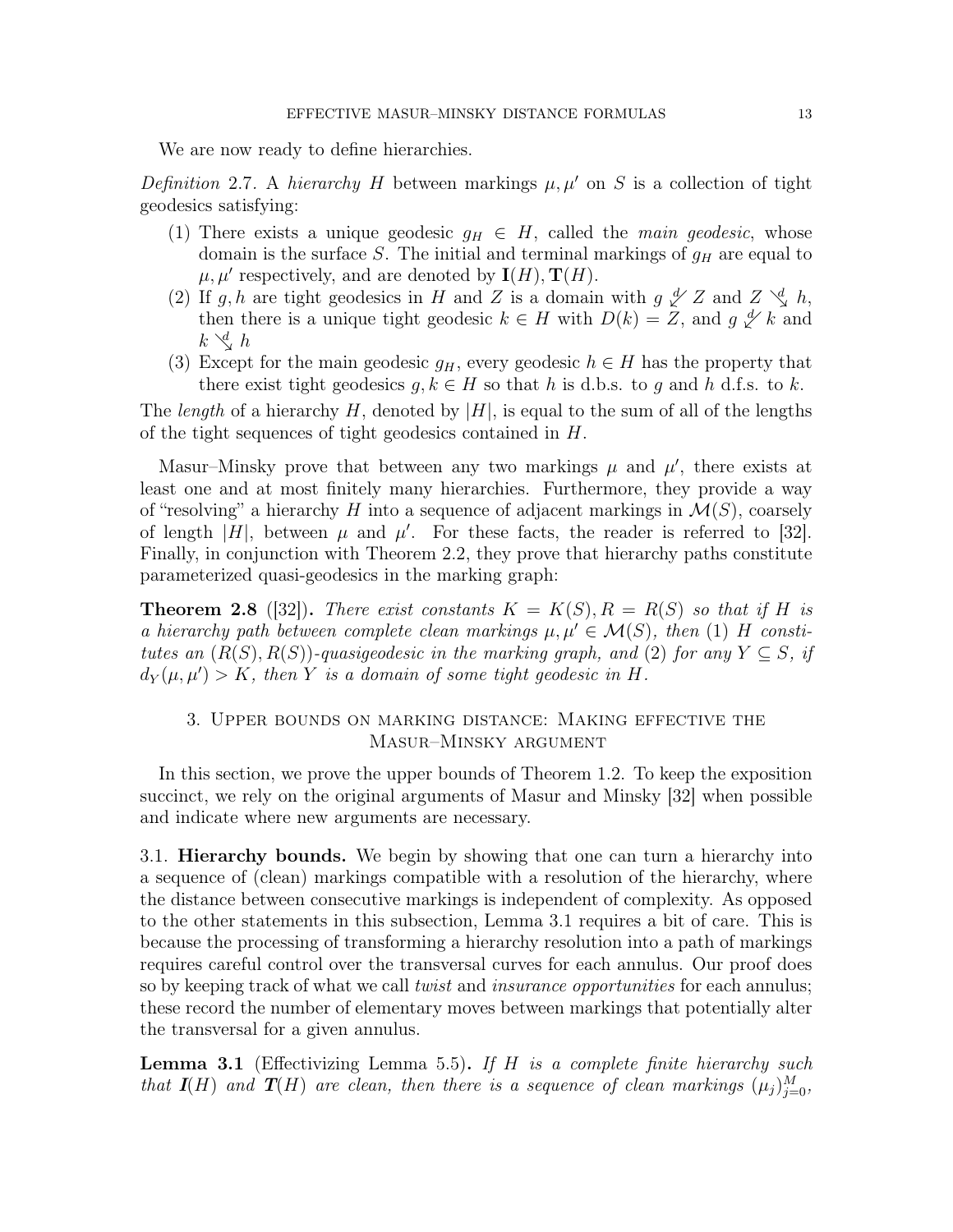successive ones differing by elementary moves, so that  $\mu_0 = I(H)$ ,  $\mu_M = T(H)$ , and  $M \leq 5|H|.$ 

*Proof.* In a pants decomposition  $P$  we say that a pair of curves of  $P$  are adjacent if there is an arc connecting them whose interior is disjoint from  $P$ . Take any resolution  $(\tau_j)_{j=0}^N$ . We have  $N \leq |H|$  by [32, Proposition 5.4]. Also recall that to each  $\tau_j$  there is associated a non-clean marking  $\mu_{\tau_j}$ .

Whenever a forward elementary move  $\tau_j$ ,  $\tau_{j+1}$  occurs in an annular domain Y then we call this a *twist opportunity* for Y.

Suppose  $\tau_j$ ,  $\tau_{j+1}$  is a forward elementary move determined by  $(h, v)$  and  $(h, v')$  where  $D(h)$  is homeomorphic to  $S_{0,4}$  or  $S_{1,1}$ . Furthermore suppose that c is an adjacent curve of v in base( $\mu_{\tau_j}$ ). Then we call this an *insurance opportunity* for Y where Y is the annulus whose core is c.

There are at most  $4N \leq 4|H|$  twist and insurance opportunities in total, summed over all annuli.

Now we inductively construct a path of clean, complete markings  $(\mu_i)_i$  from  $I(H)$ to  $\mathbf{T}(H)$ : Set  $i = 0$ ,  $j = 0$  and  $\mu_i = \mathbf{I}(H)$ .

Inductive Step: Note that  $base(\mu_{\tau_j}) = base(\mu_i)$ . We consider the forward elementary move  $\tau_j, \tau_{j+1}$ . If the move happens in a domain which is not annular,  $S_{1,1}$  or  $S_{0,4}$  then do nothing, set  $j = j + 1$  then repeat the Inductive Step. If the move is in an annular domain Y then we note the twist opportunity for Y, set  $j = j + 1$  then repeat the Inductive Step. Finally, if the move is determined by  $(h, v)$  and  $(h, v')$  with  $D(h) = S_{1,1}$  or  $S_{0,4}$  then we note the insurance opportunities for the adjacent annuli of v (at most 4 of them) and then we extend our path of clean, complete markings  $(\mu_k)_k$  as follows:

We have already defined  $\mu_i$ . Write  $t_v$  for the clean transverse curve of v in  $\mu_i$ . Suppose  $t_v = v'$  then we set  $\mu_{i+1}$  to be the result after flipping v in  $\mu_i$  to v' (and replacing other transversals so that they are clean), then set  $i = i + 1$ ,  $j = j + 1$  and repeat the Inductive Step.

On the other hand, suppose that  $t_v \neq v'$ . Set t to be the noted number of twist opportunities of  $v$  and  $s$  to be the noted number of insurance opportunities of  $v$ .

We claim that in at most  $s + t$  full- and half-twists about v, we can twist  $t_v$  in  $\mu_i$ to v'. Assuming this claim, we then define  $\mu_{i+1}, \mu_{i+2},...,\mu_{i+r}$ , where  $r \leq s+t$  when we perform these twists, define  $\mu_{i+r+1}$  to be the result after performing the Flip move that interchanges v and v'. Then we update the value of i to  $i + r + 1$  and update the value of j to  $j + 1$  then repeat the Inductive Step.

To prove the claim, suppose that we require at least  $s+t+1$  such twists. First note that  $t_v$  and  $v'$  only differ by twists and half-twists as they are each Farey neighbors of v in curve graph of  $D(h)$ . Let q be the geodesic in H with domain v. Then the minimum distance between  $\mathbf{I}(q)$  and  $\mathbf{T}(q)$  is at most t. (Note that  $(q, u) \in \tau_i$  where u is the last vertex of q.) Factoring into account the insurance opportunities of  $v$ , we have that the minium distance between  $\pi_v(t_v)$  and  $\pi_v(v')$  is at most  $s + t$ . This is because of the triangle inequality (the Replacement procedure during a Flip move provides a path in the annular complex).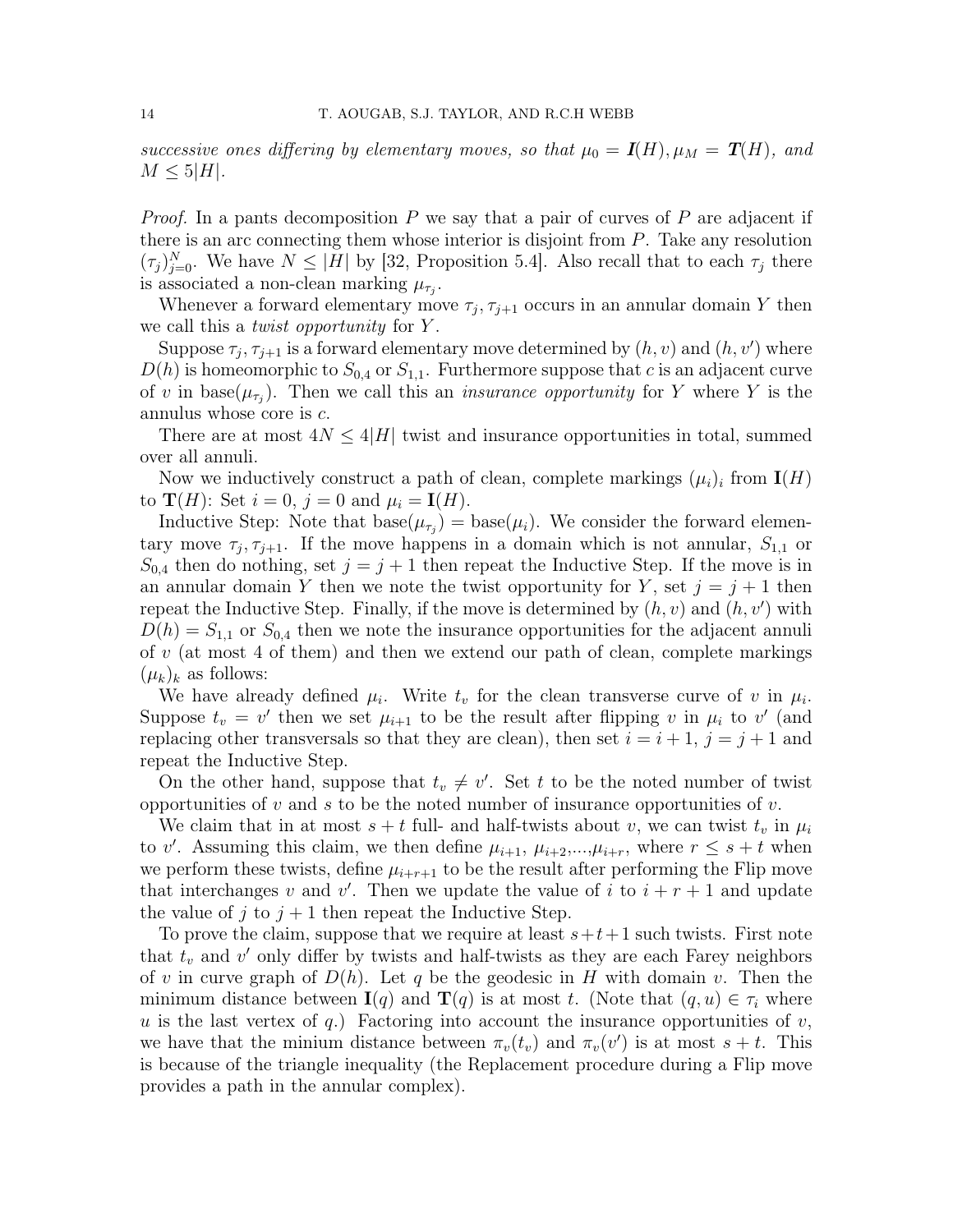On the other hand, plugging in  $|n| > s+t+1$  into [32, Equation (2.6)] shows that the distance between  $\pi_v(t_v)$  and  $\pi_v(v')$  is exactly  $s + t + 3$ , a contradiction in the case of  $S_{1,1}$ .

In the case of  $S_{0,4}$  the argument is slightly more complicated by the fact that there are several lifts of  $t_v$  and  $v'$ . Nonetheless, if they differ by more than n half-twists then one can show that the minimum distance is at least  $2 + |(|n| - 1)/2|$ . This is similar to [32, Equation (2.7)]. Plugging in  $|n| \geq 2s+2t+1$  shows that the minimum distance between  $\pi_v(t_v)$  and  $\pi_v(v')$  is at least  $2 + s + t$ , a contradiction. The claim is proved.

Now we repeat the Inductive Step as previously mentioned.

Finally, the last defined  $\mu_i$  only differs from  $\mathbf{T}(H)$  by full- and half-twists along its base curves. By the same claim as above, the number of such twists is bounded by the number of twist and insurance opportunities. This completes the proof.  $\Box$ 

We now move on to making effective Section 6 of [32]. Our main tool here is the uniform bounds on the bounded geodesic image theorem, due to the third author. We state this here for easy reference:

**Theorem 3.2** (Uniform bounded geodesic image theorem [43].). There is a constant  $M \geq 0$  such that for any surface S with  $\omega(S) \geq 1$  and any subsurface  $Y \subset S$ , if q is a geodesic in  $\mathcal{C}(S)$  all of whose vertices cut Y, then  $\text{diam}_Y(g) \leq M$ .

Using arguments similar to those found there and also in [25], it can be shown that the bounded geodesic image theorem constant  $M$  in Theorem 3.2 is at most 100.

We begin by showing that the constant in the Sigma projection lemma can be chosen to grow linearly in  $\omega(S) - \omega(Y)$ . In Section 8, we show that this cannot be improved.

**Lemma 3.3** (Effectivizing Lemma 6.1: Sigma Projection). For any hierarchy H and any domain Y in S,

$$
diam_Y(\pi_Y(\sigma^+(Y, H))) \le (\xi(S) - \xi(Y))M,
$$

where M is the bounded geodesic image theorem constant of Theorem 3.2. Further, if Y is properly contained in the top domain of  $\Sigma(Y)$ , then

$$
diam_Y(\pi_Y(\sigma(Y, H))) \le 2(\xi(S) - \xi(Y))M + M.
$$

**Lemma 3.4** (Effectivizing Lemma 6.2: Large link). If Y is any domain in S and

$$
diam_Y(\pi_Y(\sigma(Y, H))) > 2(\xi(S) - \xi(Y))M + M,
$$

then Y is the support of a geodesic h in H. Further, for any geodesic  $h \in H$  with  $Y = D(h),$ 

$$
||h| - d_Y(\mathbf{I}(H), \mathbf{T}(H))| \le 2(\xi(S) - \xi(Y))M.
$$

As these lemmas follow immediately from Masur-Minsky's original set-up, we refer the reader to [32] for proofs.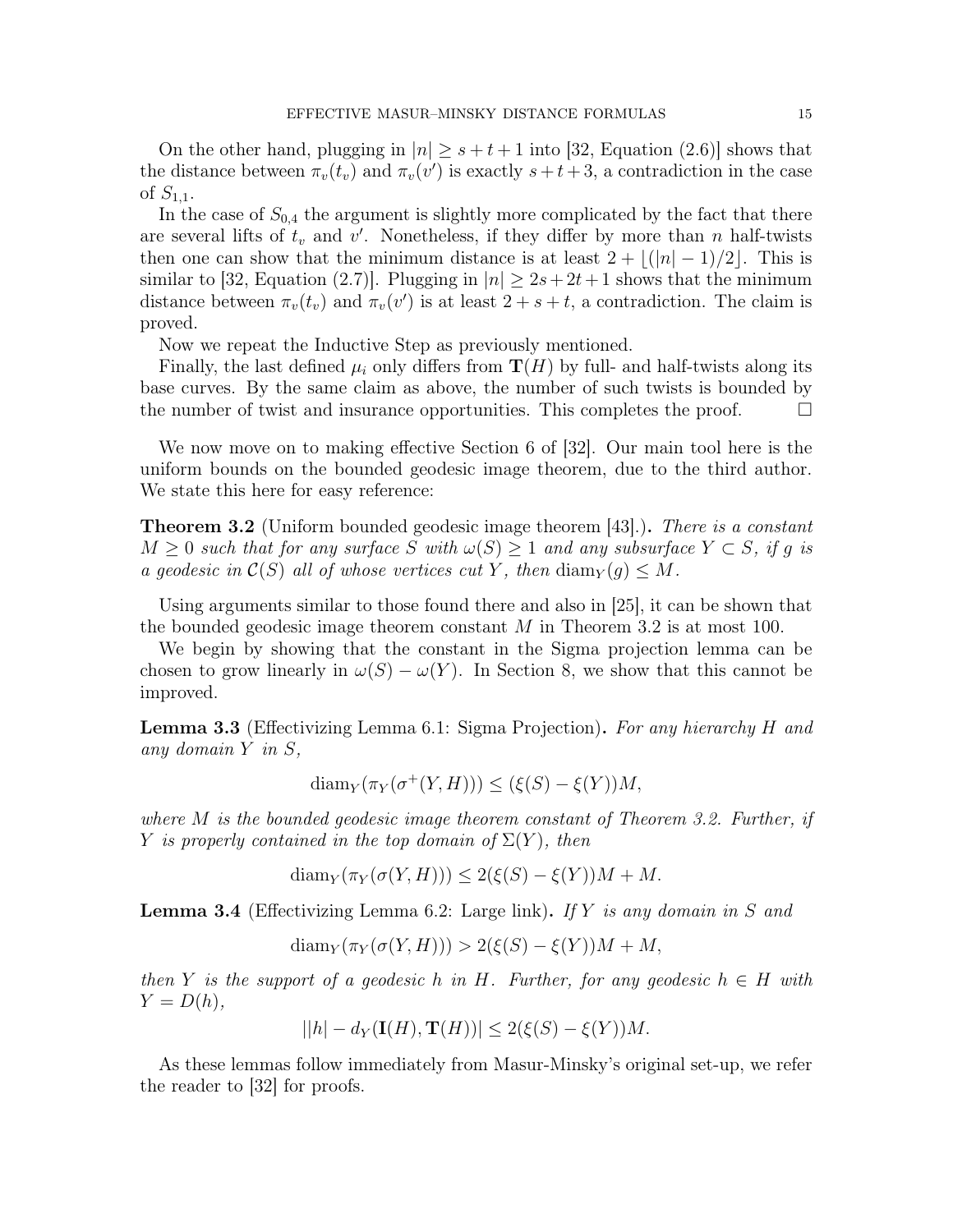3.2. Counting in hierarchies. The large link lemma (Lemma 3.4) is one of the main ingredients for proving the coarse equality between the sum of subsurface projections and the total length of a hierarchy. Indeed, the coarse equality between  $|H|$  and sums of projections follows from it combined with a lemma (Lemma 9.6 of [33]) stating the following: summing together quantities that are each individually coarsely equal to the lengths of the geodesics in the hierarchy yields a result that is coarsely equal to  $|H|.$ 

In this subsection, we give an effective version of this lemma. Concretely, let  $f : \mathbb{N} \to \mathbb{N}$  be arbitrary. Let g be a tight geodesic whose domain  $D(g) \subset S$  appears in a complete hierarchy path, and let  $\xi(g)$  be equal to the complexity  $\omega(D(g))$  of  $D(g)$ .

**Proposition 3.5.** Let  $\phi$  be an N-valued function on the set of geodesics of H satisfying

$$
|g| - f(\xi(g)) \le \phi(g) \le |g| + f(\xi(g)),
$$

for every geodesic g of a complete hierarchy H. Then

$$
\sum_{h\in H}|h|\leq_{A,B}\sum_{h\in H}\phi(h),
$$

for

$$
A, B \le \sum_{i=1}^{\omega(S)} \prod_{j=i}^{\omega(S)} [f(j) + 4].
$$

Proof. We follow the outline of Minsky's original argument, the main strategy being induction on  $\omega(S)$ ; when possible we will use the same notation as in the original argument. The base case  $\omega(S) = 0$  is immediate.

When  $\omega(S) = m > 0$ , given  $g \in H$  we define

$$
\beta(g) = \sum_{\text{h f.s. to g or h=g}} |h|;
$$

$$
\beta'(g) = \sum_{h \text{ f.s. to g or } h = g} \phi(h).
$$

By the "structure of sigma" theorem of Masur-Minsky [32], if  $f$  is f.s. to  $q$ , there is a unique geodesic h such that f is f.s. to h and such that h is d.f.s. to q. Therefore,

$$
\beta(g) = |g| + \sum_{h \text{ d.f.s. to } g} \beta(h),
$$

and similarly

$$
\beta'(g) = \phi(g) + \sum_{h \text{ d.f.s. to } g} \beta'(h).
$$

Remark 3.6. Note that by equation (9.19) of [33], the above summations each have at most  $|q| + 4$  summands.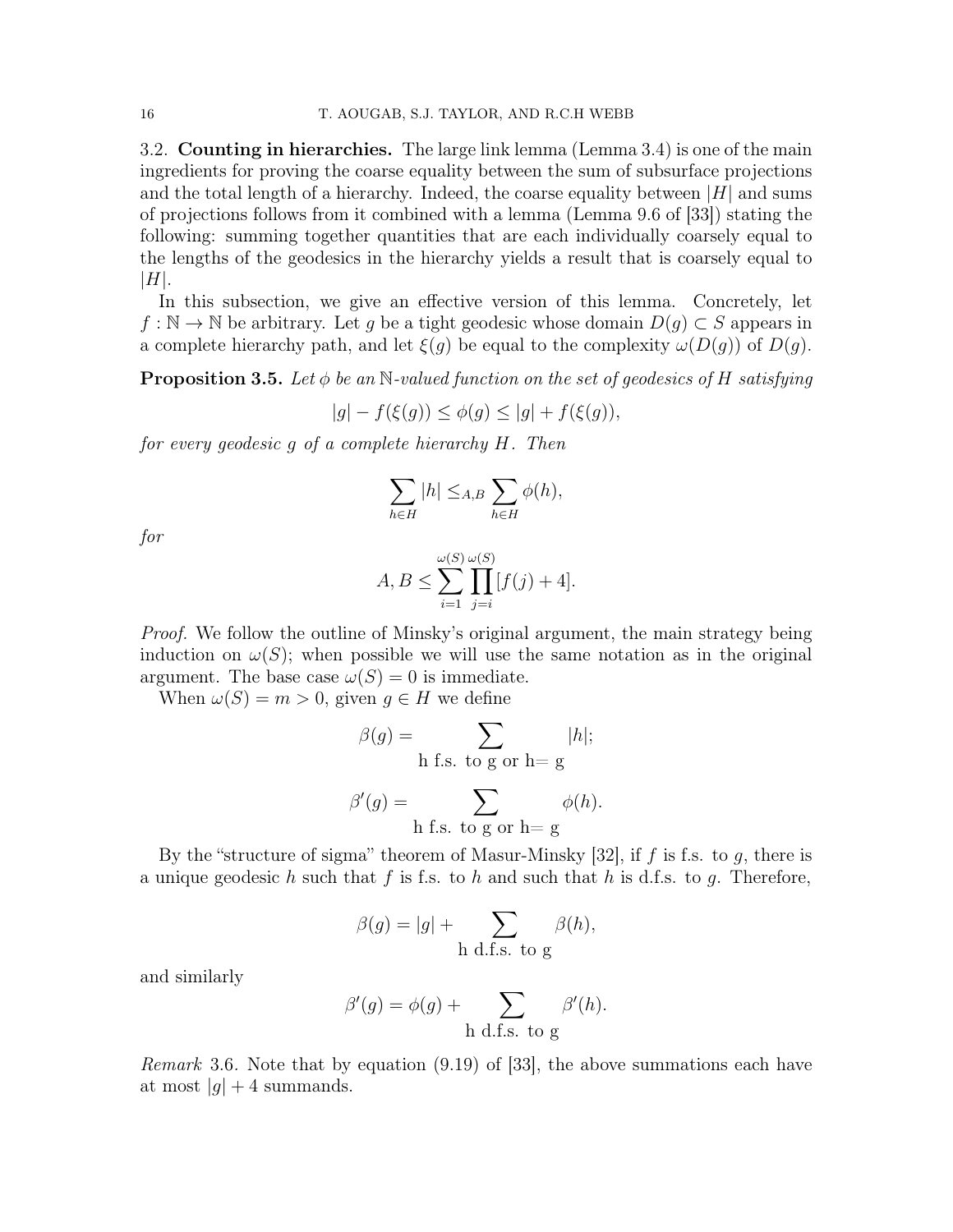Then by the induction hypothesis, there exists  $\psi_A(m-1)$ ,  $\psi_B(m-1)$  satisfying the inequality of Proposition 3.5 such that

$$
\beta(g) \le |g| + \sum_{h \text{ d.f.s. to } g} \psi_A(m-1)\beta'(h) + \psi_B(m-1).
$$

Using Remark 3.6, this is in turn at most

$$
(1 + \psi_B(m-1))|g| + 4\psi_B(m-1) + \psi_A(m-1)\left[\sum_{h \text{ d.f.s. to } g} \beta'(h)\right]
$$

Note also that  $\phi(g)$  satisfies

(3.1) 
$$
|g| - f(\xi(g)) \le \phi(g) \le |g| + f(\xi(g)),
$$

and therefore the above is at most

$$
\leq \left[ f(\xi(g)) + \phi(g) \right] \cdot \left[ 1 + \psi_B(m-1) \right] + 4\psi_B(m-1) + \psi_A(m-1) \left[ \sum_{\text{h d.f.s. to g}} \beta'(h) \right]
$$

$$
\leq (1+\psi_B(m-1))\phi(g)+\psi_A(m-1)\left[\sum_{h \text{ d.f.s. to } g} \beta'(h)\right]+f(\xi(g))(1+\psi_B(m-1))+4\psi_B(m-1)
$$

$$
\leq \max[1+\psi_B(m-1), \psi_A(m-1)] \cdot \beta'(g) + (f(\xi(g)) + 4)(1+\psi_B(m-1)).
$$

Therefore, we set

$$
\psi_A(m) := \max[1 + \psi_B(m-1), \psi_A(m-1)], \psi_B(m) := (f(m) + 4)(1 + \psi_B(m-1)).
$$
  
Since  $\psi_A(1) = 1$ ,

$$
\psi_A(m) = 1 + \psi_B(m-1) < \psi_B(m).
$$

By the induction hypothesis,

$$
\psi_B(m) \le (f(m) + 4) \left( 1 + \sum_{i=1}^{m-1} \prod_{j=i}^{m-1} [f(j) + 4] \right)
$$
  
=  $f(m)+4+[(f(1)+4)\cdot(f(2)+4)\cdot \dots \cdot (f(m-1)+4)\cdot(f(m)+4)] + \dots + [f(m)+3)(f(m)+4)]$   
= 
$$
\sum_{i=1}^{m} \prod_{j=i}^{m} [f(j) + 4].
$$

This completes the proof of the inequality

$$
\sum_{h \in H} |h| <_{A,B} \sum_{h \in H} \phi(h).
$$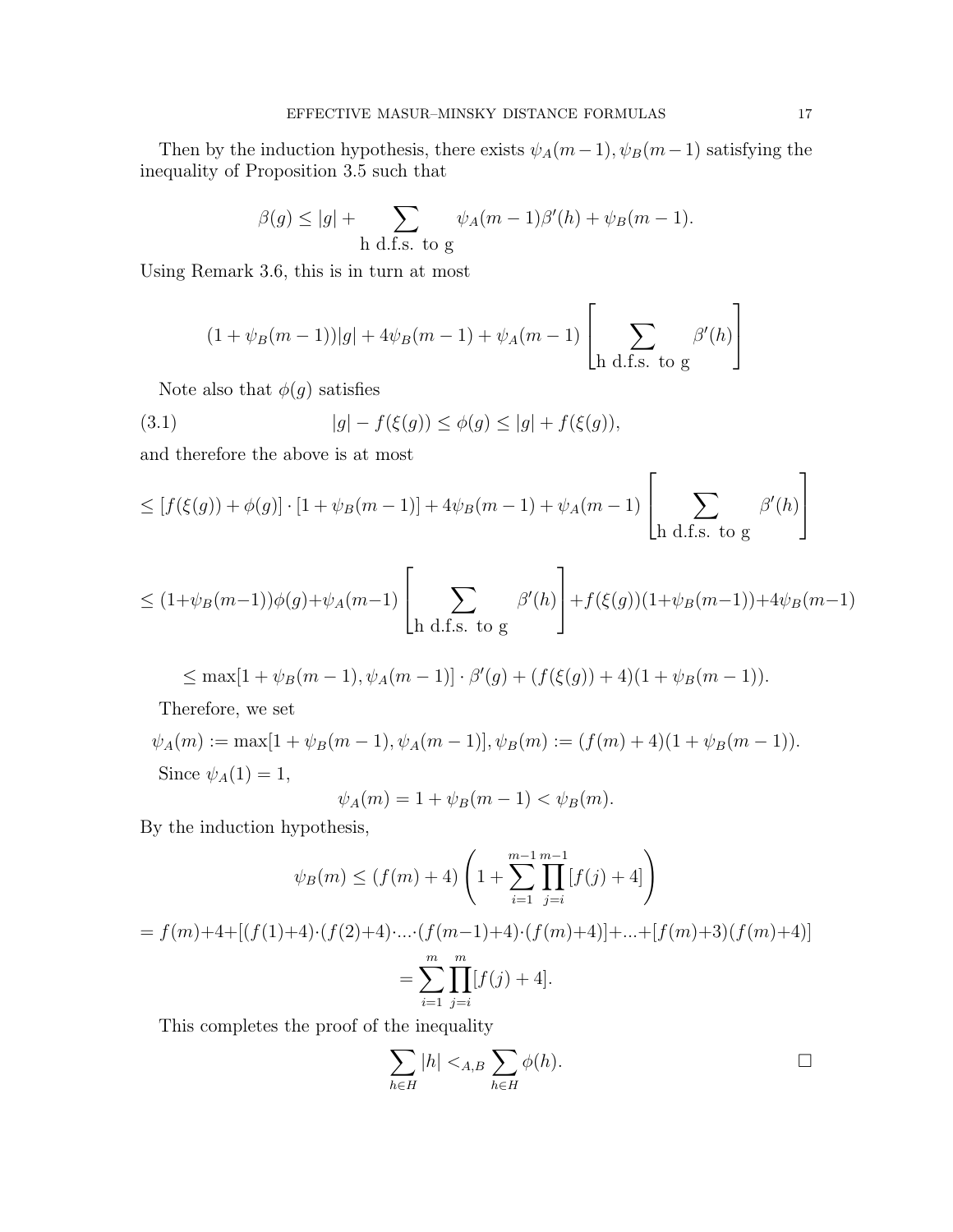In particular, define  $f(n) := 2M(\omega(S) - n + 1)$ , where  $1 \leq M \leq 100$  is as in Theorem 3.2. Then we have shown (Lemma 3.4) that if  $H(\mu_1, \mu_2)$  is a complete hierarchy between markings  $\mu_1, \mu_2$ , and g is a tight geodesic of H,

$$
|d_{D(g)}(\mu_1, \mu_2) - |g|| \le f(\xi(g)).
$$

That is, the length of a tight geodesic is within  $f(\xi(g))$  of the distance between the projections of the initial and terminal markings to the domain of that tight geodesic. Furthemore, if  $Y \subset S$  is such that the distance between the projections to Y of the initial and terminal markings is at least  $f(\omega(Y))$ , then Y must appear in H. Thus Proposition 3.5 can be used to bound the multiplicative and additive errors A, B in the coarse equality

(3.2) 
$$
|H(\mu_1, \mu_2)| \leq_{A,B} \sum_{Y \subseteq S} [[d_Y(\mu_1, \mu_2)]]_{f(\omega(Y))}.
$$

Indeed,

(3.3) 
$$
A, B \le \sum_{i=1}^{\omega(S)} \left[ \prod_{j=i}^{\omega(S)} (2M(\omega(S) - j + 1)) + 4 \right] < (4M\omega(S))!
$$

Note that the cut-off  $f(\omega(Y))$  is large when the complexity of Y is small. Indeed, f grows linearly in the *co-complexity* of Y, which we define to be  $2M(\omega(S) - \omega(Y) + 1)$ .

We also note that the inequality

$$
|H(\mu_1, \mu_2)| \geq_{A',B'} \sum_{Y \subseteq S} [[d_Y(\mu_1, \mu_2)]]_{f(\omega(Y))}
$$

holds for  $A', B'$  bounded above by a linear function of  $\omega(S)$ . This follows from the fact that the length of a hierarchy bounds the distance in the marking graph between  $\mu_1$  and  $\mu_2$  from above, up to a uniform multiplicative error by Lemma 3.1, and from the fact that marking graph distance is bounded from below by sums of projections, up to a multiplicative error that grows at most linearly in the complexity of  $S$  (see Proposition 4.1 below).

3.3. Upper bounds on marking distance. Lemma 3.1 proves that marking graph distance  $d_M(\mu_1, \mu_2)$  is bounded above by twice the length of any hierarchy H with  $I(H) = \mu_1$  and  $\mathbf{T}(H) = \mu_2$ . Furthermore, (3.2) and (3.3) imply that the length of such a hierarchy is bounded above by sums of projections (with cut-offs that grow linearly in the co-complexity of the subsurface), up to errors bounded by  $(4M\omega(S))$ . Thus, marking graph distance is bounded above by sums of projections, up to errors bounded by  $2 \cdot (4M\omega(S))!$ .

# 4. Lower bounds on marking distance

4.1. Linear lower bounds. We give an effective proof of the lower bound in the Masur-Minsky distance formula. Although the proof is new, it is largely inspired by [32].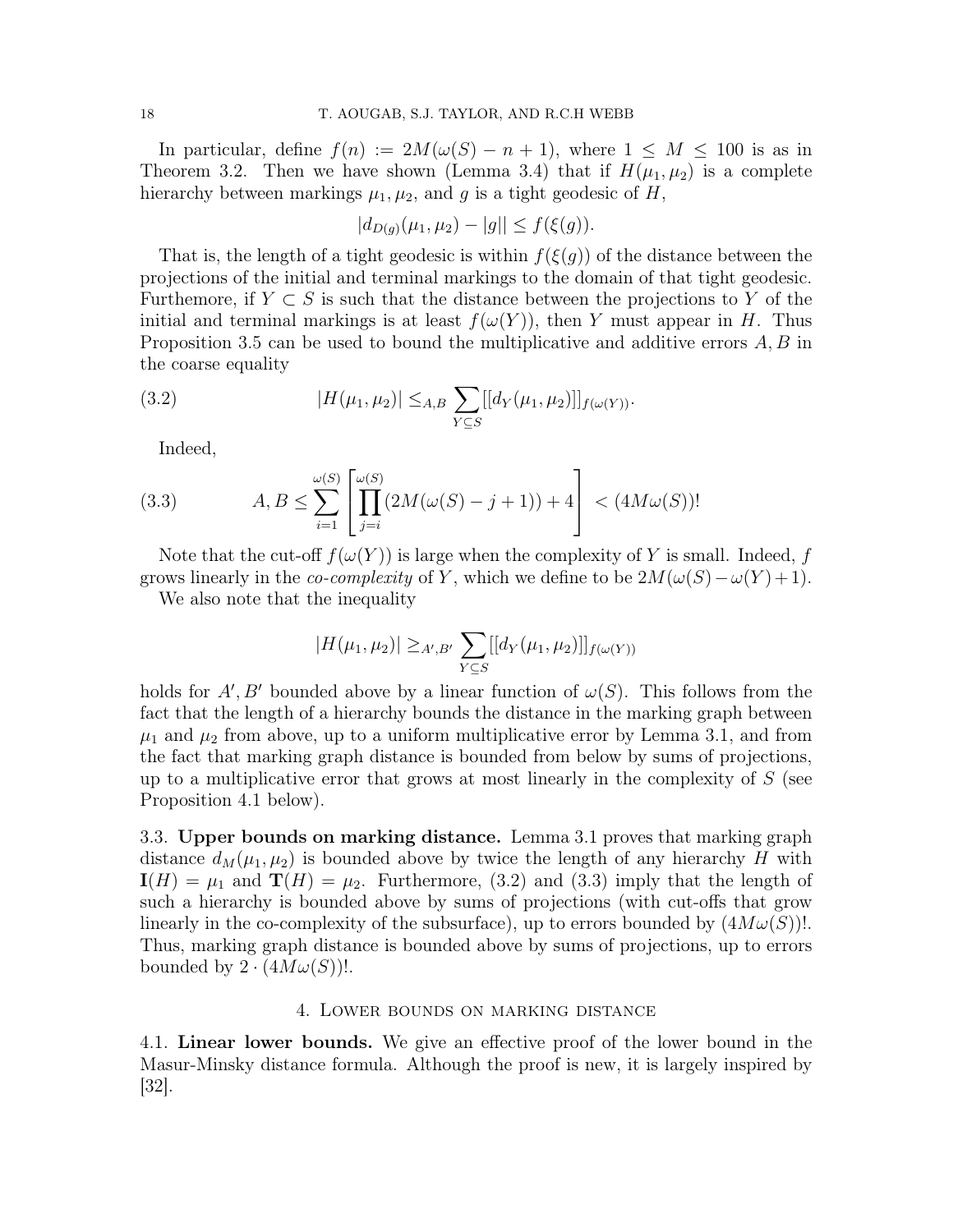To simplify the exposition, set  $L = 4$  and  $B = 10$ . Recall that for overlapping subsurfaces  $X$  and  $Y$  of  $S$  we have the following two facts:

- (1)  $\pi_Y : \mathcal{M}(S) \to \mathcal{C}(Y)$  is coarsely 4- Lipschitz ([32]).
- (2) For any  $\mu \in \mathcal{M}(S)$ ,

(4.1) 
$$
\min\{d_X(\mu, \partial Y), d_Y(\mu, \partial X)\} \leq B.
$$

Equation 4.1 is known as the Behrstock inequality [4]. That one can take  $B = 10$ is a consequence of Leininger's effective argument, found in work of Mangahas [29].

For  $\mu, \nu \in \mathcal{M}(S)$ , let  $\Omega(\mu, \nu, K)$  be the set of subsurfaces Y with  $d_Y(\mu, \nu) \geq K$ .

Proposition 4.1. For  $K = 5B + 3L$  and  $s = 2\omega(S)$ ,

$$
\sum_{Y} [d_Y(\mu, \nu)]_K \leq 5sL \cdot d_M(\mu, \nu).
$$

*Proof.* Take  $K = 5B+3L$  and fix  $\mu, \nu \in \mathcal{M}(S)$  along with a geodesic  $\mu = \mu_0, \mu_1, \ldots, \mu_N =$ v. For each  $Y \in \Omega(\mu, \nu, K)$  choose  $i_Y, t_Y \in \{0, \ldots, N\}$  as follows:  $i_Y$  is the largest index k with  $d_Y(\mu_0, \mu_k) \leq 2B + L$  and  $t_Y$  is the smallest index k greater than  $i_Y$ with  $d_Y(\mu_k, \mu_N) \leq 2B + L$ . Write  $I_Y = [i_Y, t_Y] \subset \{0, 1, \ldots, N\}$  and note that this subinterval is well-defined and that since the projection of adjacent vertices in the geodesic have  $d_Y$  less than or equal to L,  $d_Y(\mu_0, \mu_k), d_Y(\mu_k, \mu_N) \geq 2B + 1$  for all  $k \in I_Y$  and  $d_Y(\mu_{i_Y}, \mu_{t_Y}) \geq B + L$ .

*Claim* 1. If  $Y, Z \in \Omega(\mu, \nu, K)$  with Y  $\Uparrow$  Z then  $I_Y \cap I_Z = \emptyset$ .

*Proof.* Toward a contradiction, take  $k \in I_Y \cap I_Z$ . Since Y and Z overlap we have either  $d_Y(Z, \mu_0) \leq B$  or  $d_Z(Y, \mu_0) \leq B$ . Assume the former; the latter case is proven by exchanging the occurrences of  $Y$  and  $Z$  in the proof. By the triangle inequality,

$$
d_Y(Z, \mu_k) \geq d_Y(\mu_0, \mu_k) - d_Y(Z, \mu_0) \geq 2B + 1 - B \geq B + 1.
$$

So by condition B, we have  $d_Z(Y, \mu_k) \leq B$  and

$$
d_Z(Y, \mu_N) \geq d_Z(\mu_k, \mu_N) - d_Z(Y, \mu_k)
$$
  
\n
$$
\geq 2B + 1 - B \geq B + 1.
$$

and we conclude, again by condition B, that  $d_Y(Z, \mu_N) \leq B$ . This, together with our initial assumption, implies

$$
d_Y(\mu_0, \mu_N) \le d_Y(\mu_0, Z) + d_Y(Z, \mu_N) \le 2B < K
$$
\ncontradicting that  $Y \in \Omega(\mu, \nu, K)$ .

\n
$$
\Box
$$

Returning to the proof of the proposition, we have a covering  $\{I_Y : Y \in \Omega(\mu, \nu, K)\}\$ of  $\{0, 1, \ldots, N\}$ . By the claim above and our assumption on the number of pair-wise non-overlapping codomains, each  $k \in \{0, 1, ..., N\}$  is contained in at most s intervals of the covering. Hence,

$$
\sum_{Y \in \Omega(\mu,\nu,K)} |t_Y - i_Y| \leq s \cdot d_M(\mu,\nu).
$$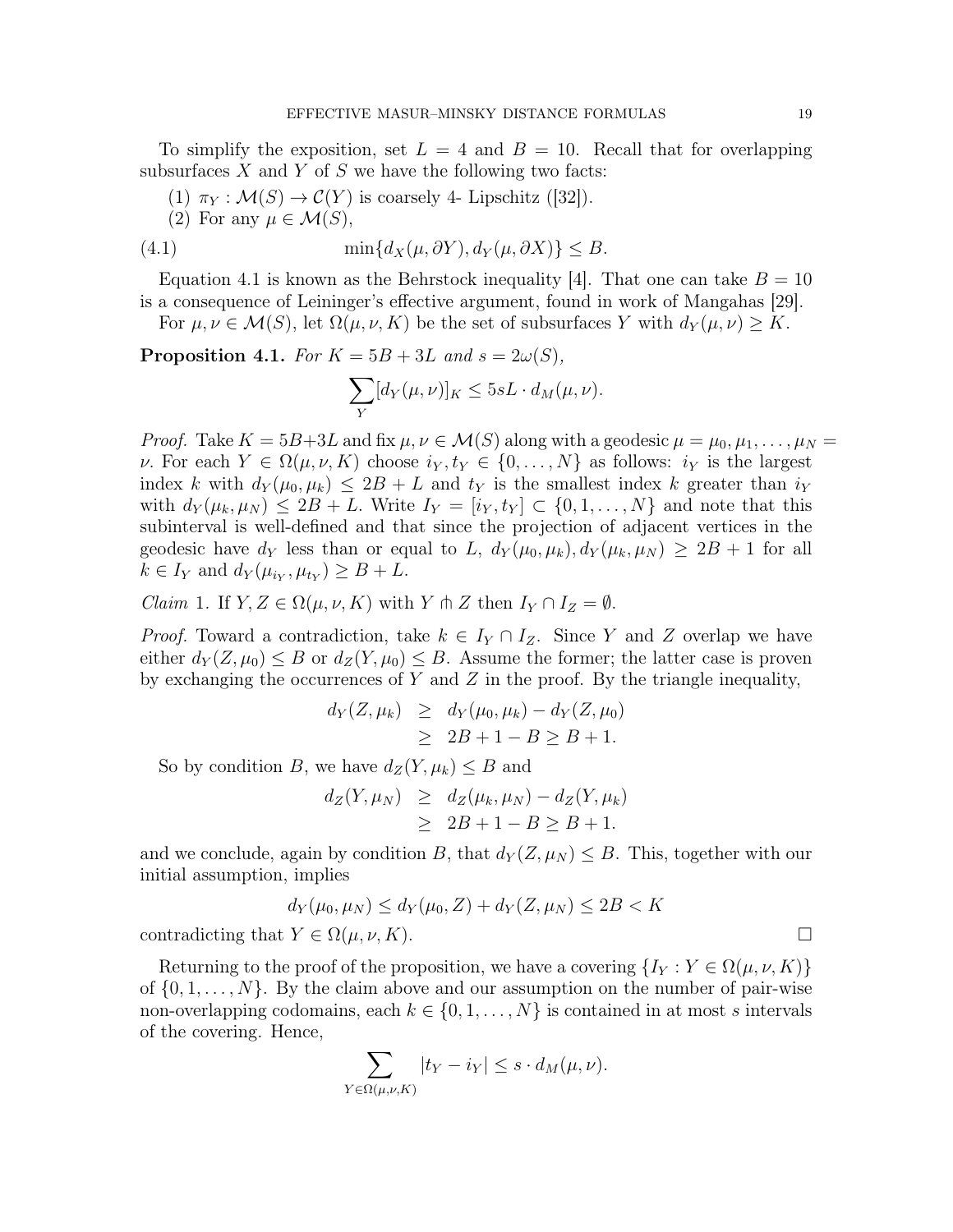Finally, using the Lipschitz condition on the projections,

$$
d_Y(\mu, \nu) \le d_Y(\mu_{i_Y}, \mu_{t_Y}) + 4B + 2L
$$
  

$$
\le L|t_Y - i_Y| + 4B + 2L
$$

Since, for each  $Y \in \Omega(\mu, \nu, K)$ ,  $d_Y(\mu, \nu) \geq 5B + 3L$  we have  $\frac{1}{5L} \cdot d_Y(\mu, \nu) \leq |t_Y - t_Y|$ and so putting this with the inequality above

$$
\sum_{Y \in \Omega(\mu,\nu,K)} d_Y(\mu,\nu) \le 5sL \cdot d_M(\mu,\nu)
$$

as required.  $\square$ 

In summary, we have shown that for  $\mu, \nu \in \mathcal{M}(S)$ 

$$
\sum_{Y} [d_Y(\mu, \nu)]_{62} \le 40\omega(S) \cdot d_M(\mu, \nu).
$$

4.2. Uniform lower bounds for the pants graph. In this section, given  $Y \subseteq S$ , let  $\sigma_Y$  denote the "surgery map" which takes in a simplex in  $AC(Y)$  and outputs a vertex of  $C(Y)$  by surgering arcs along  $\partial Y$ , as described in the preliminaries. Thus,  $\psi_Y = \sigma_Y \circ \pi_Y$ . Let  $\delta$  be the slim triangles uniform constant for curve graphs (Theorem 2.1). In this subsection, we denote distance in  $\mathcal{C}(Y)$  by  $d_{\mathcal{C}(Y)}$  and distance in  $\mathcal{AC}(Y)$ by  $d_{\mathcal{AC}(Y)}$ .

The main result of this section is that distance in the pants graph can be bounded below in terms of subsurface projections with a uniform multiplicative constant, completely independent of  $\omega(S)$ . We note that in the argument given to prove Proposition 4.1 significant progress is made simultaneously in a number of subsurfaces that nest in one another. This number can be some linear function in  $\omega(S)$ , and this yields multiplicative constants that a priori grow linearly in  $\omega$ . To overcome this problem, a more careful tactic is employed here, which seems to be new. It involves an analysis of where and when progress is being made by the pants path in chains of nested subsurfaces of S.

We assume throughout this section that all subsurfaces are non-annular.

The strategy for proving Theorem 4.8 is as follows. We are given a path  $P(0), \ldots$ ,  $P(n)$  in the pants graph of a surface  $S_{g,p}$  with  $3g + p - 3 > 1$ . We wish to bound n from below. To each non-annular subsurface Y we associate a geodesic  $G_Y$  in  $\mathcal{C}(Y)$ between the images of  $P(0)$  and  $P(n)$  under  $\psi_Y$ . We consider the  $P(i)$  under the map  $\psi_Y$  followed by nearest point projection to the geodesic  $G_Y$ —the composition of these two maps is called  $\Pi_Y$ .

The projection  $\Pi_Y$  has three key properties. The first key property is that these projections are coarsely Lipschitz with some uniform constant. The second key property is that if  $\Pi_Y P(i)$  is far from both  $\Pi_Y P(0)$  and  $\Pi_Y P(n)$  and Z contains the subsurface Y, then  $\Pi_z P(i)$  is close to  $\partial Y$  in  $\mathcal{C}(Z)$ . In other words, while progress is being made by the coarse path  $\Pi_Y P(i)$  in  $\mathcal{C}(Y)$ ,  $\Pi_Z P(i)$  cannot move in  $\mathcal{C}(Z)$  as they are "stuck" next to  $\partial Y$ ; this is the main aspect of the argument that addresses the issue of progress being made simultaneously in nested subsurfaces. The third key property is similar to the Behrstock inequality (4.1), and states that if  $\Pi_z P(i)$  is far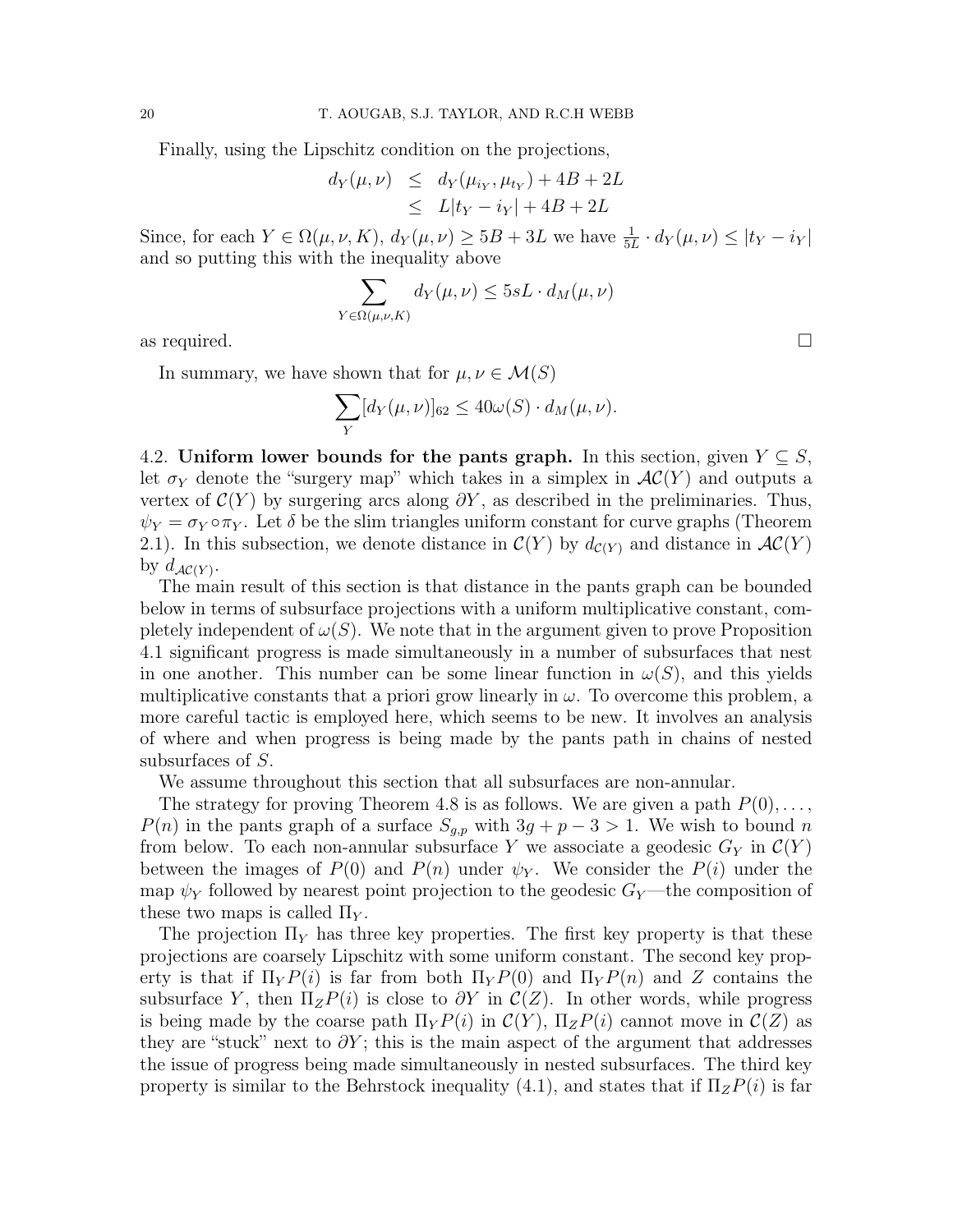from both  $\Pi_z P(0)$  and  $\Pi_z P(n)$  whenever  $Z \in \{Y, Y'\}$ , then Y and Y' cannot overlap. This allows us to form chains of nested subsurfaces and understand when and where progress is being made.

To each edge  $P(i)$ ,  $P(i+1)$  in the pants path we associate at most two non-annular subsurfaces—our way of doing this is described in Section 4.2.3. Lemma 4.7 states that each non-annular subsurface  $Y$  has sufficiently many edges associated to it in terms of  $d_{\mathcal{C}(Y)}(\psi_Y P(0), \psi_Y P(n))$ , and from this we immediately deduce a lower bound on  $n$  and we get Theorem 4.8. We now give the details.

For each Y, pick a geodesic  $G_Y$  in  $\mathcal{C}(Y)$  from a vertex of  $\psi_Y P(0)$  to a vertex of  $\psi_Y P(n)$  such that  $G_Y$  is shortest possible over all choices of vertices of  $\psi_Y P(0)$  and  $\psi_Y P(n)$ .

Fix near<sub> $G_Y$ </sub> to be a function that accepts a finite subset  $F \subset C_0(Y)$  and returns a vertex of  $G_Y$  of minimum distance from F in  $\mathcal{C}(Y)$ , i.e. near<sub> $G_Y$ </sub> is a nearest point projection onto  $G_Y$ .

Set  $\Pi_Y P(i) = \text{near}_{G_Y} \psi_Y P(i)$ . Since  $G_Y$  is shortest possible we can set  $\Pi_Y P(0)$  and  $\Pi_Y P(n)$  equal to the endpoints of  $G_Y$ .

4.2.1. Statements of the three key lemmas. In this subsection we state three key lemmas for the structure of the projections  $\Pi_Y$  for non-annular subsurfaces Y.

**Lemma 4.2** (bounded jumps). There exists a uniform constant J such that for any non-annular subsurface Y

$$
d_{\mathcal{C}(Y)}(\Pi_Y P(i), \Pi_Y P(i+1)) \leq J.
$$

We think of  $J$  as the "jump" constant. We write

$$
d_Y(i) = d_{\mathcal{C}(Y)}(\Pi_Y P(i), \{\Pi_Y P(0), \Pi_Y P(n)\}).
$$

**Lemma 4.3** (awake downstairs implies stationary upstairs). There exists a uniform constant  $A$  such that whenever  $Y$  and  $Z$  are non-annular subsurfaces with  $Y$  nested in Z and

$$
d_Y(i) \ge A
$$

then

$$
\text{diam}_{\mathcal{C}(Z)}(\Pi_z P(i) \cup \partial Y) \le 3.
$$

We say that  $P(i)$  is *awake in* Y if  $d_Y(i) \geq A$ . We call A the "awake" constant. To avoid too many names for constants, we choose  $A$  large enough so that the following lemma also holds.

**Lemma 4.4.** There exists a uniform constant  $A$  such that if

$$
d_Z(i) \ge A
$$

whenever  $Z \in \{Y, Y'\}$  where Y and Y' are non-annular, then Y and Y' do not overlap i.e. either they miss or one is nested in the other.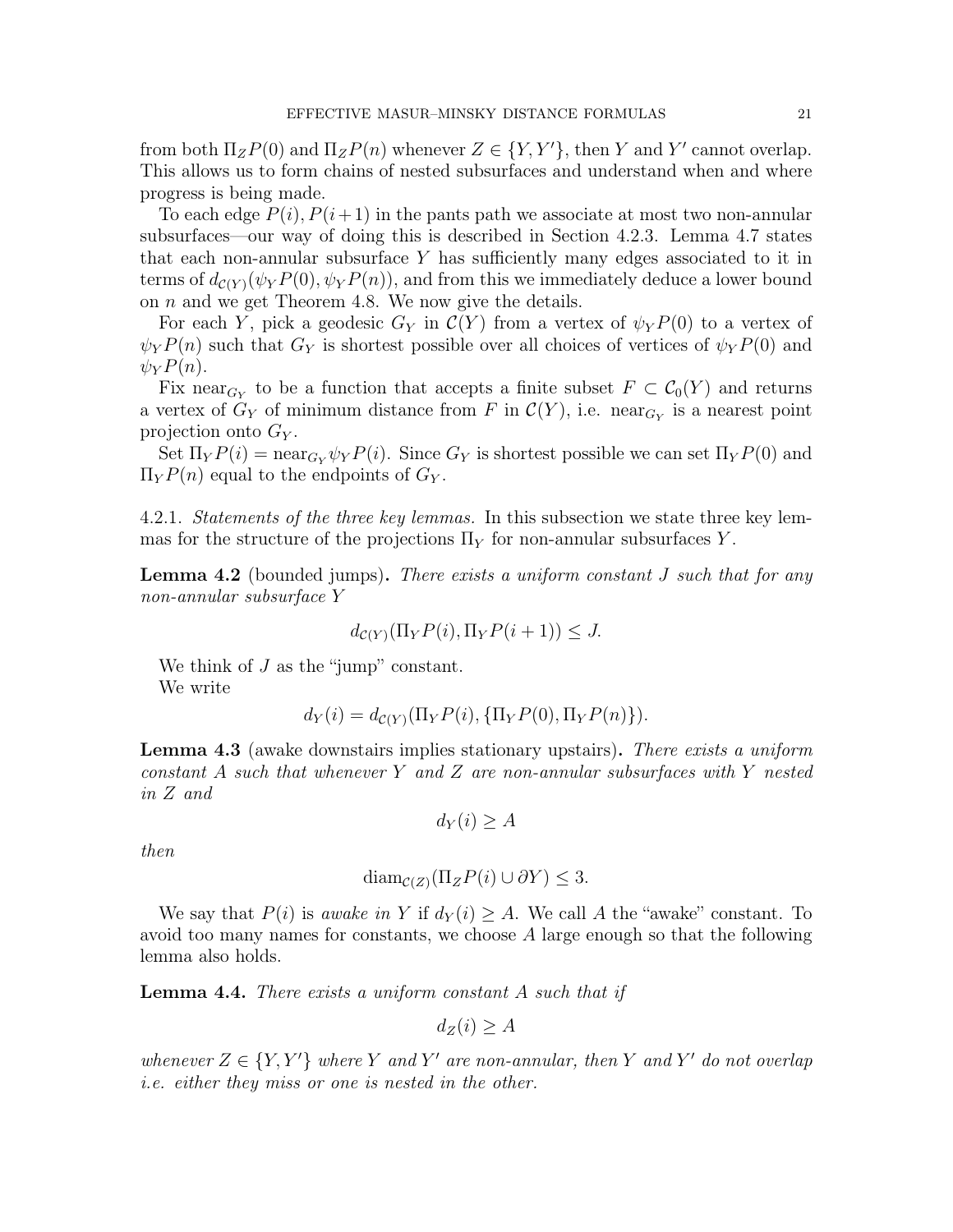4.2.2. Proofs of the three key lemmas. In this subsection we prove Lemmas 4.2, 4.3 and 4.4. The proofs are standard.

The proof of Lemma 4.2 (bounded jumps) follows readily from the fact that  $\psi_Y$  and  $\operatorname{near}_{G_Y}$  are coarsely Lipschitz with uniform constants. This uses uniform hyperbolicity of the curve graphs.

*Proof of Lemma 4.2.* Suppose that the pants move between  $P(i)$  and  $P(i+1)$  occurs in a subsurface X where  $\omega(X) = 1$ . Consider the image of  $P(i)$  and  $P(i + 1)$  under  $\pi_Y$ . Now  $P(i)$  and  $P(i+1)$  coincide outside X, so we may assume that X and Y cut and that  $X \neq Y$ . Furthermore, Y is non-annular so Y is not nested in X, and so X and Y overlap. By considering the essential and non-peripheral curves of  $\partial X$  we have that

$$
\text{diam}_{\mathcal{AC}(Y)}(\pi_Y P(i) \cup \pi_Y P(i+1)) \leq 2.
$$

Therefore

$$
\text{diam}_{\mathcal{C}(Y)}(\psi_Y P(i) \cup \psi_Y P(i+1)) \leq 6.
$$

In a δ-hyperbolic, geodesic metric space  $(X, d)$ , if two vertices p, q satisfy  $d(p, q) \leq k$ , then their nearest point projections  $p', q'$  to some geodesic Q satisfy  $d(p', q') \leq k +$  $8\delta + 2$  (if p' and q' are at least  $6\delta + 2$  far apart then consider two points on Q of distance  $2\delta + 1$  from either p' or q', then these are  $2\delta$  away from a geodesic between  $p$  and  $q$ ).

Thus, it follows that we may take  $J = 8\delta + 8$ , where  $\delta \leq 17$ .

The proof of Lemma 4.3 makes use of the Bounded Geodesic Image Theorem (Theorem 3.2). We argue towards a contradiction: if  $\Pi_z P(i)$  is far from  $\partial Y$  then we can construct a concatenation of two geodesics that connect  $\psi_z P(i)$  with either  $\psi_z P(0)$  or  $\psi_z P(n)$ , such that each vertex of the concatenation cuts Y. By the Bounded Geodesic Image Theorem, this proves that  $\psi_Y P(i)$  is close to either  $\psi_Y P(0)$  or  $\psi_Y P(n)$ . By the definition of near<sub>GY</sub>, we have that  $\Pi_Y P(i)$  is close to either  $\Pi_Y P(0)$  or  $\Pi_Y P(n)$ , a contradiction. The details are as follows.

*Proof of Lemma 4.3.* First, we claim that for any pants decomposition P we have that

(4.2) 
$$
\text{diam}_{\mathcal{C}(Y)}(\psi_Y \psi_Z P \cup \psi_Y P) \leq 2.
$$

Indeed,  $\pi_Y \sigma_Z \pi_Z P$  misses  $\pi_Y \pi_Z P = \pi_Y P$  and hence any curve of  $\sigma_Y \pi_Y \sigma_Z \pi_Z P$  intersects any curve of  $\sigma_Y \pi_Y P$  at most twice and we get the desired upper bound.

If  $A \geq M + 5$  then length $(G_Y) \geq M + 5$  or equivalently  $d_{\mathcal{C}(Y)}(\psi_Y P(0), \psi_Y P(n)) \geq$  $M + 5$ . By inequality (4.2),  $d_{\mathcal{C}(Y)}(\psi_Y \psi_Z P(0), \psi_Y \psi_Z P(n)) \geq M + 1$ . By the Bounded Geodesic Image Theorem (Theorem 3.2), if each vertex of  $G_Z$  cuts Y then  $\dim_{\mathcal{C}(Y)}(\psi_Y \Pi_Z P(0) \cup \psi_Y \Pi_Z P(n)) \leq M$  and it immediately follows that

$$
d_{\mathcal{C}(Y)}(\psi_Y \psi_Z P(0), \psi_Y \psi_Z P(n)) \leq M.
$$

This is a contradiction and we conclude that some vertex  $v$  of  $G_Z$  misses Y.

By considering  $\partial Y$  we see that the set of vertices of  $G_Z$  that miss Y has diameter at most 2 and contains the vertex v. Hence, if we assume that  $\dim_{\mathcal{C}(Z)}(\Pi_z P(i) \cup \partial Y) \geq 3$ then there exists a geodesic g that connects  $\Pi_z P(i)$  to  $\Pi_z P(0)$  (or to  $\Pi_z P(n)$ —from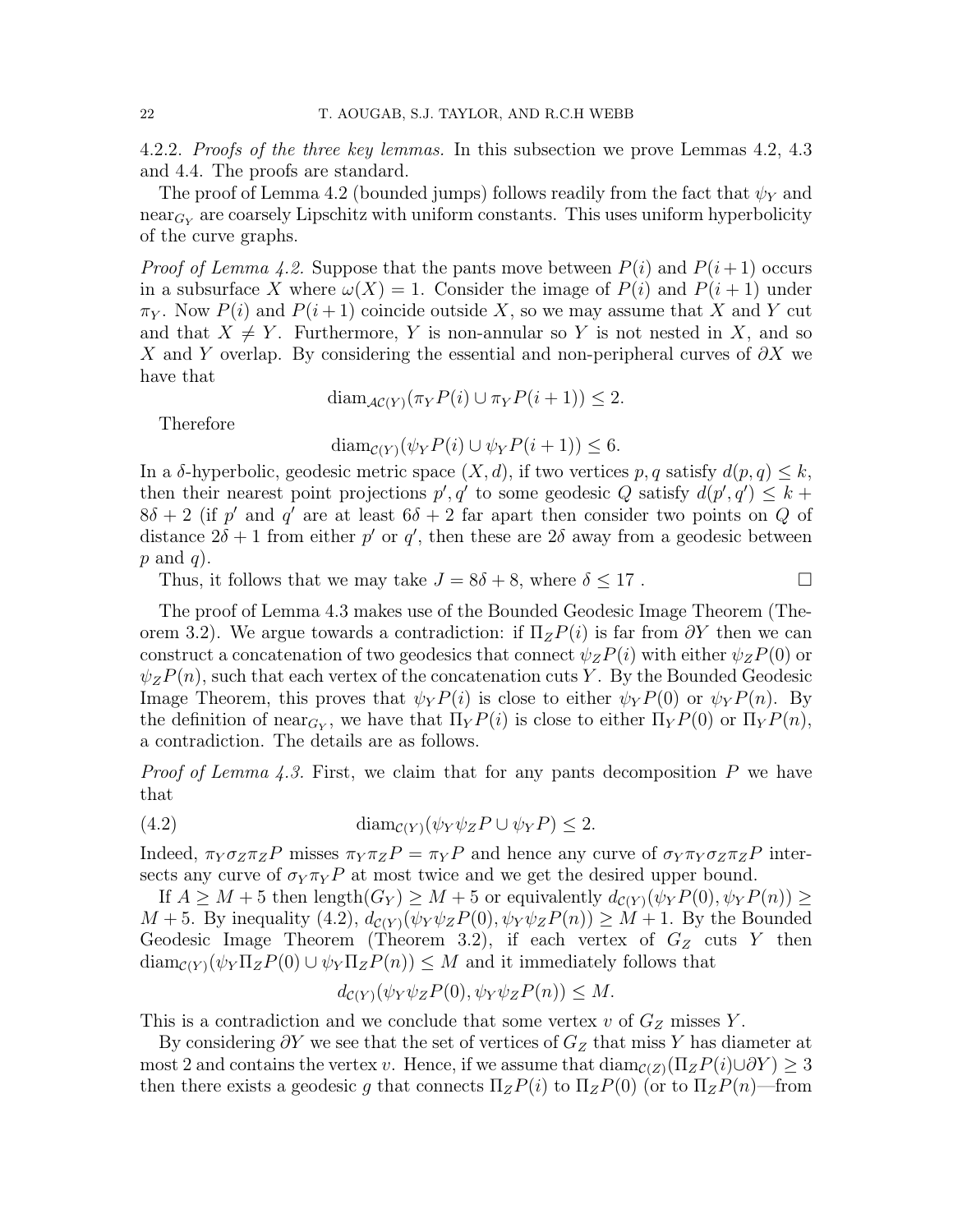now on without loss of generality it connects to  $\Pi_z P(0)$  with the property that each vertex of  $q$  cuts  $Y$ .

Write g' for a shortest geodesic that connects  $\Pi_z P(i)$  to some vertex of  $\psi_z P(i)$ . We consider the concatenation of  $g$  and  $g'$ . We may use the Bounded Geodesic Image Theorem, unless  $g'$  contains some vertex that misses Y. So suppose that some vertex v' of g' misses Y. We have that  $d_{\mathcal{C}(Z)}(v, v') \leq 2$ , so by definition of near<sub>Gz</sub> we have that  $d_{\mathcal{C}(Z)}(v', \Pi_z P(i)) \leq 2$ , and this immediately gives  $\text{diam}_{\mathcal{C}(Z)}(\Pi_z P(i) \cup \partial Y) \leq 3$ .

Therefore if we assume that  $\text{diam}_{\mathcal{C}(Z)}(\Pi_z P(i) \cup \partial Y) \geq 4$  and that  $d_Y(i) \geq M + 5$ then we may use the Bounded Geodesic Image Theorem with  $g$  and  $g'$  as defined above to deduce that  $d_{\mathcal{C}(Y)}(\psi_Y \psi_Z P(i), \psi_Y \psi_Z P(0)) \leq 2M$ . By inequality (4.2), we have that  $d_{\mathcal{C}(Y)}(\psi_Y P(i), \psi_Y P(0)) \leq 2M + 4$ . It then follows that  $d_{\mathcal{C}(Y)}(\Pi_Y P(0), \Pi_Y P(i)) \leq$  $4M + 14$ . Therefore we may take  $A = 4M + 15$ .

For nonannular subsurfaces, the constants for the Behrstock inequality (Equation 4.1) are a bit smaller. Indeed, for an overlapping pair of non-annular subsurfaces Y and  $Y'$ , a version of Behrstock's lemma states that if  $C$  is a multicurve that cuts both Y and Y', and  $\dim_{C(Y)}(\psi_Y C \cup \psi_Y \partial Y') \geq 9$  then  $\dim_{C(Y)}(\psi_{Y'} C \cup \psi_{Y'} \partial Y) \leq 4$ The proof, due to Chris Leininger, is as follows: we must have that  $\text{diam}_{\mathcal{AC}(Y)}(\pi_Y C \cup$  $\pi_Y \partial Y'$  ≥ 5, in particular there is a vertex x of  $\pi_Y C$  and a vertex y of  $\pi_Y \partial Y'$  such that  $i(x, y) \geq 3$ . This implies that there is an arc a of  $\pi_{Y'}C$  which misses  $\pi_{Y'}\partial Y$ and the conclusion follows [29]. We are interested in the case where  $C$  is a pants decomposition.

*Proof of Lemma 4.4.* Take  $A = 33$ . Suppose that Y and Y' overlap. We argue towards a contradiction. Set  $Y'' = Y$  so that if  $Z = Y'$  we have  $Z' = Y'' = Y$ . We claim that whenever  $Z \in \{Y, Y'\}$  at most one  $j \in \{0, i, n\}$  satisfies  $\text{diam}_{\mathcal{C}(Z)}(\psi_Z P(j) \cup$  $\psi_Z \partial Z'$ )  $\leq$  8. Indeed, for if there is some  $Z \in \{Y, Y'\}$  and two such elements  $j_1$  and j<sub>2</sub>, then we have diam<sub>C(Z)</sub>( $\psi_z P(j_1) \cup \psi_z P(j_2)$ ) ≤ 16, implying that  $d_Z(i) \leq 32$ , a contradiction.

This implies that there exists  $j' \in \{0, i, n\}$  such that whenever  $Z \in \{Y, Y'\}$  we have that  $\text{diam}_{\mathcal{C}(Z)}(\psi_Z P(j') \cup \psi_Z \partial Z') \geq 9$ . This contradicts the statement of the Behrstock inequality given above where  $C = P(j'$  $\Box$ 

4.2.3. Assigning edges to subsurfaces. We say that  $P(i)$  is active, non-tame, dominating, overpowering in Y if  $d_Y(i) \geq A + 6$ ,  $A + 6 + 2J$ ,  $A + 12 + 2J$ ,  $A + 18 + 2J$ respectively. We say that  $P(i)$  is tame in Y if it is not non-tame in Y.

We say that  $P(i)$  and  $P(i + 1)$  are moving in Y if  $\pi_Y P(i) \neq \pi_Y P(i + 1)$ .

**Lemma 4.5.** Fix i. There are at most two minimal (with respect to nesting), nonannular subsurfaces Y such that  $P(i)$  and  $P(i + 1)$  are moving and awake in Y.

*Proof.* Write S for the set of such minimal and non-annular subsurfaces. The assumption that  $P(i)$  and  $P(i+1)$  are awake in Y allows us to use Lemma 4.4 to show that any pair of elements of  $\mathcal S$  either miss or nest in one another. However the assumption that the subsurfaces are minimal implies that one cannot nest in another, so instead they must miss. Therefore we can realize each element of  $S$  on the surface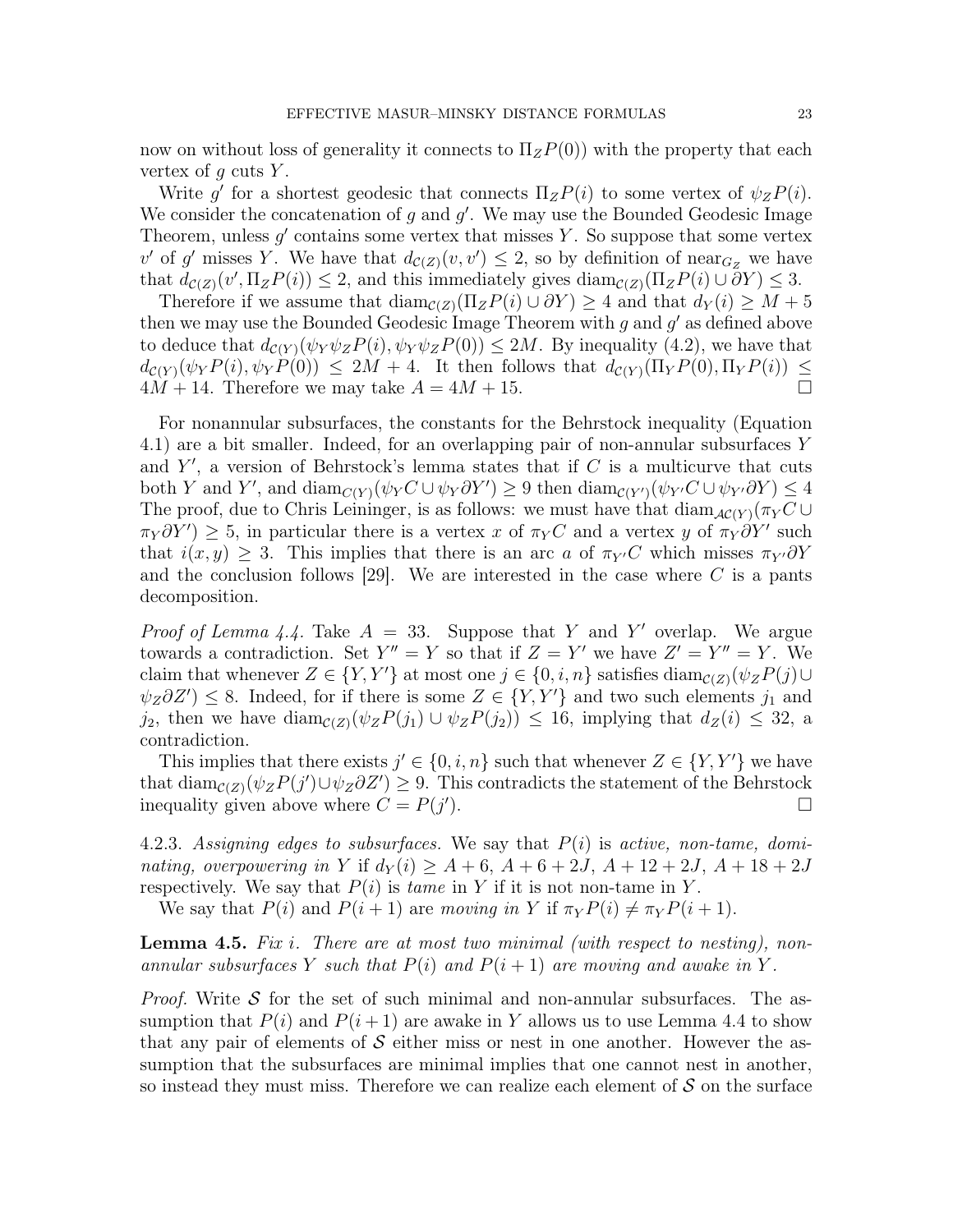S simultaneously such that each pair of subsurfaces is disjoint. Now the rest of the argument will use the assumption that  $P(i)$  and  $P(i+1)$  are moving in each element of S. The statement that there are at most two elements of S will now come from an Euler charactistic argument.

Suppose that the pants move occurs in a subsurface X, where  $\omega(X) = 1$ . Write  $Y_1, Y_2, Y_3$  etc. for the elements of S. We realize X and the  $Y_i$  on S such that  $\partial X$  and  $\partial Y_i$  are all in minimal position, and that no curve of  $\partial Y_i$  is a subset of X unless it is essential and non-peripheral in X.

We call a connected component R of  $X \cap Y_i$  a region. For a region R of  $X \cap Y_i$  we set  $V(R)$  to be the number of intersection points of  $\partial X$  and  $\partial Y_i$  inside R; one can think of these points as corners of R. We set index(R) =  $\chi(R) - V(R)/4$ . Likewise, we call the connected components of  $X - \bigcup(Y_i)$  regions, and define their indices similarly. It is straightforward that the sum of the indices over all regions in X is equal to  $\chi(X)$ . Furthermore, there are no regions with positive index, indeed, because all boundary curves of the subsurfaces are in minimal position.

A boundary circle of a region R is a boundary component of R which is disjoint from every  $X \cap Y_i$ . A bigon, square, hexagon is a region R that is homeomorphic to a 2-disc and  $V(R) = 2, 4, 6$  respectively. A *once-holed bigon* is a region R that is homeomorphic to an annulus and  $V(R) = 2$ . A region R is exceptional if R is a subset of some  $Y_i$ , and R is not a bigon, square, hexagon, or once-holed bigon with boundary circle in  $\partial X$ . Each  $Y_i$  must contain an exceptional region since  $P(i)$  and  $P(i + 1)$  are moving in  $Y_i$ .

Now we argue that there are only at most two exceptional regions to complete the lemma. This is straightforward if  $X = S_{1,1}$ . Indeed,  $\chi(X) = -1$ , and any exceptional region contributes at most  $-1/2$  to the Euler characteristic.

If  $X = S_{0,4}$  then we are done if there are no once-holed bigons with boundary circle in some  $\partial Y_i$ —every other exceptional region contributes at most  $-1$  to Euler characteristic. So suppose instead that there is such a region. Then there is some subsurface  $Y_1$  with a curve in its boundary that is essential and non-peripheral in X. This separates X into two pairs of pants. The Euler characteristic of a pair of pants is equal to −1, so the only worry is that there are two exceptional, once-holed bigons in one pair of pants. However, each boundary circle of an exceptional, once-holed bigon must be essential and non-peripheral in  $X$ , so there can only be at most one such region in such a pair of pants.

For each edge  $P(i)$ ,  $P(i+1)$  there are at most two associated chains  $C_1$  and  $C_2$  (by Lemma 4.5) of nested, non-annular subsurfaces Y such that  $P(i)$  and  $P(i + 1)$  are moving and awake in Y. The chains  $C_1$  and  $C_2$  need not be disjoint.

We assign the edge  $P(i)$ ,  $P(i+1)$  to a non-annular subsurface Y if it is the minimal such subsurface in  $C_1$  (or  $C_2$ ) such that  $P(i)$  and  $P(i + 1)$  are dominating in Y.

The reader is now given an explicit warning that this notion is not equivalent to assigning edges to minimal, non-annular subsurfaces Y such that  $P(i)$  and  $P(i+1)$  are moving and dominating in  $Y$ . For example, an edge can be moving and dominating in X and Y, but active and tame in Z, where Z and X both nest in Y but X and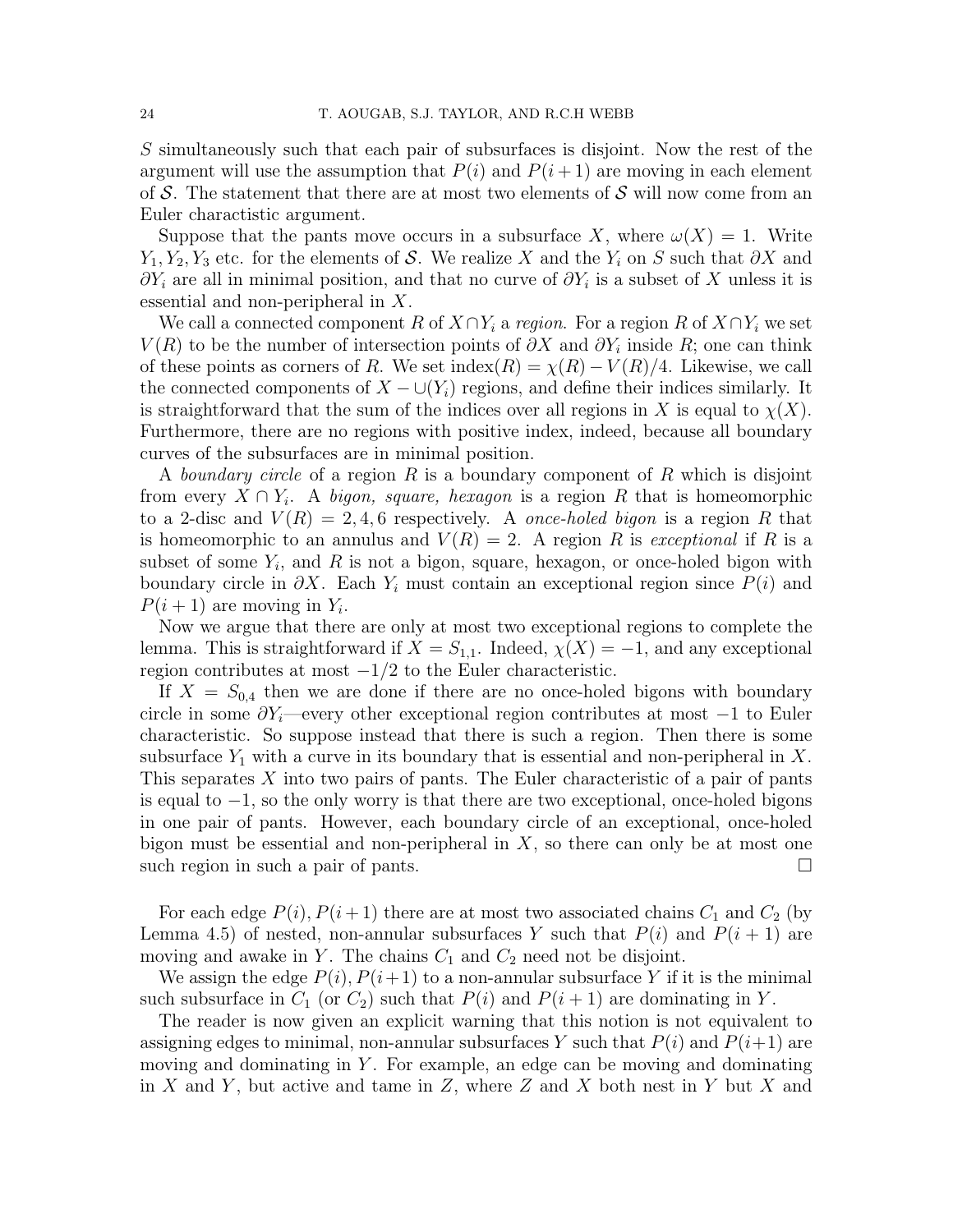Z miss. In this scenario there are two chains: the minimum of one is X and the minimum of the other is  $Z$ . The subsurface  $Y$  is contained in both chains. In the chain containing Z we have that Y is the minimal subsurface such that  $P(i)$  and  $P(i+1)$  are dominating in Y. So we wish to assign an edge to Y. However, Y is not minimal over all subsurfaces in which  $P(i)$  and  $P(i + 1)$  are dominating, because of the existence of X.

4.2.4. Sufficiently many edges per subsurface. We say that  $P(i)$  is k-close to  $P(j)$  in Z if  $d_{\mathcal{C}(Z)}(\Pi_z P(i), \Pi_z P(j)) \leq k$ .

**Proposition 4.6** (enough edges in the middle). Suppose that  $P(j)$  and  $P(j + 1)$  are moving and overpowering in a non-annular subsurface Z. Then there is some edge  $P(i), P(i + 1)$  that is assigned to Z such that  $P(i)$  is 6-close to  $P(j)$  in Z.

The proof of Proposition 4.6 is technical. We have broken the proof into steps including five statements. Upon first reading, it is beneficial to skip the proofs of statements (3) to (5) in order to grasp the strategy faster. Each of the terms awake, active, non-tame, dominating and overpowering are used in the proof below, and it seems that these are necessary in order for the inductive step to work.

*Proof.* Write  $Y_0 = Z$  and  $j_0 = j$ . We are done if the edge  $P(j_0), P(j_0 + 1)$  is assigned to  $Y_0$ . So suppose not. Associated to the edge  $P(j_0), P(j_0+1)$  are at most two chains of nested, non-annular subsurfaces Y such that  $P(j_0)$  and  $P(j_0 + 1)$  are moving and awake in Y. Since the edge is not assigned to  $Y_0$ , it must be the case that there is some non-annular subsurface X such that  $P(j_0)$  and  $P(j_0 + 1)$  are moving and dominating in  $X$ , and  $X$  nests in  $Y_0$ . Now we pick  $Y_1$  maximal and non-annular such that  $Y_1$  nests in  $Y_0$ ,  $Y_1 \neq Y_0$ , and  $P(j_0)$  and  $P(j_0 + 1)$  are moving and non-tame in  $Y_1$ . The existence of  $Y_1$  is guaranteed since X exists.

Now by Lemma 4.2 (bounded jumps) there exists  $j_1$  such that  $P(j_1)$  and  $P(j_1 + 1)$ are moving, active and tame in  $Y_1$ . We set  $k = 1$ .

**Inductive step**: Now we investigate whether the edge  $P(j_k)$ ,  $P(j_k+1)$  is assigned to  $Y_0$ . If not, we shall construct  $Y_{k+1}$  and  $j_{k+1}$  in order to induct on k, as follows.

Suppose that we have constructed  $j_1, ..., j_k$  and non-annular subsurfaces  $Y_1, ..., Y_k$ (the base case is  $k = 1$ , and the statements (1) and (2) below shall follow from the construction of  $Y_1$  and  $j_1$  above) such that:-

- (1) For  $1 \le a \le k$  we have that  $Y_a$  is a maximal, non-annular subsurface such that  $P(j_{a-1})$  and  $P(j_{a-1}+1)$  are moving and non-tame in  $Y_a$ ,  $Y_a$  nests in  $Y_{a-1}$ and  $Y_a \neq Y_{a-1}$ .
- (2) For  $1 \le a \le k$  we have that  $P(j_a)$  and  $P(j_a + 1)$  are moving, active and tame in  $Y_a$ . On the other hand, we have that  $P(j_0)$  and  $P(j_0 + 1)$  are moving and overpowering in  $Y_0$ .

Then we can prove the following two statements.

- (3) For  $0 \le a \le b \le k$  we have that  $P(j_b)$  and  $P(j_b+1)$  are moving and awake in  $Y_a$ .
- (4) Suppose that  $Y_k$  nests in X, X nests in  $Y_0$ , and  $X \neq Y_0$ , then the statement that  $P(j_k)$  and  $P(j_k + 1)$  are dominating in X is false.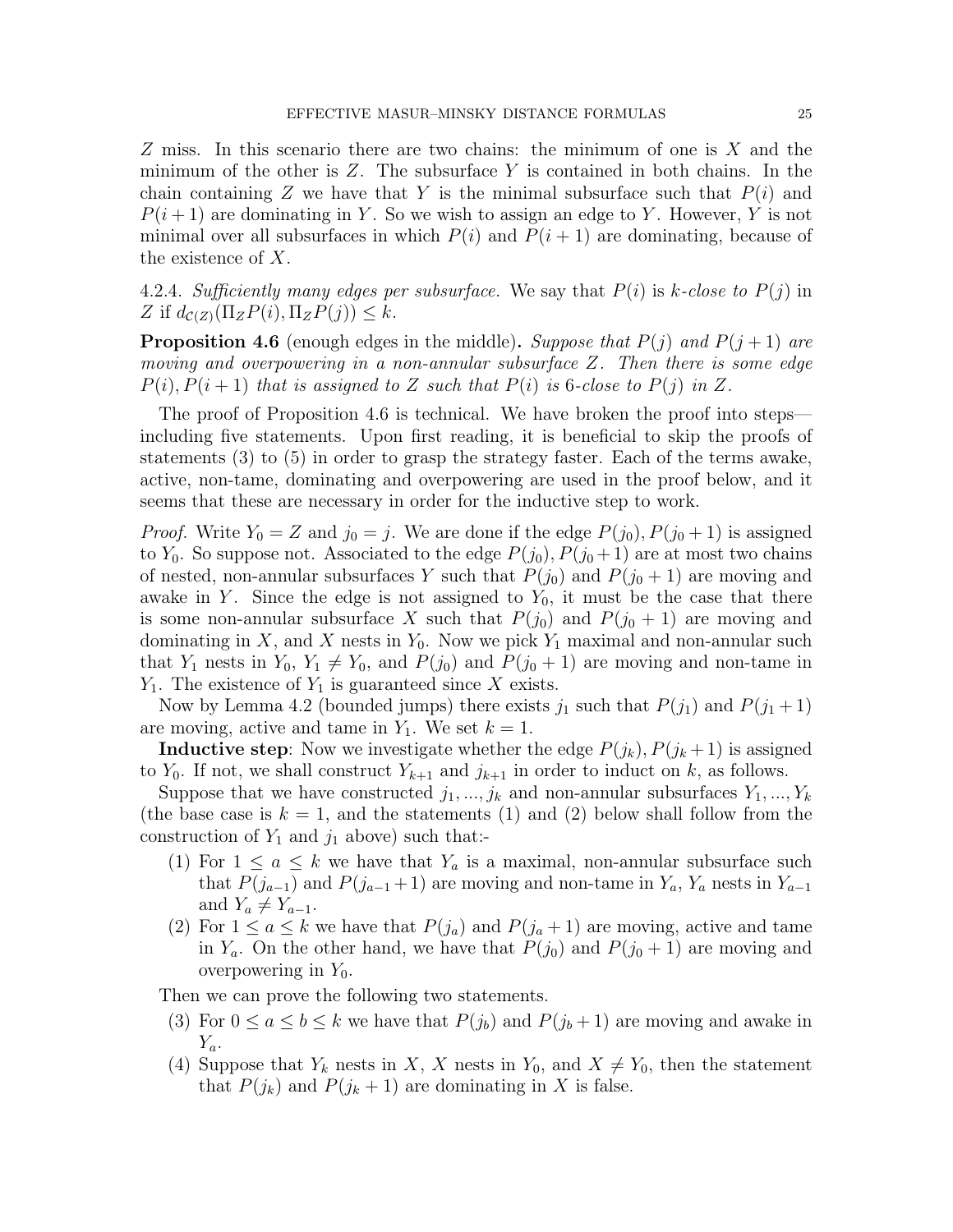*Proof of statement (3).* The moving statement is clear so now we prove the awakeness statement. This is done using induction: the base case is that  $P(j_b)$  is awake in  $Y_b$ by statement (2) and the inductive step is as follows.

Suppose that  $P(j_b)$  is awake in  $Y_a$ . By statement (1) we have that  $P(j_{a-1})$  is awake in  $Y_a$ . By Lemma 4.3 (awake downstairs implies stationary upstairs)  $P(j_b)$  is 6-close to  $P(j_{a-1})$  in  $Y_{a-1}$ , because their images under  $\Pi_{Y_{a-1}}$  are close to  $\partial Y_a$ . By statement (2) we have that  $P(j_{a-1})$  is active in  $Y_{a-1}$  so  $P(j_b)$  is awake in  $Y_{a-1}$ . This completes the inductive step and the proof is finished. The exact same argument works for  $P(j_b + 1)$ .

*Proof of statement* (4). By statement (2) we may assume that  $X \neq Y_k$ . The remaining cases  $X = Y_{a-1}$  for some  $2 \le a \le k$ , and otherwise, are treated separately below.

Suppose that  $X = Y_{a-1}$  for some  $2 \le a \le k$ . Statement (1) implies that  $P(j_{a-1})$ is awake in  $Y_a$ . By statement (3) we have that  $P(j_k)$  is awake in  $Y_a$ . By Lemma 4.3 (awake downstairs implies stationary upstairs),  $P(j_{a-1})$  and  $P(j_k)$  are 6-close in  $X = Y_{a-1}$  as they are close to  $\partial Y_a$ . We have  $a - 1 \geq 1$  so by statement (2) we have that  $P(j_{a-1})$  is tame in  $Y_{a-1}$  and hence  $P(j_k)$  is not dominating in  $X = Y_{a-1}$ . Now we assume that  $X \neq Y_a$  for  $0 \leq a \leq k$ .

We may assume that  $P(j_k)$  and  $P(j_k+1)$  are awake in X. By statement (3),  $P(j_k)$ and  $P(j_k + 1)$  are also awake in  $Y_a$  for  $0 \le a \le k$ . We have that  $Y_k$  nests in X so X and  $Y_a$  do not miss. By Lemma 4.4 either X nests in  $Y_a$  or  $Y_a$  nests in X. Therefore for some  $1 \le a \le k$  we have that  $Y_a$  nests in  $X, X$  nests in  $Y_{a-1}$ , but we may assume that  $X \notin \{Y_{a-1}, Y_a\}$  due to the earlier argument above. Statement (1) implies that  $P(j_{a-1})$  and  $P(j_{a-1}+1)$  are awake in  $Y_a$ . By statement (3) we have that  $P(j_k)$ and  $P(j_k + 1)$  are awake in  $Y_a$ . By Lemma 4.3 (awake downstairs implies stationary upstairs),  $P(j_{a-1}), P(j_{a-1}+1), P(j_k)$  and  $P(j_k+1)$  are 6-close in X as they are close to  $\partial Y_a$ . However by statement (1) it is false that  $P(j_{a-1})$  and  $P(j_{a-1}+1)$  are moving and non-tame in X. But they are moving in X since  $Y_a$  nests in X. Therefore they cannot both be non-tame, so one is tame, and hence one of  $P(j_k)$  or  $P(j_k + 1)$  is not dominating in X.

Now we shall show:-

(5) For  $1 \le a \le k$ ,  $P(j_a)$  and  $P(j_a + 1)$  are moving and dominating in  $Y_0$ . Furthermore,  $P(j_a)$  and  $P(j_0)$  are 6-close in  $Y_0$ .

*Proof of statement (5).* The moving statement is clear so now we prove the dominating statement. By statement (3),  $P(j_a)$  is awake in  $Y_1$  and by statement (1),  $P(j_0)$ is awake in  $Y_1$ , so by Lemma 4.3,  $P(j_0)$  and  $P(j_a)$  are 6-close in  $Y_0$ . Now  $P(j_0)$  is overpowering in  $Y_0$  and so  $P(j_a)$  is dominating in  $Y_0$ , and the exact same argument works for  $P(j_a + 1)$ .

Now suppose that the edge  $P(j_k), P(j_k + 1)$  is not assigned to  $Y_0$ . However by statement (3),  $P(j_k)$  and  $P(j_k + 1)$  are moving and awake in  $Y_a$  for  $1 \le a \le k$ . Furthermore by statement (5),  $P(j_k)$  and  $P(j_k+1)$  are moving and dominating in  $Y_0$ . Associated to the edge  $P(j_k), P(j_k+1)$  are at most two chains of nested, non-annular subsurfaces Y such that  $P(j_k)$  and  $P(j_k + 1)$  are moving and awake in Y. At least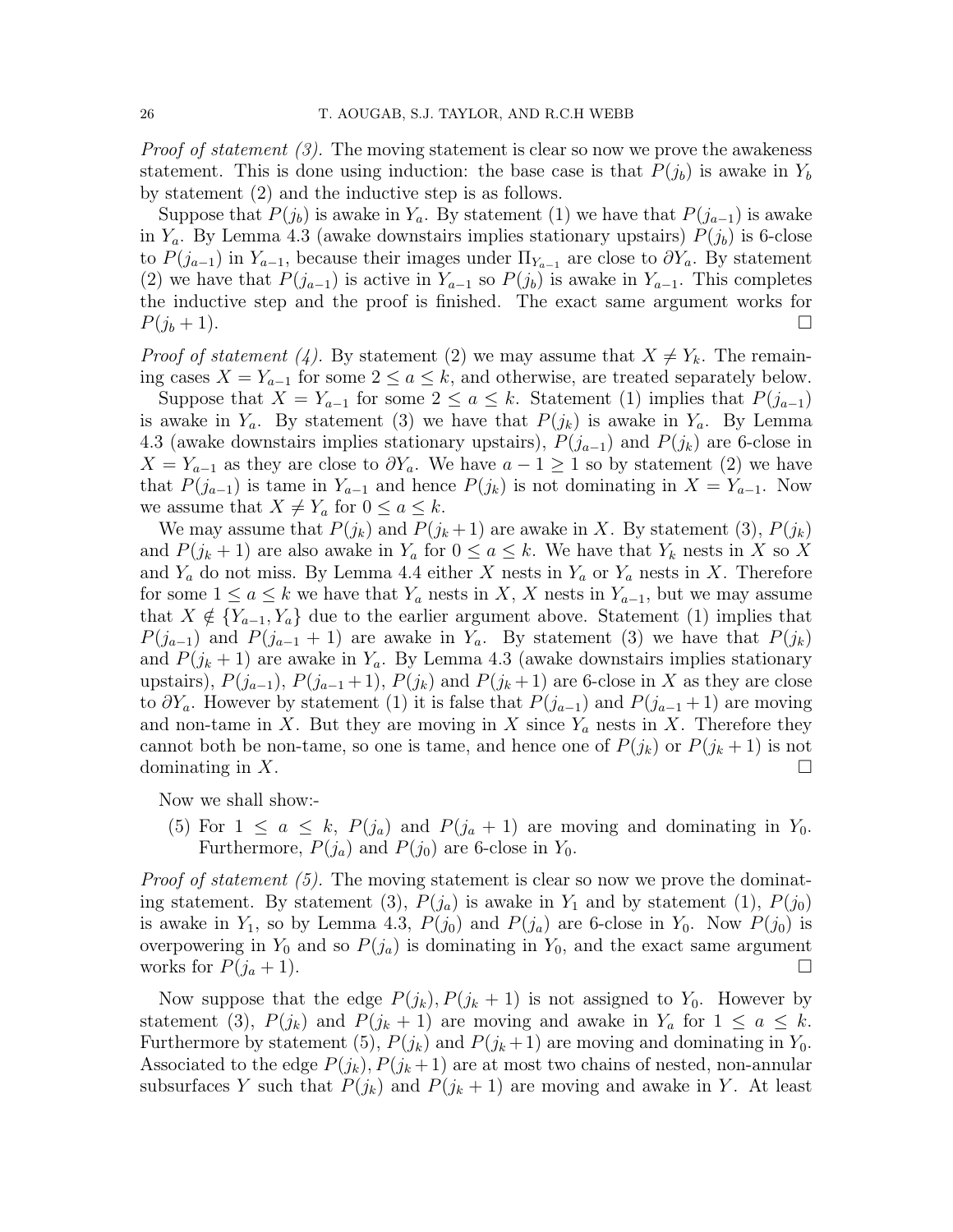one of these chains contains the sequence of nested subsurfaces  $(Y_k, Y_{k-1}, ..., Y_1, Y_0)$ . Since the edge is not assigned to  $Y_0$ , it must be the case that there is some nonannular subsurface X such that  $P(j_k)$  and  $P(j_k + 1)$  are moving and dominating in X, where either X nests in  $Y_k$ , or,  $Y_k$  nests in X and X nests in  $Y_0$ . However the latter cannot be true by statement (4), so instead X nests in  $Y_k$  and  $X \neq Y_k$ . Now we pick  $Y_{k+1}$  maximal and non-annular such that  $Y_{k+1}$  nests in  $Y_k$ ,  $Y_{k+1} \neq Y_k$ , and  $P(j_k)$ and  $P(j_k+1)$  are moving and non-tame in  $Y_{k+1}$ . The existence of  $Y_{k+1}$  is guaranteed since X exists. By construction, statement (1) holds in the new case  $a = k + 1$ .

Now by Lemma 4.2 (bounded jumps) there exists  $j_{k+1}$  such that  $P(j_{k+1})$  and  $P(j_{k+1} + 1)$  are moving, active and tame in  $Y_{k+1}$ . By construction, statement (2) holds in the new case  $a = k + 1$ . Then we set k equal to  $k + 1$ .

Now we repeat this procedure starting from the inductive step. It must terminate with some  $k \leq \omega(S)$  and  $P(j_k)$ ,  $P(j_k + 1)$  is the required edge.

The following lemma is the punchline of the proof of the main result in this section.

**Lemma 4.7.** Suppose that P and P' are pants decompositions of S and that  $(P(i))_i$ is a path connecting  $P$  and  $P'$  in the pants graph of  $S$ . Suppose that  $Y$  is non-annular and  $d_{\mathcal{C}(Y)}(\psi_Y(P), \psi_Y(P')) \ge D$  then there are at least  $\lfloor (D - 2A - 36 - 4J)/(J + 6) \rfloor$ edges of  $(P(i))_i$  assigned to the subsurface Y.

*Proof.* Associated to Y is a geodesic  $G_Y$  in  $\mathcal{C}(Y)$  whose length is equal to the integer  $d_{\mathcal{C}(Y)}(\psi_Y(P), \psi_Y(P'))$ . The set of vertices v such that  $v \in G_Y$  and  $d_{\mathcal{C}(Y)}(v, {\{\Pi_Y P, \Pi_Y P'\}}) \ge$  $A + 18 + 2J$  we shall call the overpowering interval of Y.

If the edge  $P(i)$ ,  $P(i+1)$  is assigned to the subsurface Y then we "colour" the vertex  $\Pi_Y P(i)$  in  $G_Y$ . By Lemma 4.2 (bounded jumps) and Proposition 4.6 (enough edges in the middle), the set of coloured vertices in the overpowering interval is  $(J+6)$ -dense, provided that there are at least  $J + 7$  vertices in the overpowering interval. This implies the conclusion of the lemma.

**Theorem 4.8.** There are uniform constants  $C_0$  and  $e_0$  such that whenever P and P' are pants decompositions of S then

$$
e_0 \sum_{Y \in N A(S)} [d_{\mathcal{C}(Y)}(\psi_Y(P), \psi_Y(P'))]_{C_0} \le d_{\mathcal{P}(S)}(P, P'),
$$

where  $NA(S)$  is the set of non-annular subsurfaces of S.

*Proof.* We take  $C_0 = 4A + 84 + 10J$ . By Lemma 4.7, there are at least

$$
\lfloor (d_Y - 2A - 36 - 4J)/(J + 6) \rfloor
$$

edges assigned to any non-annular subsurface Y, where  $d_Y$  is the quantity  $d_{\mathcal{C}(Y)}(\psi_Y(P), \psi_Y(P'))$ . Therefore if  $d_Y \geq C_0$  then

$$
\lfloor (d_Y - 2A - 36 - 4J)/(J + 6) \rfloor \ge (d_Y - 2A - 36 - 4J - J - 6)/(J - 6)
$$
  
\n
$$
\ge d_Y/(2J + 12).
$$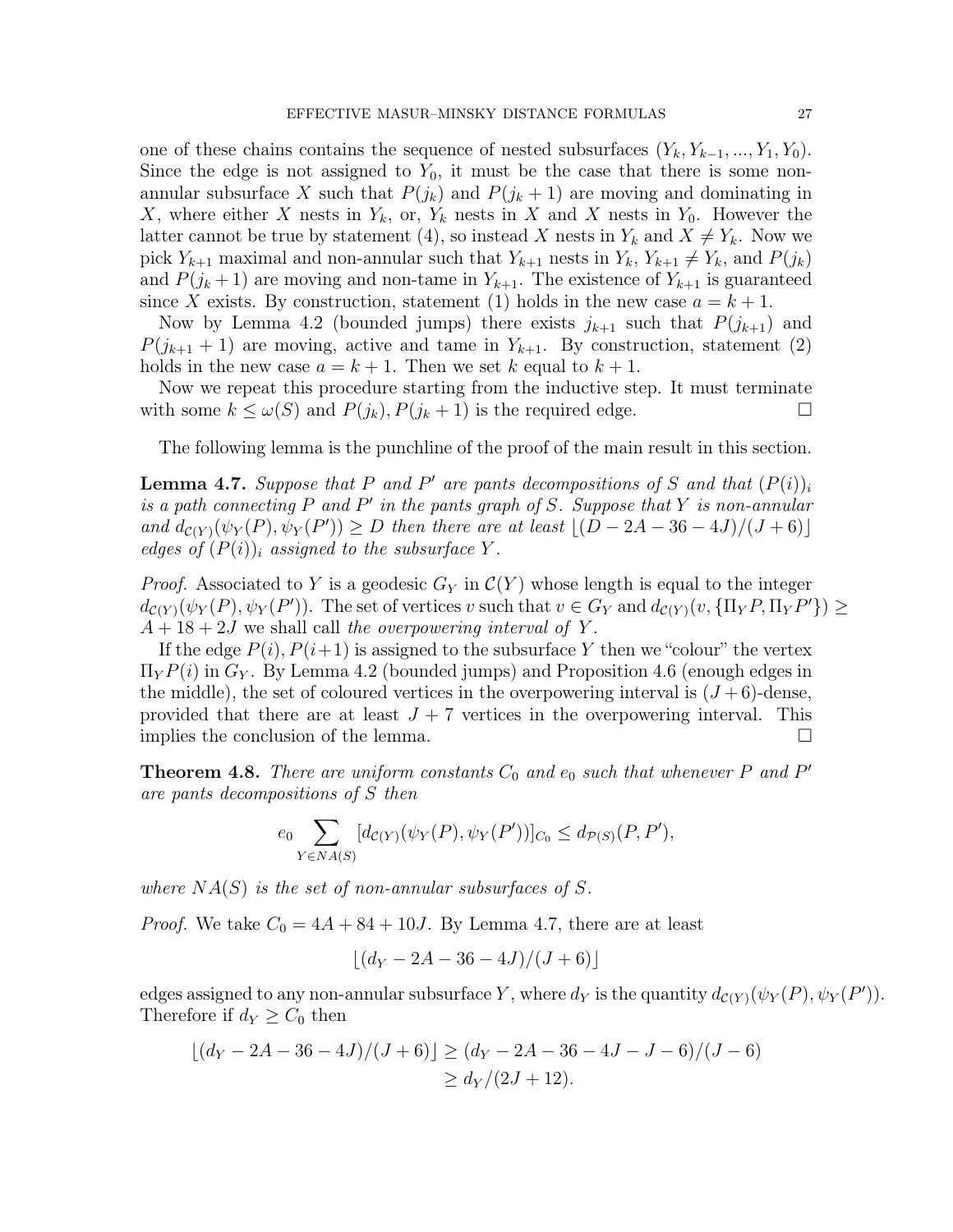However each edge is assigned to at most two non-annular subsurfaces. This provides the appropriate lower bound on the length of the path  $(P(i))_i$ . We may take  $e_0 = 1/(4J + 24)$ .

**Corollary 4.9.** Let  $Y \subset S$  be a subsurface. Then there is a natural inclusion map  $\mathcal{P}(Y) \to \mathcal{P}(S)$  that is a quasi-isometric embedding with constants only depending on Y . Furthermore, this still holds even when S is a surface homeomorphic to a pants decomposition with infinitely many pairs of pants.

*Proof.* Take a pants decomposition of the complement of Y in S. Then any pants decomposition P of Y extends canonically to a pants decomposition P of S. This gives an injective map from  $\mathcal{P}(Y)$  to  $\mathcal{P}(S)$ . We have

$$
d_{\mathcal{P}(Y)}(P, P') \le e \sum_{Z \in NA(Y)} [d_{\mathcal{C}(Z)}(\psi_Z(P), \psi_Z(P'))]_C + K,
$$

where e, C and K depend only on Y. We may assume that  $C \leq C_0$  where  $C_0$  is given in Theorem 4.8. By Theorem 4.8 we obtain  $d_{\mathcal{P}(Y)}(P, P') \leq \frac{e}{\epsilon_0}$  $\frac{e}{e_0}d_{\mathcal{P}(S)}(\bar{P}, \bar{P'}) + K$  and these constants only depend on Y .

We are done even in the (exotic) case that  $S$  is a union of infinitely many pairs of pants because any such path of pants decompositions between  $P$  and  $P'$  has finite length and therefore occurs on a compact subsurface of S, so the lower bound on distance given above applies.

Remark 4.10. The natural inclusion above is conjectured to be an isometric embedding in general ([3]) (in fact, convex/totally geodesic). Currently it is only known that simplicial embeddings of graph products of Farey graphs into the pants graphs are convex ([41]). Our Corollary 4.9 gives quasi-isometric embedding constants that only depend on Y and not on the ambient surface S.

We end this section with the following question.

Question 1. Is a similar result to Theorem 4.8 true for the marking graph?

The marking graph is more complicated because the subsurface projections of annuli need to be considered. For a given edge in the marking graph, there may be an arbitrary number of annuli  $Y_i$  such that the image under the projection  $\pi_{Y_i}$  changes significantly. The methods given in this section do not handle this technicality, since by Lemma 4.5, we only have two minimal subsurfaces to consider, rather than arbitrarily many. For the marking graph some extra analysis is required to understand how much progress can be made in all annular subsurface projections with one marking move.

# 5. The conjugacy problem for pseudo-Anosovs

Fix  $S = S_{q,p}$  and let  $f \in Mod(S)$  be pseudo-Anosov with quasi-invariant tight geodesic axis  $A_f \subset \mathcal{C}(S)$ . That is,  $A_f$  is a biinfinite tight geodesic of  $\mathcal{C}(S)$  such that for each  $n \in \mathbb{Z}$ ,  $A_f$  and  $f^nA_f$  2δ–fellow travel in  $\mathcal{C}(S)$ . By Proposition 7.6 of [32],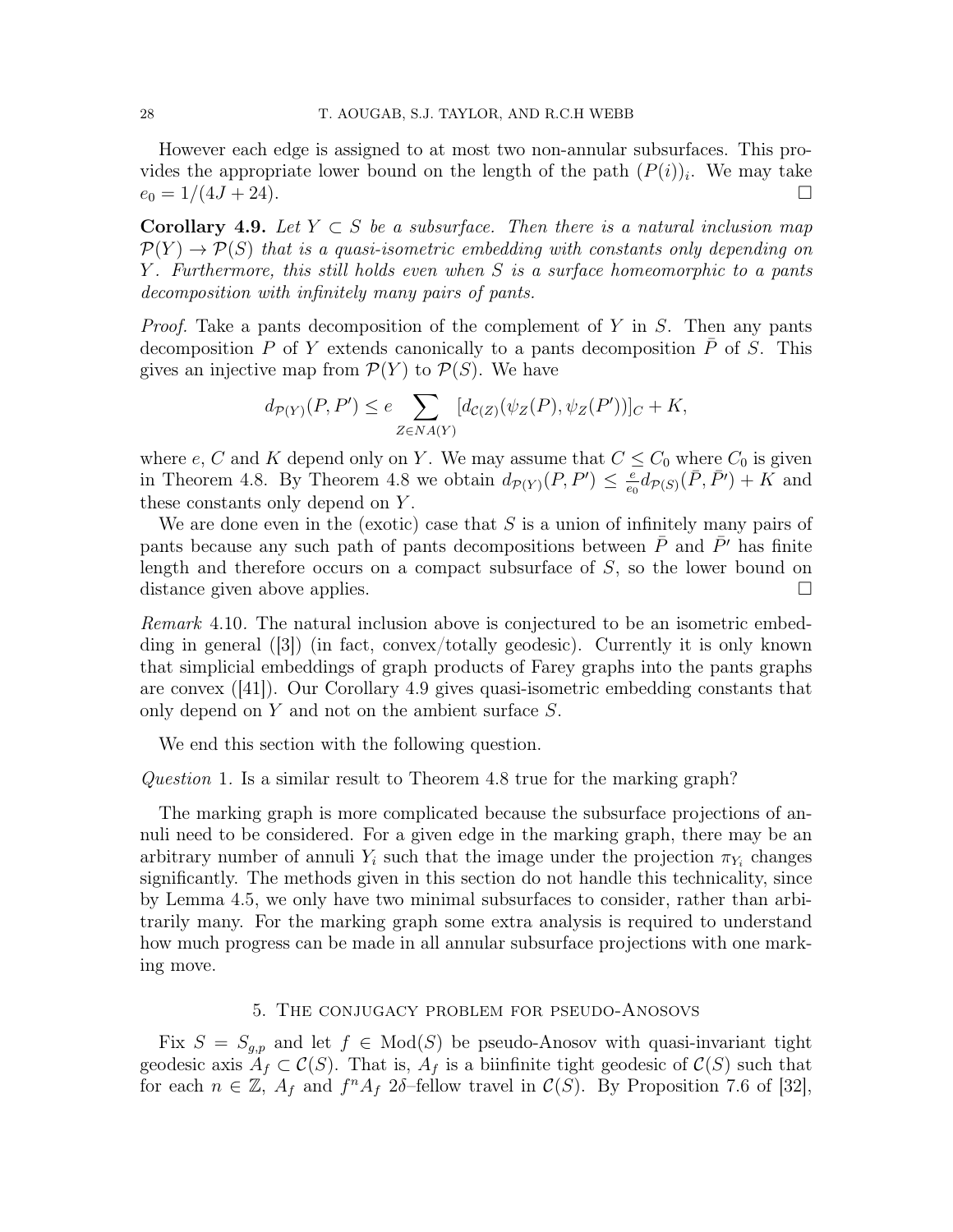every pseudo-Anosov mapping class has a quasi-invariant tight geodesic axis in the curve graph.

Fix  $\mu \in \mathcal{M}(S)$ . For any  $h \in \text{Mod}(S)$ , we use the notation  $d(h)$  to denote the displacement  $d_M(\mu, h\mu)$ . Further, let  $p_f : C(S) \to A_f$  denote the nearest point retraction to the geodesic  $A_f$ , i.e.  $p_f = \text{near}_{A_f}$ . For a marking  $\mu$ , we modify the projection  $p_f$  slightly: first, consider  $\mu$  as a bounded diameter subset of the curve graph. Then, let  $p_f(\mu)$  be the collection of curves on  $A_f$  closest to the curves of  $\mu$  enlarged so that  $p_f(\mu)$  is a subsegment of  $A_f$  of diameter at least 3. Note that by uniform hyperbolicity, there is a uniform constant  $D \geq 0$  so that  $\text{diam}_S(p_f(\mu)) \leq D$ . In fact, we may take  $D = 4\delta + 1$ . Recall that by Lemma 7.7 of [32], for any  $n \in \mathbb{Z}$  and  $x \in \mathcal{C}(S)$ ,  $d_{\mathcal{C}}(f^{n}(p_f(x)), p_f(f^{n}(x))) \leq 10\delta.$ 

If f has curve graph translation length  $\ell_{\mathcal{C}}(f) \geq M + 2D + 10\delta + 4$ , then we say that f is well-displacing.

Our first lemma is a simple exercise in hyperbolic geometry.

**Lemma 5.1.** With the notation as above, if  $f \in Mod(S)$  is well-displacing, then  $d_{\mathcal{C}}(\mu, p_f(\mu)) \leq \frac{d(f) + 2D + 2\delta}{2}$  $\frac{2D+20}{2}$ .

The next lemma controls properties of the mapping class f using only the displacement of the fixed marking  $\mu \in \mathcal{M}(S)$ .

**Lemma 5.2.** Suppose that  $f \in Mod(S)$  is well-displacing. For any proper subsurface  $Y \subset S$  we have the following bounds:

- (1) diam<sub>Y</sub>( $p_f(\mu)$ )  $\leq 4M + d_Y(f^{-1}\mu, f\mu)$ ,
- (2)  $d_Y(p_f(\mu), p_f(f\mu)) \leq 4M + d_Y(f^{-1}\mu, f^2\mu) + 2 \cdot \text{diam}_Y(p_f(\mu)),$  and
- (3)  $d_Y(\mu, p_f(\mu)) \leq M + d_Y(\mu, f\mu) + d_Y(p_f(\mu), p_f(f\mu))$ .

Hence, we get that

$$
d_Y(\mu, p_f(\mu)) \le 13M + d_Y(\mu, f\mu) + d_Y(f^{-1}\mu, f^2\mu) + d_Y(f^{-1}\mu, f\mu).
$$

*Proof.* For any marking  $\eta \in \mathcal{M}(S)$ , set  $\overline{\eta}_f = p_f(\eta)$ . For the proof of (1), suppose that diam<sub>Y</sub>  $(\bar{\mu}_f) \geq M + 1$ . Then by the Bounded Geodesic Image Theorem (Theorem 3.2),  $\bar{\mu}_f$  meets the 1-neighborhood of  $\partial Y$  in  $C(S)$ . We claim that each of the geodesics  $[f^{-1}\mu, \overline{f^{-1}\mu}_f]$  and  $[f\mu, \overline{f\mu}_f]$  miss  $N_1(\partial Y)$ , the 1-neighborhood of  $\partial Y$  in  $\mathcal{C}(S)$ . Therefore, their projection to  $\mathcal{C}(Y)$  has diameter no more than M, again by the bounded geodesic image theorem. To see this, suppose that some vertex  $v$  on, say,  $[f^{-1}\mu, \overline{f^{-1}\mu}_f]$  has distance  $\leq 1$  from  $\partial Y$ . Then since  $\partial Y$  as distance at most 1 from some curve  $w \in \bar{\mu}_f \subset A_f$ ,  $d_c(v, w) \leq 2$ . However,  $\overline{f^{-1}\mu}_f$  are the vertices of  $A_f$ closest to  $f^{-1}\mu$ , hence

$$
d_{\mathcal{C}}(f^{-1}\bar{\mu}_{f}, \bar{\mu}_{f}) \leq d_{\mathcal{C}}(\overline{f^{-1}\mu}_{f}, \bar{\mu}_{f}) + 10\delta
$$
  
\n
$$
\leq d_{\mathcal{C}}(\overline{f^{-1}\mu}_{f}, w) + 2D + 10\delta
$$
  
\n
$$
\leq d_{\mathcal{C}}(f^{-1}\bar{\mu}_{f}, v) + d_{\mathcal{C}}(v, w) + 2D + 10\delta
$$
  
\n
$$
\leq 4 + 2D + 10\delta.
$$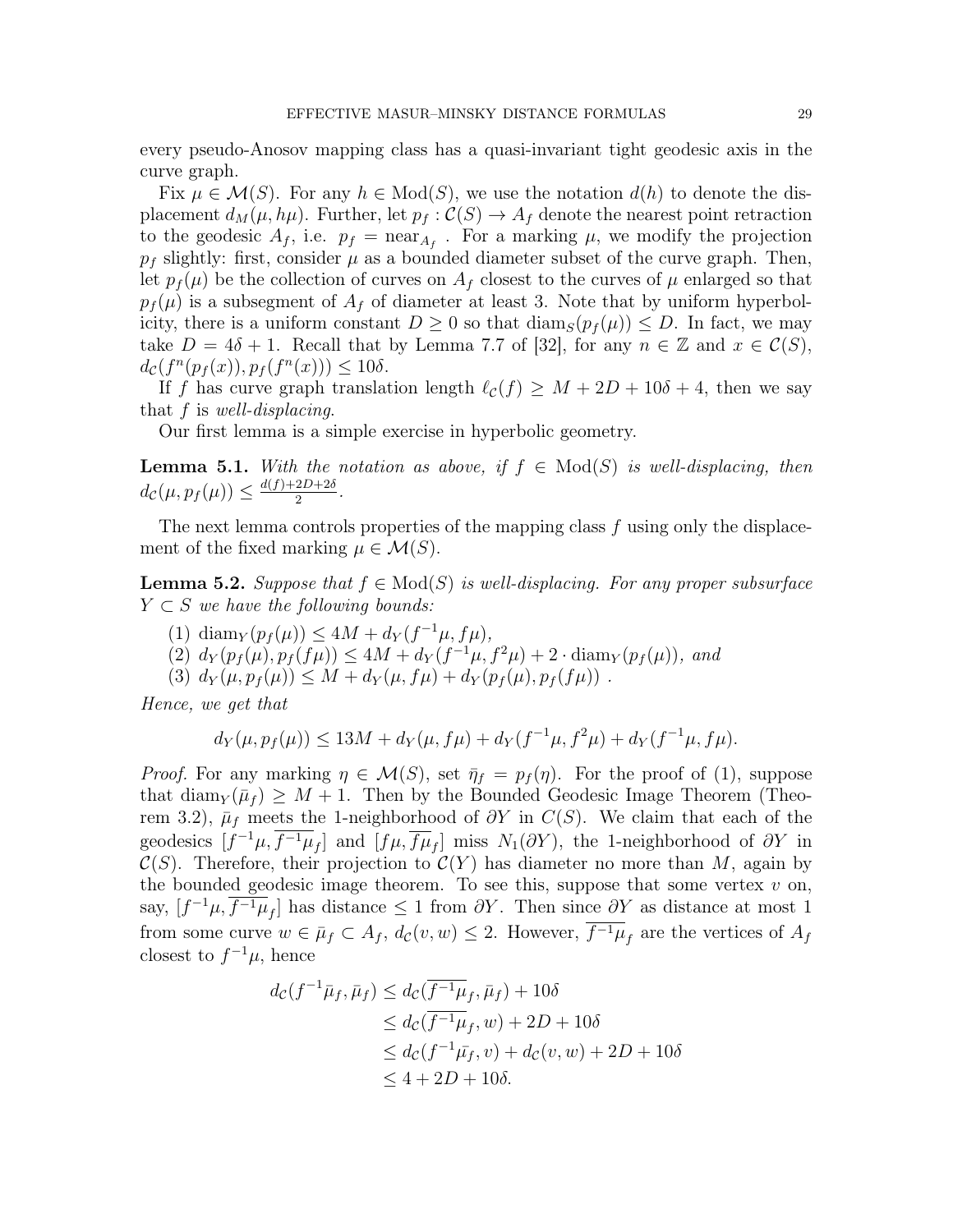This contradicts our assumption that f is well-displacing on  $\mathcal{C}(S)$  and verifies the claim. Using the rectangle of geodesics (Figure 1) and tightness of the axis  $A_f$ , we conclude that

$$
\text{diam}_Y(p_f(\mu)) \le 4M + d_Y(f^{-1}\mu, f\mu).
$$
\n
$$
f^{-1}\mu \qquad \mu \qquad \qquad f\mu
$$
\n
$$
\downarrow \qquad \qquad \downarrow
$$
\n
$$
\downarrow \qquad \qquad \downarrow
$$
\n
$$
\frac{f^{-1}\mu}{f^{-1}\mu_f} \qquad \bar{\mu}_f \qquad \qquad \frac{f\mu}{f\mu_f} \qquad A_f
$$

FIGURE 1. Avoiding  $\partial Y$ 

The proof of (2) is similar. Suppose  $d_Y(\bar{\mu}_f, \bar{f}\mu_f) \geq M + 1$ . Another application of the bounded geodesic image theorem gives that the portion of  $A_f$  between  $\bar{\mu}_f$  and  $f\mu_f$  meets  $N_1(\partial Y)$ .

Consider the geodesic quadrilateral with sides  $[f^{-1}\mu, f^2\mu], [f^{-1}\mu, \overline{f^{-1}\mu}_f], [f^2\mu, \overline{f^2\mu}_f]$ and  $[\overline{f^{-1}\mu}_f, \overline{f^2\mu}_f] \subset A_f$ . Exactly as in Part (1), we see that each of  $[f^{-1}\mu, \overline{f^{-1}\mu}_f]$ and  $[f^2\mu, f^2\bar{\mu}_f]$  miss  $N_1(\partial Y)$ . Therefore, their projection to  $\mathcal{C}(Y)$  has diameter no more than M, again by the bounded geodesic image theorem. Using the indicated rectangle and the fact that  $A_f$  is tight, we see that

$$
d_Y(p_f(\mu), p_f(f\mu)) \le 4M + d_Y(f^{-1}\mu, f^2\mu) + 2 \cdot \text{diam}_Y(p_f(\mu)).
$$

To prove (3), first note that

$$
d_Y(\mu, \bar{\mu}_f) \le d_Y(\mu, f\mu) + d_Y(f\mu, \overline{f\mu}_f) + d_Y(\overline{f\mu}_f, \bar{\mu}_f).
$$

Hence, it suffices to prove that if  $d_Y(\mu, \bar{\mu}_f) \geq M + 1$  then  $d_Y(f\mu, f\mu_f) \leq M$ . If not, then both geodesic segment  $[\mu, \bar{\mu}_f]$  and  $[f\mu, f\mu_f]$  meet  $N_1(\partial Y)$ . In this case, however, we see from the nearest point projection that  $d_{\mathcal{C}}(\bar{\mu}_f, \bar{f}\mu_f) \leq D + 10\delta + 2$ , a contradiction to the assumption that  $f$  is well-displacing.

In light of Lemma 5.2, for each subsurface  $Y$  of  $S$  set

$$
D_Y = \max\{d_Y(\mu, f\mu), d_Y(f^{-1}\mu, f^2\mu), d_Y(f^{-1}\mu, f\mu)\}.
$$

Further, let  $Y_i$   $(i = 1, 2, 3)$  be the collection of subsurfaces for which the *i*th term in the definition of  $D_Y$  achieves the max. By Lemma 5.2,  $d_Y(\mu, p_f(\mu)) \leq 13M + 3D_Y$ for each subsurface  $Y$ .

**Corollary 5.3.** There is a constant  $E \geq 0$  depending only on the complexity of S so that

$$
d_M(\mu, p_f(\mu)) \le E \cdot d(f).
$$

In particular, we may take  $E = (400\omega(S))!$ .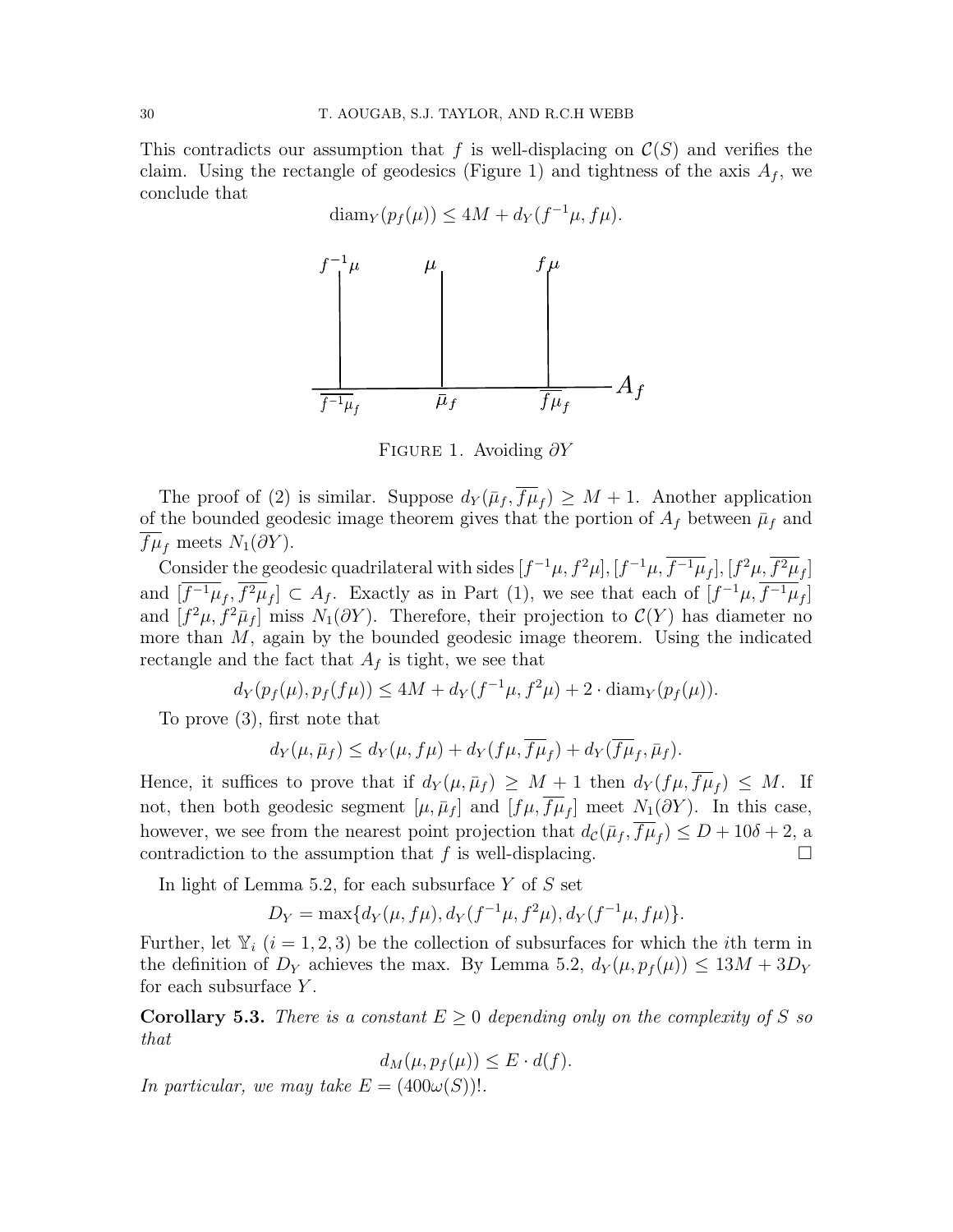*Proof.* Pick  $K \geq 13M$ ; note that, assuming the value of 100 for M, this is larger than  $5M + 15$ , which is the cut-off obtained in Section 4.1. Then there are constants  $(200\omega(S))! \geq A, B \geq 1$  such that

$$
d_M(\mu, p_f(\mu)) \le A \sum_Y [d_Y(\mu, p_f(\mu))]_K + B.
$$

Since  $K \geq 13M$ , Lemma 5.2 and Lemma 5.1 imply

$$
d_M(\mu, p_f(\mu)) \le A \sum [13M + 3D_Y]_K + B
$$
  
\n
$$
\le 6A \sum [\sum [D_Y]_K + B
$$
  
\n
$$
\le 6A (\sum_{\mathbb{Y}_1} [D_Y]_K + \sum_{\mathbb{Y}_2} [D_Y]_K + \sum_{\mathbb{Y}_3} [D_Y]_K) + B
$$
  
\n
$$
\le 6A (\sum_{\mathbb{Y}_1} [d_Y(\mu, f\mu)]_K + \sum_{\mathbb{Y}_2} [d_Y(f^{-1}\mu, f^2\mu)]_K + \sum_{\mathbb{Y}_3} [d_Y(f^{-1}\mu, f\mu)]_K) + B
$$
  
\n
$$
\le 6A \cdot C (d_M(\mu, f\mu) + d_M(f^{-1}\mu, f^2\mu) + d_M(f^{-1}\mu, f\mu)) + B
$$
  
\n
$$
\le 18A \cdot C \cdot d(f) + B
$$
  
\n
$$
\le 18A \cdot B \cdot C \cdot d(f),
$$

where the last inequality holds because  $d(f) \geq 1$ , and  $C = 40 \cdot \omega(S) - 120$  is the multiplicative error found in Section 4.1.



FIGURE 2. Axes and projections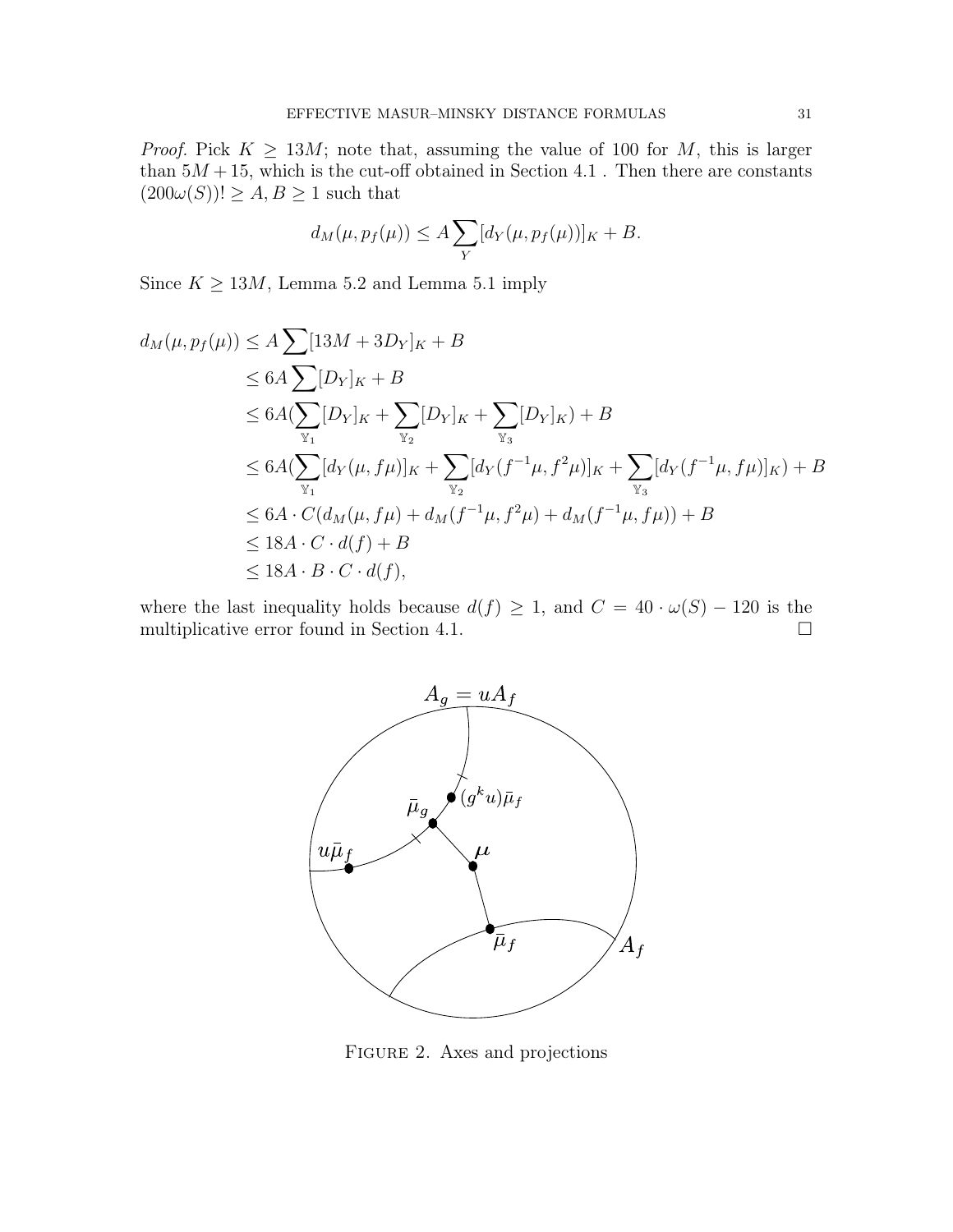**Proposition 5.4** (Effective linear conjugator bound). Suppose that  $h_1$  and  $h_2$  are conjugate pseudo-Anosovs in  $Mod(S)$ . Then there is a  $w \in Mod(S)$  such that  $h_2 =$  $wh_1w^{-1}$  and

$$
d(w) \le c(S) \cdot (d(h_1) + d(h_2)).
$$

*Proof.* First write  $h_2 = uh_1u^{-1}$  for some  $u \in Mod(S)$ . By [22], any pseudo-Anosov  $h \in Mod(S)$  satisfies  $\ell_{\mathcal{C}}(h) \geq \frac{1}{200 \cdot \omega(S)}$  $\frac{1}{200\cdot\omega(S)^2+133}$ . Hence, if we set

$$
N = (M + 2D + 10\delta + 4) \cdot (200 \cdot \omega(S)^{2} + 133),
$$

then  $f = h_1^N$  is well-displacing. Set  $g = h_2^N = ufu^{-1}$ .

As above, let  $A_f$  denote a quasi-invariant tight axis of f in  $\mathcal{C}(S)$  and set  $A_g = uA_f$ , which is an axis for the pseudo–Anosov g. Set  $\bar{\mu}_f = p_f(\mu)$  and  $\bar{\mu}_g = p_g(\mu)$ , the nearest point retractions of  $\mu$  to the geodesics  $A_f$  and  $A_g$ , respectively.

By construction  $u \cdot \bar{\mu}_f$  lies on the axis  $A_g$ . Hence, by applying a power  $g^k$  we have that  $d_{\mathcal{C}}(g^k u \cdot \bar{\mu}_f, \bar{\mu}_g) \leq \ell(g) \leq d(g)$ . Set  $w = g^k u$  and note that w still conjugates  $h_1$ to  $h_2$ . By applying Corollary 5.3 to both f and g, we have the following:

- (1)  $d_M(\mu, \bar{\mu}_f) \leq E \cdot d(f),$
- (2)  $d_M(\mu, \bar{\mu}_g) \leq E \cdot d(g)$ .

Also, since  $w\bar{\mu}_f$  lies within the portion of  $A_g$  between  $\bar{\mu}_g$  and  $g\bar{\mu}_g$  another application of the bounded geodesic image theorem gives  $d_Y(\bar{\mu}_q, w\bar{\mu}_f) \leq 2M + d_Y(\bar{\mu}_q, g\bar{\mu}_q)$ . Hence, just an in Corollary 5.3 we conclude that  $d_M(\bar{\mu}_g, w\bar{\mu}_f) \leq E \cdot d(g)$ .

We now compute,

$$
d(w) = d_M(\mu, w\mu)
$$
  
= d\_M(\mu, \bar{\mu}\_g) + d\_M(\bar{\mu}\_g, w\bar{\mu}\_f) + d\_M(w\bar{\mu}\_f, w\mu)  
= d\_M(\mu, \bar{\mu}\_g) + d\_M(\bar{\mu}\_g, w\bar{\mu}\_f) + d\_M(\mu, \bar{\mu}\_f)  
\leq 2E \cdot (d(f) + d(g))  
\leq 2E \cdot N \cdot (d(h\_1) + d(h\_2)).

Setting  $C(S) = 2E \cdot N$  completes the proof.

To finish the proof of Theorem 1.6, we appeal to the Milnor-Svarc lemma in order to use Proposition 5.4 to give bounds on the word length of  $w$  in a particular finite generating set, S. Let  $\mathcal{D} > 0$  be an upper bound for the diameter of the marking graph  $\mathcal{M}(S)$ , modulo the action of  $Mod(S)$ . Then if S is the set of all mapping classes s so that  $B_{\mathcal{D}}(\mu) \cap s \cdot B_{\mathcal{D}}(\mu) \neq \emptyset$ , then S generates, and for any  $g \in Mod(S)$ ,

$$
\frac{1}{\mathcal{D}}d(g) \le \ell_{\mathcal{S}}(g) \le d(g) + 1,
$$

where  $\ell_{\mathcal{S}}(g)$  denotes the word length of g in the generating set S. Thus,

$$
\ell_{\mathcal{S}}(g) \leq 2EN \cdot (d(h_1) + d(h_2)) \leq 2E \cdot N \cdot \mathcal{D} \cdot (\ell_{\mathcal{S}}(h_1) + \ell_{\mathcal{S}}(h_2)).
$$

Theorem 1.6 then follows form a bound on  $\mathcal{D}$ . For this, let  $\mathcal{D}_{\mathcal{P}}$  denote the diameter of  $\mathcal{P}(S)$  modulo the action of  $Mod(S)$ . Note that  $\mathcal{D} \leq 2 \cdot \mathcal{D}_{\mathcal{P}} + 3g - 3 + p$ . Indeed, if a pair of markings  $\mu_1, \mu_2$  have the same base, one can be obtained from the other by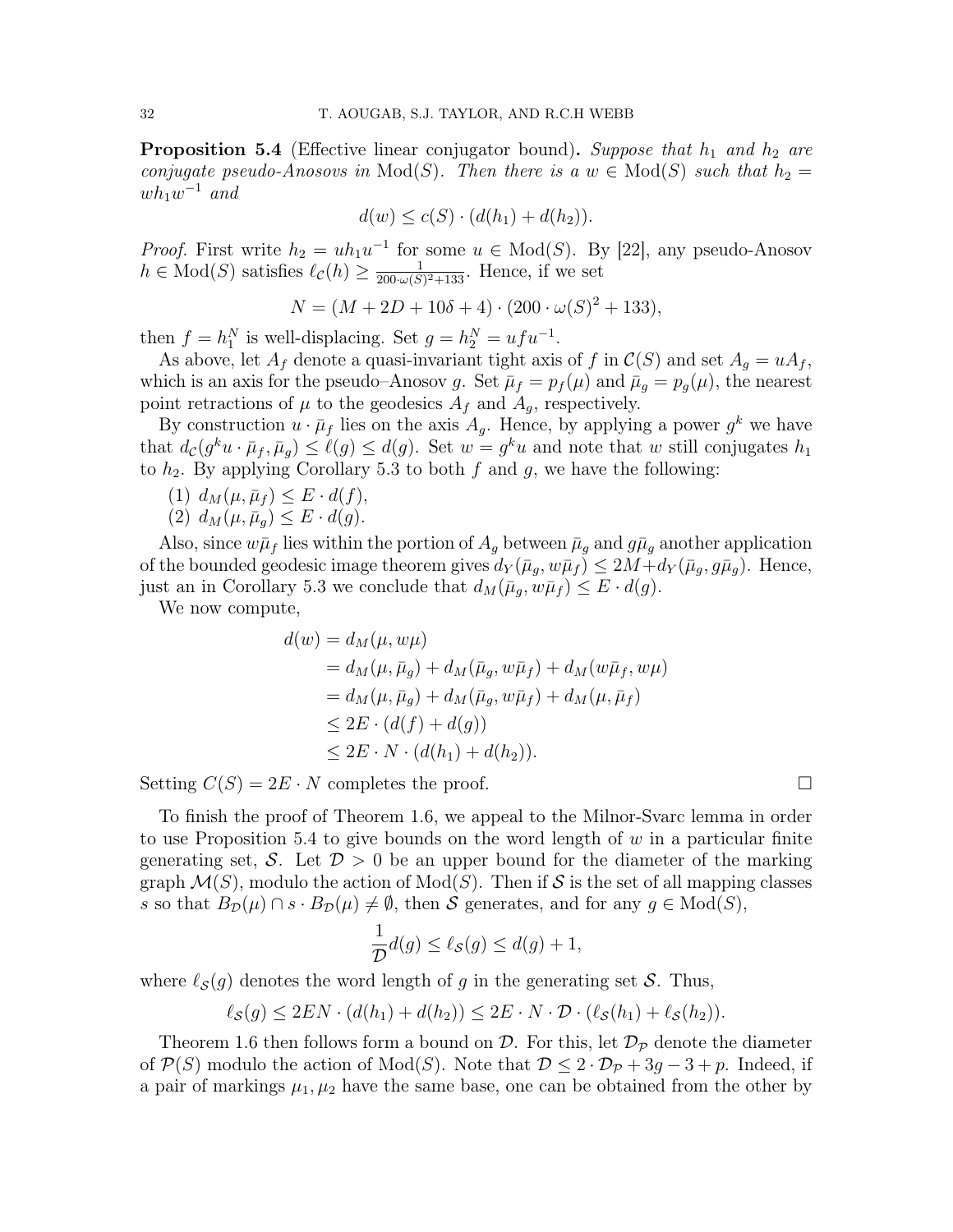applying a composition of twists and at most  $|\text{base}(\mu)|$  many half-twists, and none of the twists contribute to length in the quotient  $\mathcal{M}(S)/\text{Mod}(S)$ . If  $\mu_1, \mu_2$  have different bases,  $\mu_1$  can be transformed into a marking with the same base as  $\mu_2$  by performing flip moves and cleaning, perhaps half-twisting once between each such flip move; each flip move corresponds to an edge in  $\mathcal{P}(S)$ . Therefore, it suffices to give a bound for  $\mathcal{D}_{\mathcal{P}}$ . This has been obtained in [38] (see also [18]):

$$
\mathcal{D}_{\mathcal{P}} \leq 2 \cdot (\omega(S) + 1) \cdot (8 \log_2(\omega(S) + 1) - 3).
$$

Hence,

$$
2E \cdot N \cdot \mathcal{D} \le 824 \cdot (200 \cdot \omega(S)^2 + 133) \cdot (400\omega(S))! \cdot (\omega(S) + 1) \cdot (8 \log_2(\omega(S)) + 1 - 3)
$$
  

$$
\le (405\omega(S))!
$$

In particular, this yields the well-definedness of Calvez's algorithm for determining the Nielsen-Thurston type of braids (see Theorem 1.16). For example, if  $n \leq 7$ , there is a generating set S of the braid group  $B_n$  so that if  $u, v \in B_n$  are conjugate pseudo-Anosov braids, then there is a conjugator  $w$  so that

$$
\ell_{\mathcal{S}}(w) \le 10000 \cdot (\ell_{\mathcal{S}}(u) + \ell_{\mathcal{S}}(v)).
$$

# 6. Effectivizing Brock's theorem and applications

6.1. Convex core bounds. In this section, we use the effective Masur–Minsky machinery developed in Section 3 to prove an effective version of Brock's theorem [11]: that the volume of a quasi-fuchsian manifold is coarsely related to distance in the pants graph. We first address the upper bound on volume of the convex core by pants distance in the case that  $S$  is closed. As mentioned in the introduction, when S is closed and of genus at least 2 and  $X, Y \in \mathcal{T}(S)$ , Schlenker [39] has shown an upper bound on volume of the convex core of a quasi-fuchsian manifold  $Q(X, Y)$  in terms of the Weil-Petersson distance  $d_{WP}(X, Y)$ :

$$
\text{vol}(\text{core}(Q(X,Y))) \le 3\sqrt{\pi(g-1)}d_{WP}(X,Y) + K_S,
$$

for some constant  $K<sub>S</sub>$  which grows at most linearly in g. As mentioned in the proof of Theorem 1.15,

$$
d_{WP}(X,Y) \leq_{q(\omega)} d_{\mathcal{P}}(P_X, P_Y),
$$

where  $P_X, P_Y$  are Bers short pants decompositions on X, Y respectively, and q is a quadratically growing function of  $\omega(S)$ . Chaining together these two inequalities proves the desired upper bound.

The remainder of this section is dedicated to proving the lower bound on volume of the convex core. Recall that for pants decompositions  $P_I, P_T \in \mathcal{P}(S)$ , the set of nonannular subsurfaces Y for which  $d_Y(P_I, P_T) \geq K$  is denoted by  $\Omega(P_I, P_T, K)$ . Also, for  $P \in \mathcal{P}(S)$  we set

$$
V(P) := V_L(P) = \{ X \in \mathcal{T}(S) \colon \ell_X(\alpha) \le L \text{ for all } \alpha \in P \},
$$

where  $L$  is the constant guaranteed to exist by Bers' theorem. Buser-Seppälä showed that L grows at most linearly in  $\omega(S)$  ([15]).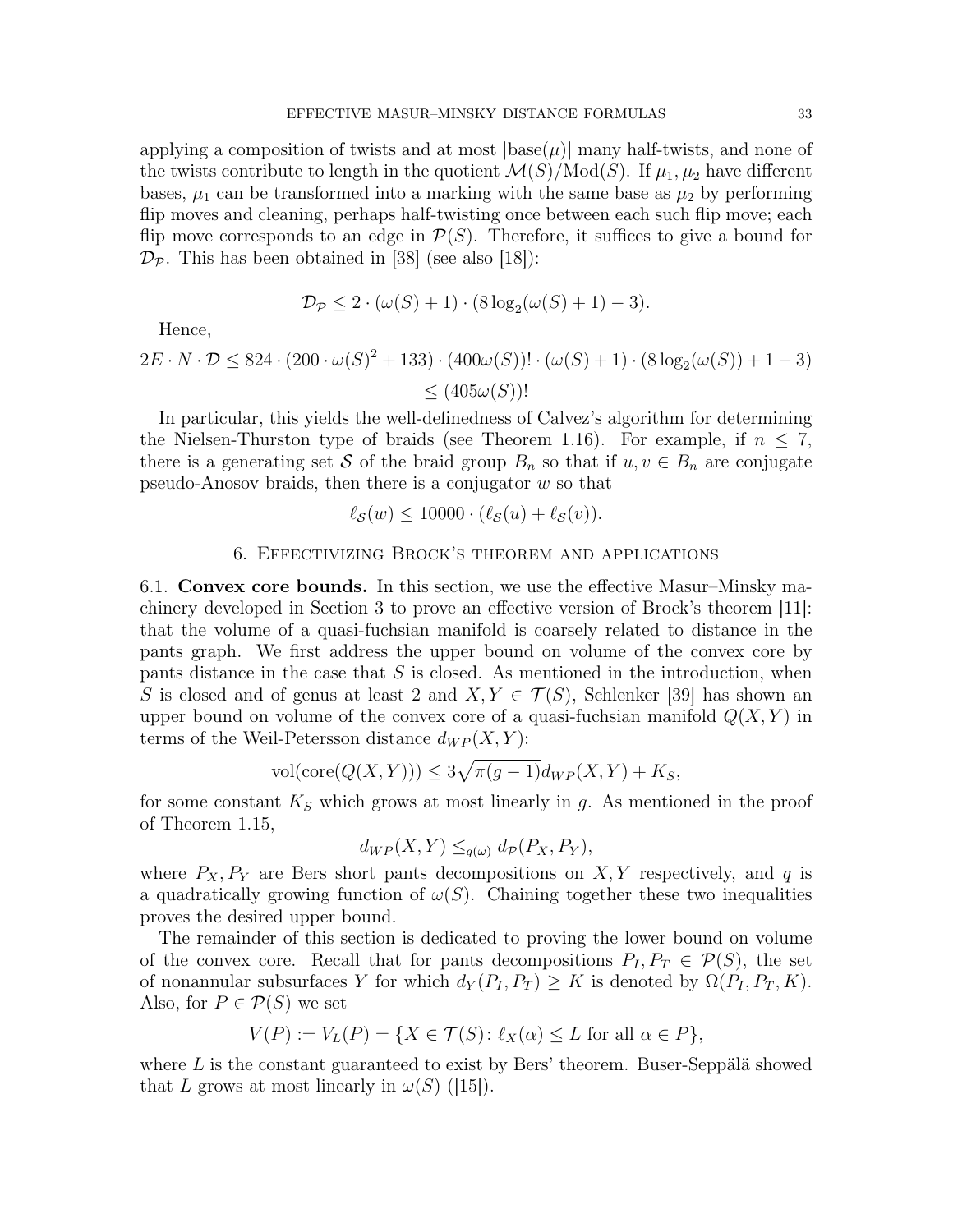**Lemma 6.1.** Suppose that  $P_1, P_2 \in \mathcal{P}(S)$  are pants decompositions such that  $V_L(P_1) \cap$  $V<sub>L</sub>(P<sub>2</sub>) \neq \emptyset$ . Then

$$
\max\{i(\alpha_i, \alpha_{i+1}) \colon \alpha_i \in P_i, \alpha_{i+1} \in P_{i+1}\} \le I_\omega,
$$

where  $I_{\omega} = O(\exp(t(\omega)))$  for some fixed affine function t.

*Proof.* The collar lemma implies that a simple closed curve of length  $\ell$  admits an embedded neighborhood of radius  $log(coth(\ell/2)) =: R_{\ell}$ . Thus, two curves of length  $\leq \ell$  can only intersect at most  $\ell/R_\ell$  times. A calculation shows that this is eventually smaller than  $\exp(2\ell)$ , and thus the lemma follows from the fact that L grows at most linearly in  $\omega(S)$ .

For  $X \in \mathcal{T}(S)$  let  $P_X$  denote a shortest pants decomposition for X. Note that  $X \in V(P_X)$ .

**Theorem 6.2** (Effective volume of convex core). There exists an affine function h of  $\omega$  satisfying the following. Let M be a quasi-fuchsian 3-manifold homeomorphic to  $S \times \mathbb{R}$  with conformal boundary components  $X, Y \in \mathcal{T}(S)$ . Let core $(M)$  denote the convex core of M. Then

$$
vol(\mathrm{core}(M)) \ge C_1(\omega) \cdot d_{\mathcal{P}}(P_X, P_Y) - C_2(\omega)
$$

where  $1/C_1(\omega), C_2(\omega) = O(h(\omega)^{h(\omega)})$ .

Before proving Theorem 6.2, we require effective versions of several lemmas from Brock's [11].

**Lemma 6.3** (Effective Lemma 4.3 of [11]). Let  $g = \{P_I = P_0, P_1, \ldots, P_N = P_T\}$  be a sequence of pants decompositions, such that

$$
\max\{i(\alpha_i, \alpha_{i+1}) : \alpha_i \in P_i, \alpha_{i+1} \in P_{i+1}\} \le I_\omega
$$
  
for each  $i = 0, ..., N - 1$ . Let  $S_g$  denote the image of g in  $C(S)$ . Then,

$$
d(P_I, P_T) \le t(\omega)^{t(\omega)} \cdot 80\omega(2\log(I_{\omega}) + 2) \cdot |\mathcal{S}_g|,
$$

where  $t(\omega)$  is the function of  $\omega(S)$ .

*Proof.* Since  $i(\alpha_i, \alpha_{i+1}) \leq I_\omega$  for each  $\alpha_i \in P_i$  and  $\alpha_{i+1} \in P_{i+1}$ , we have that for any nonannular subsurface  $Y \subset S$ ,  $d_Y(P_i, P_{i+1}) \leq k_{\omega}$ , for  $k_{\omega} = 2 \log(I_{\omega}) + 2$ . Let  $K =$  $5M+3k_{\omega}+25$ , and for each  $Y \in \Omega = \Omega(P_I, P_T, K)$ , define  $J_Y = [i_Y, t_Y] \subset [0, N] \cap \mathbb{Z}$  as follows:  $i_Y$  is the largest index r with  $d_Y(P_I, P_r) \leq 2M + k_\omega + 9$  and  $t_Y$  is the smallest index s greater than  $i_Y$  with  $d_Y(P_s, P_T) \leq 2M + k_\omega + 9$ . Denote by diam( $J_Y$ ) the diameter of  $J_Y$  as a subset of R and set diam $_Y(J_Y) = \max\{d_Y(P_l, P_m): l, m \in J_Y\}.$ 

Following the notation of Brock, for  $\alpha \in \mathcal{S}$  with  $\pi_Y(\alpha) \neq \emptyset$  define  $J_Y(\alpha) \subset J_Y$ to be collection of integers  $i \in J_Y$  for which  $\alpha \in P_i$ . As in Brock, it is clear that  $\dim_Y(J_Y(\alpha)) \leq 4$ , and that each integer in  $J_Y$  is contained in  $J_Y(\alpha)$  for some  $\alpha \in \mathcal{S}$ . Hence, if we set  $\mathcal{S}_Y = {\alpha \in \mathcal{S} : J_Y(\alpha) \neq \emptyset}$ , then

$$
diam_Y(J_Y) \leq 4k_{\omega} \cdot |\mathcal{S}_Y|.
$$

*Claim:* If  $Y, Z \in \Omega(P_I, P_T, K)$  with Y  $\uparrow \uparrow Z$ , then for any  $\alpha \in C^0(S)$  either  $J_Y(\alpha) = \emptyset$ or  $J_Z(\alpha) = \emptyset$ . Hence,  $S_Y \cap S_Z = \emptyset$ .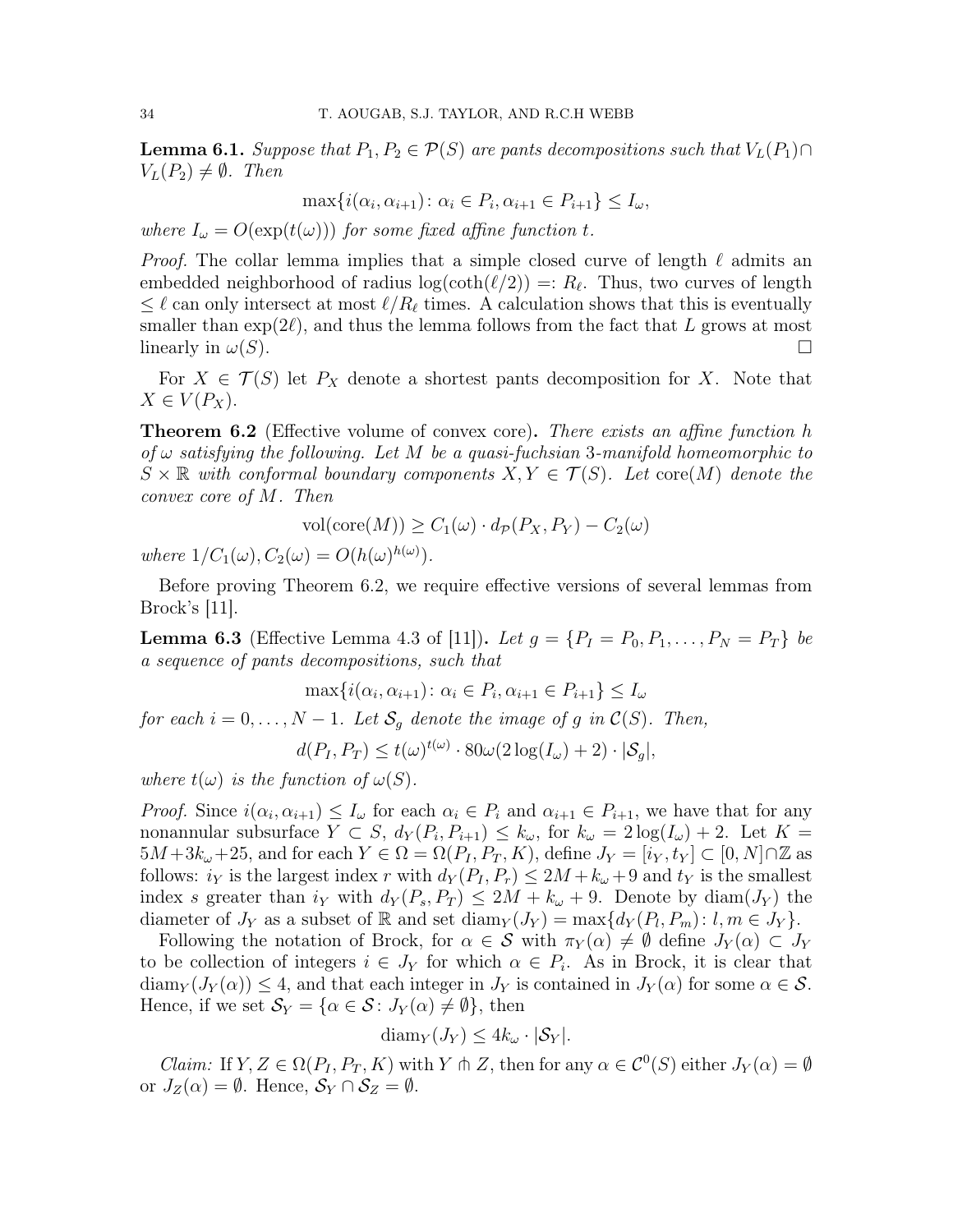*Proof.* Toward a contradiction, suppose that  $k \in J_Y(\alpha) \subset J_Y$  and  $m \in J_Z(\alpha) \subset J_Z$ . Since Y and Z overlap we have either  $d_Y(Z, P_I) \leq M$  or  $d_Z(Y, P_I) \leq M$  by the Behrstock inequality. Assume the former; the latter case is proven by exchanging the occurrences of  $Y$  and  $Z$  in the proof. By the triangle inequality,

$$
d_Y(Z, P_k) \ge d_Y(P_I, P_k) - d_Y(Z, P_I)
$$
  
\n
$$
\ge 2M + 9 - M \ge M + 1.
$$

So again by the Behrstock inequality, we have  $d_Z(Y, P_k) \leq M$ . Combining this with the fact that

$$
d_Z(P_k, P_m) \le d_Z(P_k, \alpha) + d_Z(\alpha, P_m) \le 8,
$$

we see that

$$
d_Z(Y, P_T) \geq d_Z(P_k, P_T) - d_Z(Y, P_k)
$$
  
\n
$$
\geq d_Z(P_m, P_T) - d_Z(Y, P_k) - 8
$$
  
\n
$$
\geq 2M + 9 - M - 8
$$
  
\n
$$
\geq M + 1.
$$

Hence we conclude, using the Behrstock inequality once more, that  $d_Y(Z, P_T) \leq M$ . This, together with our initial assumption, implies

$$
d_Y(P_I, P_T) \le d_Y(P_I, Z) + d_Y(Z, P_T) \le 2M < K
$$

contradicting that  $Y \in \Omega(P_I, P_T, K)$ .

We now return to the proof of the lemma. Since the size of a set of nonoverlapping subsurfaces of S is bounded by  $2\omega(S)$ , we have

$$
\sum_{Y \in \Omega} \text{diam}_Y(J_Y) \le 4(2\omega(S))k_{\omega} \cdot |\mathcal{S}|.
$$

Note that this follows since if  $\alpha \in S_Z \cap S_Y \neq \emptyset$  then  $J_Z(\alpha) \cap J_Y(\alpha) \neq \emptyset$  and so Y and Z are nonoverlapping on S (by our claim). By the definition of  $J_Y$ , we observe

$$
d_Y(P_I, P_T) \le \text{diam}_Y(J_Y) + 4M + 2k_{\omega} + 18.
$$

Since, for each  $Y \in \Omega(P_I, P_T, K)$ ,  $d_Y(P_I, P_T) \geq 5M + 3k_{\omega} + 25$  we have  $\frac{1}{5}$ .  $d_Y(P_I, P_T) \leq \text{diam}_Y(J_Y)$  and so putting this with the inequality above

$$
\sum_{Y \in \Omega} d_Y(P_I, P_T) \leq 5 \cdot \sum_{Y \in \Omega} \text{diam}_Y(J_Y)
$$
  

$$
\leq 20(2\omega(S))k_{\omega} \cdot |\mathcal{S}|.
$$

Now combining this with the effective distance formula for pants distance and observing that  $K \leq j(\omega(S))$  for j some affine function of  $\omega$ , gives

$$
d(P_I, P_T) \le t(\omega)^{t(\omega)} \cdot \sum_{Y \subseteq S} [[d_Y(P_I, P_T)]]_K + t(\omega)^{t(\omega)}
$$
  

$$
\le t(\omega)^{t(\omega)} \cdot 20(2\omega(S))k' \cdot |\mathcal{S}| + t(\omega)^{t(\omega)},
$$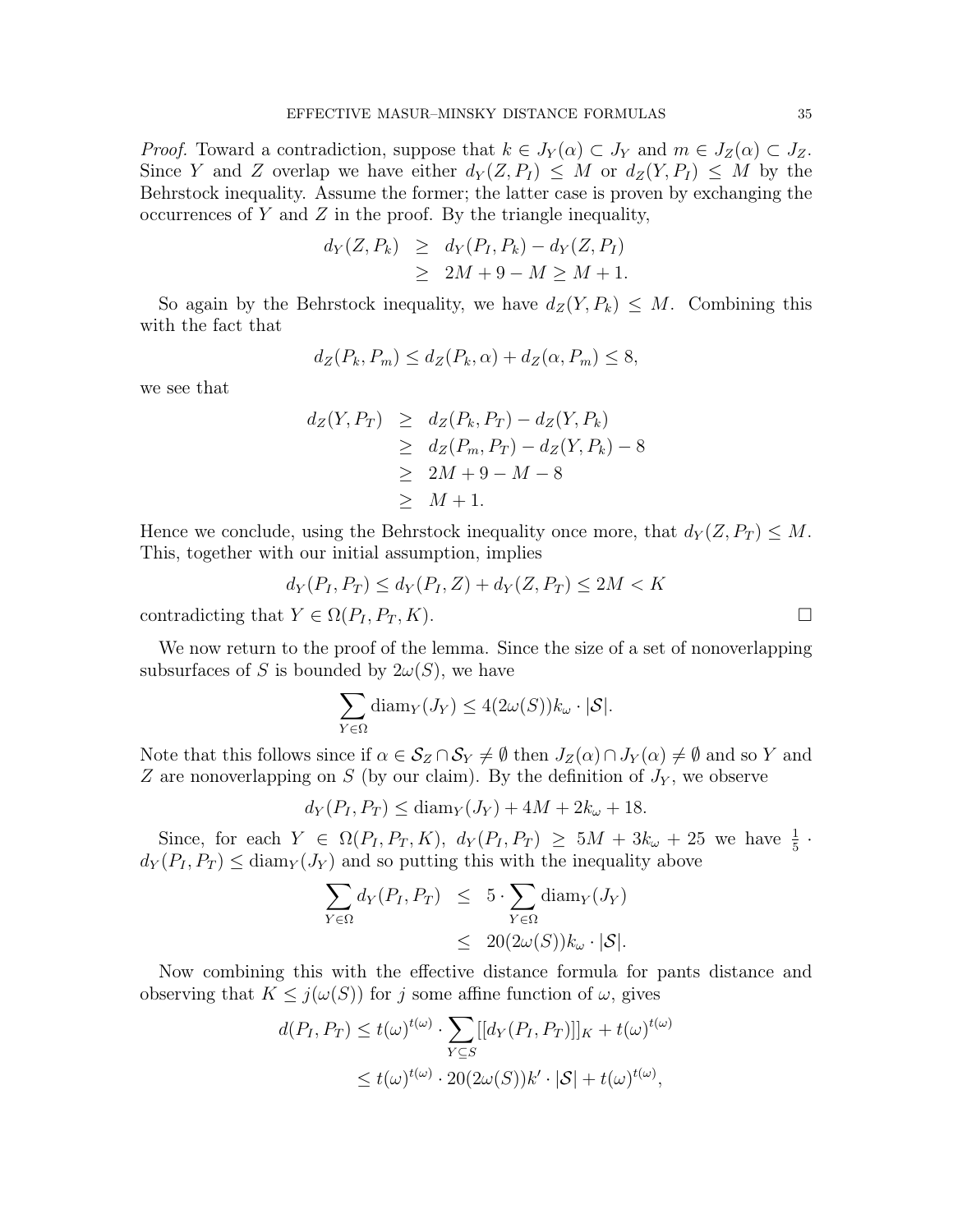where  $t(\omega)$  is an affine function depending on  $j(\omega)$  that can be explicitly bounded from above using the proof of Proposition 3.5. Since  $S \neq \emptyset$  whenever  $P_I \neq P_T$ , we conclude

$$
d(P_I, P_T) \le t(\omega)^{t(\omega)} \cdot 40(2\omega(S))k_{\omega} \cdot |\mathcal{S}|.
$$

Following Brock, we now show how large pants distance produces many curves in  $Q(X, Y)$  whose lengths are less than L. This, via Brock's packing argument, will give a lower bound on the volume of the convex core of  $Q(X, Y)$ .

**Lemma 6.4** (Effective Lemma 4.2 of [11]). Let  $Q(X, Y)$  denote the quasi-fuchsian manifold with conformal boundary  $X, Y \in \mathcal{T}(S)$ . Let  $P_X, P_Y \in \mathcal{P}(S)$  with  $X \in V(P_X)$ and  $Y \in V(P_Y)$ . Then for some constant K to be determined in the course of the proof,

$$
d_{\mathcal{P}}(P_X, P_Y) \le K(|\mathcal{S}_L| + 1),
$$

where  $S_L$  is the set of geodesics in  $Q(X, Y)$  of length no greater than L.

*Proof.* First, recall that by Bers, the  $Q(X, Y)$ –length of the curves in  $P_X$  and  $P_Y$ are no greater than 2L. Let  $Z_X$  and  $Z_Y$  be pleated surfaces with pleating locus containing  $P_X$  and  $P_Y$ , respectively. Let  $P_I$  and  $P_T$  be pants decompositions such that  $Z_X \in V(P_I)$  and  $Z_Y \in V(P_T)$ .

Hence, both  $P_X$  and  $P_I$  are 2L-short on  $Z_X$  and so we compute D such that  $d_P(P_X, P_I) \leq D$ . In general, let  $I_L$  denote the maximum number of intersections between L–short pants decompositions on a hyperbolic surface.

With this set up, replace  $Z_X$  and  $Z_Y$  with very close simplicial hyperbolic surfaces that also map  $P_X$  and  $P_Y$  to their geodesic representatives, respectively. This can be achieved by Thurston's spinning construction. By very close, we mean that with respect to the uniformizations of these simplicial hyperbolic surfaces the pants decompositions  $P_I$  and  $P_T$  are still  $L + \epsilon$ -short, for some very small  $\epsilon$ . The point is that we are now in the situation of Brock who, following Canary [17], builds a one parameter family of simplicial hyperbolic surfaces  $k_t : S_t \to Q(X, Y)$  with  $k_0 = Z_X$ and  $k_1 = Z_Y$ . Uniformizing these maps provides a 1-parameter family of 1-Lipschitz maps  $h_t: Z_t \to Q(X, Y)$ , from hyperbolic surface  $Z_t \in \mathcal{T}(S)$  such that:

- $\ell_{Z_0}(P_X) \leq 2(L + \epsilon),$
- $\ell_{Z_1}(P_Y) \leq 2(L + \epsilon).$

As in Brock, we may use this family of 1-Lipschitz maps to produce a sequence of pants decompositions  $P_0, \ldots, P_N \in \mathcal{P}(S)$  such that:

- (1)  $Z_0 \in V_{2L}(P_X) \cap V(P_0)$ ,
- (2)  $Z_1 \in V_{2L}(P_Y) \cap V(P_0)$ ,
- (3)  $V(P_i) \cap V(P_{i+1}) \neq \emptyset$  for  $i = 0, \ldots N 1$ ,
- (4)  $Z_t \in \bigcup_i V(P_i)$  for all  $t \in [0,1]$ , and each  $V(P_i)$  meets  $(Z_t)_{t \in [0,1]}$ .

By (4) and Lemma 6.1, no curve in  $P_i$  intersects any curve in  $P_{i+1}$  more than  $I_L$ times. Since the maps are 1-Lipschitz, we have that the length of each curve in  $P_i$ has length no greater than L in  $Q(X, Y)$  for each  $0 \leq i \leq N$ . Hence the sequence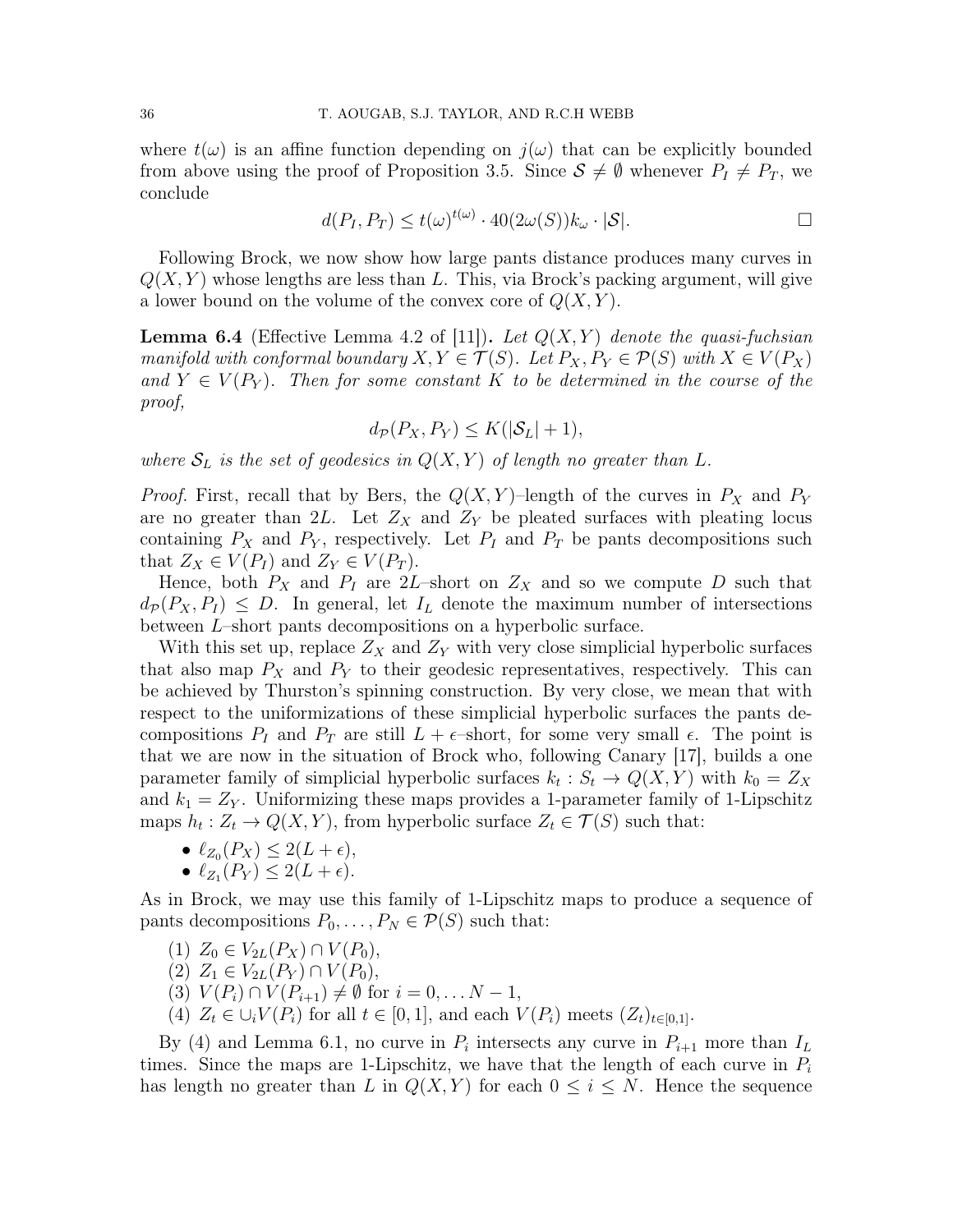$g = \{P_0, \ldots P_N\}$  satisfies the conditions of Lemma 6.3 and we conclude that

$$
d(P_0, P_N) \le t(\omega)^{t(\omega)} \cdot 40(2\omega - 6)(2\log(I_L) + 2) \cdot |\mathcal{S}_L|,
$$

where we have used that  $\mathcal{S}_q \subset \mathcal{S}_L$ . To complete the argument, we use the intersection bound between  $P_I$  and  $P_0$  (and  $P_T$  and  $P_N$ ) bound the pants distance between  $P_I$ and  $P_0$ . As L grows linearly in  $\omega$ , the intersection bound grows exponentially in  $\omega$ . It follows that all non-annular projections between  $P_I$  and  $P_0$  are bounded above by an affine function of  $\omega$ . Then using the distance formulas developed in section 3, we obtain a bound on  $d_p(P_I, P_0)$  on the order of  $t(\omega)^{t(\omega)}$ , where we have replaced t with a larger affine function if necessary.

Finally, we state the following result of Brock:

**Lemma 6.5** (Lemma 4.8 of [11]). Let M be a geometrically finite hyperbolic 3manifold with  $\partial M$  incompressible, and let vol $(M)$  denote its convex core volume. Then there is a constant  $C_1 > 1$  depending only on L and  $C_2 > 0$  depending only on  $\chi(\partial M)$  for which

$$
\frac{|\mathcal{S}_L|}{C_1} - C_2 < \text{vol}(M).
$$

We refer to Brock for a proof of Lemma 6.5, however, we make a few remarks on the constants  $C_1$  and  $C_2$ , as computed in Brock's proof. First, if we denote by  $V_R$  the volume of an R-ball in  $\mathbb{H}^3$ , then

$$
C_1 = \frac{V_{L+2\epsilon}}{V_{\epsilon/2} \cdot V_{\epsilon/4}},
$$

where  $\epsilon$  is the 3-dimensional Margulis constant. The constant  $C_2$  is defined to be the difference between the volume of an  $\epsilon$ -neighborhood of the core of M and the volume of the core itself. This difference is bounded by twice the volume of an  $\epsilon$ -neighborhood of a pleated surface in  $M$  representing the convex core boundary. This is computed in Proposition 8.12.1 of Thurston's notes [42], where the following upper bound is obtained:

$$
\frac{-2\pi\chi(S) \cdot V_{\epsilon+a}}{A_a}
$$

.

Here, *a* is the length of the shortest curve on  $\partial M$  which is homotopically trivial in M, and  $A_a$  is the area of a disk of radius a in  $\mathbb{H}^2$ . Since in our setting, no curve in S is trivial in the 3-manifold, we are free to choose any value for a. We set  $a = 1$  to obtain the desired bound.

6.2. Mapping tori. We now prove Theorem 1.10. Indeed, it follows readily from Brock's original argument in [12]; the constants that appear in that argument are all either the same as, or are controlled by, those in the argument above for the convex core case. In the case that  $S$  is closed, we also present an alternative proof suggested in [12], which uses Theorem 1.8 and a recent result of Brock–Bromberg [14].

Given  $X \in \mathcal{T}(S)$  and  $\psi \in Mod(S)$  pseudo-Anosov, let  $Q_{n,X}$  denote the quasifuchsian manifold  $Q(\psi^{-n}(X), \psi^{n}(X))$ . The relevant result of Brock–Bromberg states that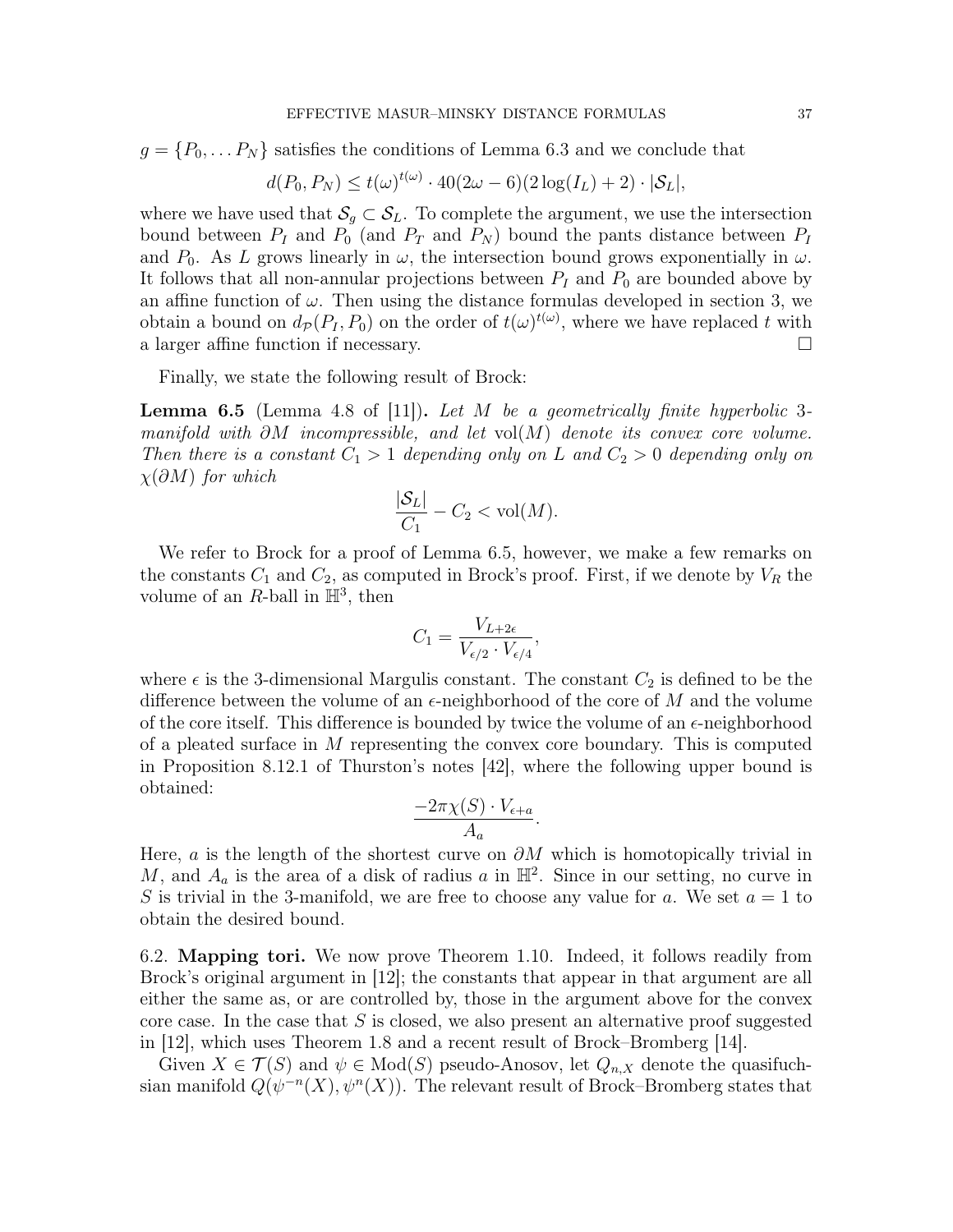the quantity  $|vol(\text{core}(Q_{n,X})) - 2n \cdot vol(M_{\psi})|$  is uniformly bounded for all  $n \in \mathbb{N}$ . Combining this with Theorem 1.8 yields

$$
d_{\mathcal{P}}(\psi^{-n}(P_X), \psi^{n}(P_X)) \leq_{(h(\omega))!} \text{vol}(\text{core}(Q_{n,X})) \leq 2n \cdot \text{vol}(M_{\psi}) + K,
$$

where  $P_X$  is a Bers pants decomposition on X, and  $K \in \mathbb{N}$  exists by the Brock– Bromberg result. Then dividing by  $2n$  and taking a limit as n goes to infinity yields the desired inequality:

$$
\overline{\tau}_{\mathcal{P}}(\psi) \leq_{h(\omega)^{h(\omega)}} \text{vol}(M_{\psi}).
$$

### 7. Covering maps and Pants graphs

In this section, we prove Theorem 1.13. First, we describe how a cover  $p : S \to S'$ gives rise to a map between pants graphs  $\tilde{p}: \mathcal{P}(S') \to \mathcal{P}(S)$ . As mentioned in the introduction, a pants decomposition on  $S'$  will lift to a multicurve on  $S$ , but not necessarily to one that is maximal. Thus to define  $\tilde{p}$ , we must make a choice of how to extend the lift of a pants decomposition on  $S'$  to a full pants decomposition on  $S$ .

To do this, first choose a hyperbolic metric  $\sigma$  on S', which we can lift via p to a metric  $p^*\sigma$  on S'. Then given a pants decomposition  $P \in \mathcal{P}(S')$ ,  $p^*(P)$  is a multicurve on S, which we extend to a shortest possible pants decomposition with respect to  $p^*\sigma$ . This yields a map  $\tilde{p}$  from  $\mathcal{P}(S')$  to  $2^{\mathcal{P}(S)}$ . We first show that  $\tilde{p}$  is coarsely well-defined.

Given  $P$  a pants decomposition of  $S'$ , if  $P_1, P_2$  are two pants decompositions of  $S$ obtained by extending  $p^*(P)$  to a full pants decomposition, then by the collar lemma (and as stated in Lemma 6.1),

$$
i(P_1, P_2) \le \exp(t_1(\omega(S))),
$$

for some affine function  $t_1$ .

**Lemma 7.1.** Let  $P_1, P_2$  be pants decompositions on a surface S. Then

$$
d_{\mathcal{P}}(P_1, P_2) \leq_A \prod_{j=1}^{\omega(S)} [2 \cdot \log_2(4 \cdot i(P_1, P_2) + 2] + 2],
$$

for  $A = (200 \cdot \omega(S))!$ .

Proof. Proposition 3.5 implies the desired inequality, so long as the sum of sufficiently large non-annular subsurface projections  $d_Y(P_1, P_2)$  is bounded from above by the right hand side. Indeed, for any  $Y \subseteq S$ , the projection of  $P_1$  can intersect the projection of  $P_2$  no more than  $4 \cdot i(P_1, P_2) + 2$  times. Thus, using the basic bound on curve graph distance in terms of intersection number,  $d_Y(P_1, P_2)$  is bounded above by  $2 \cdot \log_2(4 \cdot i(P_1, P_2) + 2) + 2$ .

We now turn to the proof of Theorem 1.13. Lemma 7.1 implies that for  $P_1, P_2$  as above,

$$
d_{\mathcal{P}(S)}(P_1, P_2) \le (200 \cdot \omega)! \cdot (t_2(\omega))^{\omega(S)}
$$
  

$$
\le \omega(S)^{t_3(\omega(S))},
$$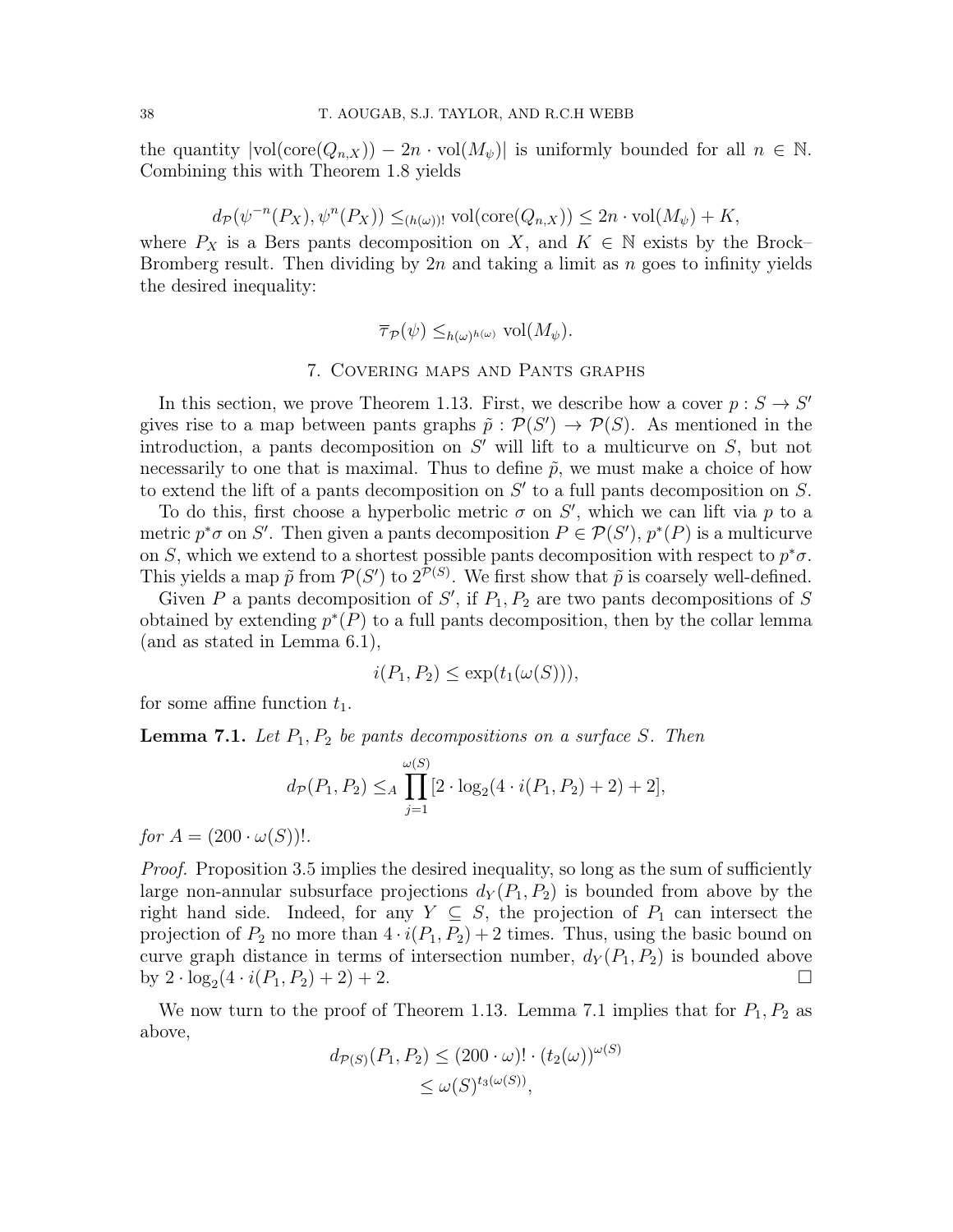for  $t_2, t_3$  some fixed affine functions. This proves the coarse well-definedness of  $\tilde{p}$ .

Next, suppose that  $P_1, P_2 \in \mathcal{P}(S')$  differ by a single elementary move. Then there is some affine  $t_5$  satisfying

$$
i(p^*(P_1), p^*(P_2)) \le t_5(\omega(S));
$$

indeed,  $i(P_1, P_2) = 1$ , and this intersection will have deg(p) many pre-images, which is bounded by  $\omega(S)$ . Furthermore, we can extend  $p^*(P_1)$  and  $p^*(P_2)$  to full pants decompositions of  $S'$  by appending the same multicurve to both. Thus Lemma 7.1 together with the proof of the coarse well-definedness of  $\tilde{p}$  implies that

$$
d_{\mathcal{P}(S)}(\tilde{p}(P_1), \tilde{p}(P_2)) \le \omega(S)^{t_6(\omega(S))},
$$

for some affine  $t_6$ .

It remains to show that for any  $P_1, P_2 \in \mathcal{P}(S)$ ,

$$
d_{\mathcal{P}(S)}(\tilde{p}(P_1),\tilde{p}(P_2)) \geq_{\omega^{t(\omega)}} d_{\mathcal{P}(S')}(P_1,P_2),
$$

where  $t$  is some affine function to be determined, and chosen to be larger than  $\max_{i=1,\dots,6} t_i$ .

To show this, let  $Q(P_1, P_2)$  be a quasi-fuchsian manifold homotopy equivalent to  $S'$ , chosen so that  $P_1$  is Bers short on one conformal structure at infinity and  $P_2$  is Bers short on the other. Then applying Theorem 1.8,

$$
d_{\mathcal{P}(S')}(P_1, P_2) \leq_{(h(\omega))!} \text{vol}(\text{core}(Q(P_1, P_2))).
$$

The covering map p induces a covering  $\tilde{p} : Q(p^*(P_1), p^*(P_2)) \to Q(P_1, P_2)$  between quasi-fuchsian manifolds, and the volume of the convex core of  $Q(p^*(P_1), p^*(P_2))$  is at least vol(core( $Q(P_1, P_2)$ )).

Moreover, applying Theorem 1.14, the volume of the convex core of  $Q(p^*(P_1), p^*(P_2))$ is at most  $3\sqrt{\pi(g-1)}d_{WP}(X(p^*(P_1)), X(p^*(P_2))) + K_S$ , where  $X(p^*(P_i))$  denotes the conformal structures at infinity. As mentioned in the proof of Theorem 1.15, Weil-Petersson distance is bounded above by an affine function of pants distance whose coefficients depend quadratically on  $\omega$ , and therefore we conclude that

$$
\text{vol}(\text{core}(Q(p^*(P_1), p^*(P_2)))) \leq_{q(\omega)} 3\sqrt{\pi(g-1)}d_{\mathcal{P}(S)}(p^*(P_1), p^*(P_2)) + K_S,
$$

for some quadratic function  $q(\omega)$ . Also as mentioned in the proof of Theorem 1.15, the constant  $K_S$  grows at most linearly in  $\omega(S)$ , and therefore after collecting all constants and combining inequalities, we obtain

 $d_{\mathcal{P}(S')}(P_1, P_2) \leq_{\omega^{t(\omega)}} d_{\mathcal{P}(S)}(p^*(P_1), p^*(P_2)),$ 

for some affine  $t$ , as desired.

### 8. Poorly behaving hierarchies and optimal bounds

In this final section, we provide examples of "bad hierarchies," i.e. hierarchies having pathological behavior which becomes worse as complexity grows. These examples establish, for example, the lower bound on  $C(\omega)$  in Theorem 1.2.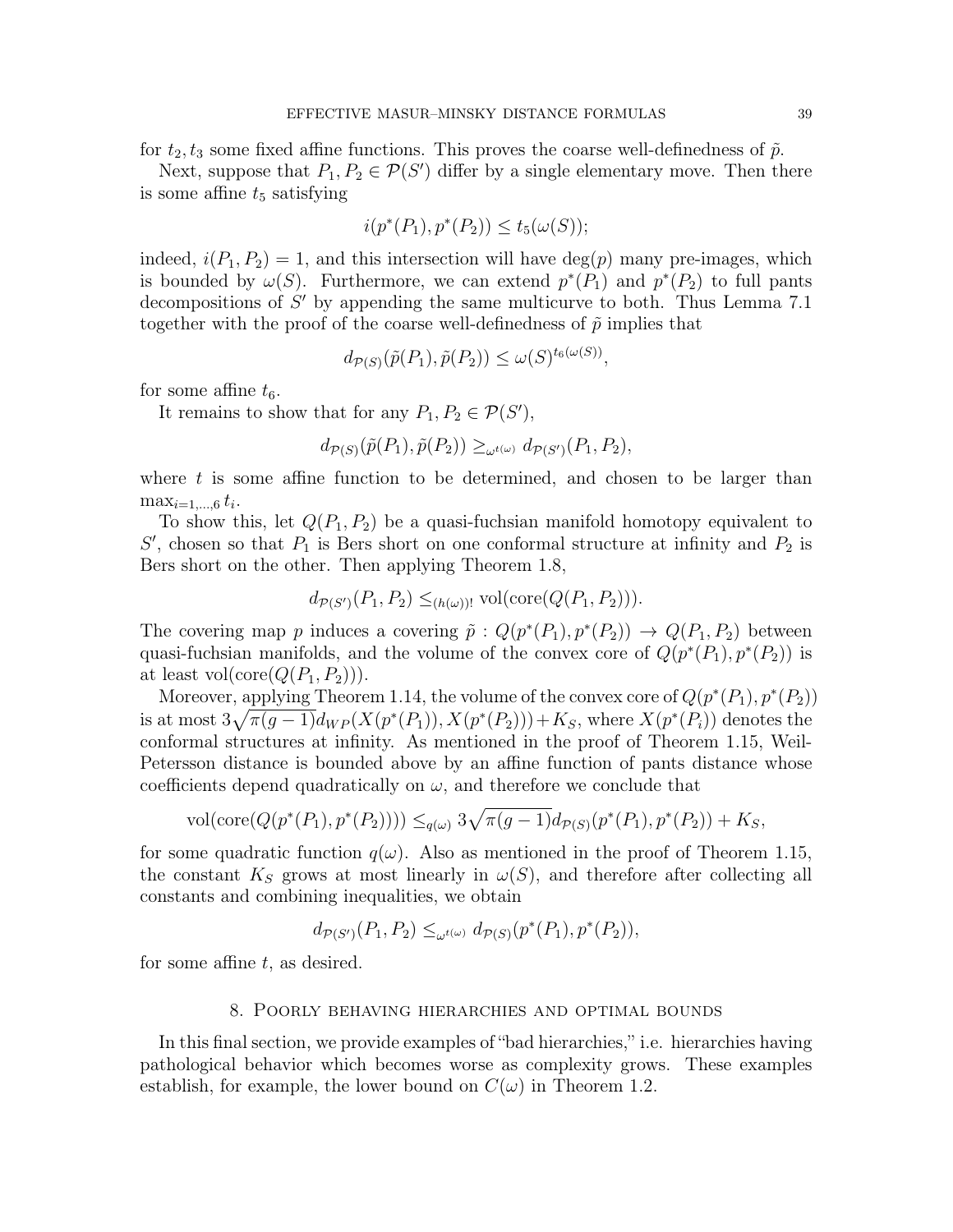

FIGURE 3. The surface  $S_{1,n+2}$  where  $n = 4$ . The horizontal sides and vertical sides are suitably identified.

8.1. Linearly large links. The main motivation for this section is to illustrate that the large link lemma has no uniform constant, despite there being a uniform constant for the bounded geodesic image theorem (Theorem 3.2). This indicates that finding an exponential upper bound on the multiplicative and additive errors for the distance estimates (in the marking/pants graph) is a difficult problem.

We provide linear lower bounds in  $\omega(S)$  for the constants in the large link lemma (Lemma 3.4 in Section 3 above) and the sigma projection lemma (Lemma 3.3 above) of Masur and Minsky  $[32]$  in the case where the subsurface Y is an annulus. At the end of the section we briefly describe how to obtain logarithmic lower bounds in  $\omega(S)$ when the subsurface  $Y$  is non-annular. Since the large link lemma is a corollary of the sigma projection lemma, we focus only on the large link lemma constants, and then deduce similar lower bounds for the sigma projection lemma constants.

Let v and w be multicurves. Recall that the subsurface filled by v and w is denoted by  $F(v, w)$ . We begin with the following lemma:

**Lemma 8.1.** Let n be a positive integer. There is an annular subsurface Y of  $S =$  $S_{1,n+2}$  and there are curves  $y_1, ..., y_{n+1}, v_1, ..., v_n$  of S with the following properties.

- The curves  $v_1, ..., v_n$  miss Y.
- The curves  $y_1, ..., y_{n+1}$  cut Y.
- The curves  $v_1, ..., v_n$  form a multicurve  $v_1 \cup ... \cup v_n$ .
- There exist curves  $u_2, ..., u_{n+1}$  such that we have  $\partial F(v_1, y_1) = y_2 \cup u_2$ , and inside a component domain of  $(S, v_{i-1})$  we have  $\partial F(v_i, y_i) = y_{i+1} \cup u_{i+1}$ .
- diam $c(Y)$  $(\pi_Y(y_1) \cup \pi_Y(y_{n+1})) \geq n$ .

*Proof.* On S there exists an annulus Y and a curve  $y_1$  such that  $y_1$  intersects the core curve of Y exactly once. We then define the curves  $v_1, ..., v_n$  as in Figure 3. It is clear that each  $v_i$  separates S into two components. We set  $W_1 = S$  and define  $W_{i+1}$  to be the component domain of  $(S, v_i)$  that contains  $v_{i+1}$  (hence also  $v_{i+1}, ..., v_n$ ). It is clear that  $W_1 \supset W_2 \supset ... \supset W_n$ . We deduce that  $W_{i+1}$  is also a component domain of  $(W_i, v_i)$ . The other component domain of  $(W_i, v_i)$  is homeomorphic to a pair of pants.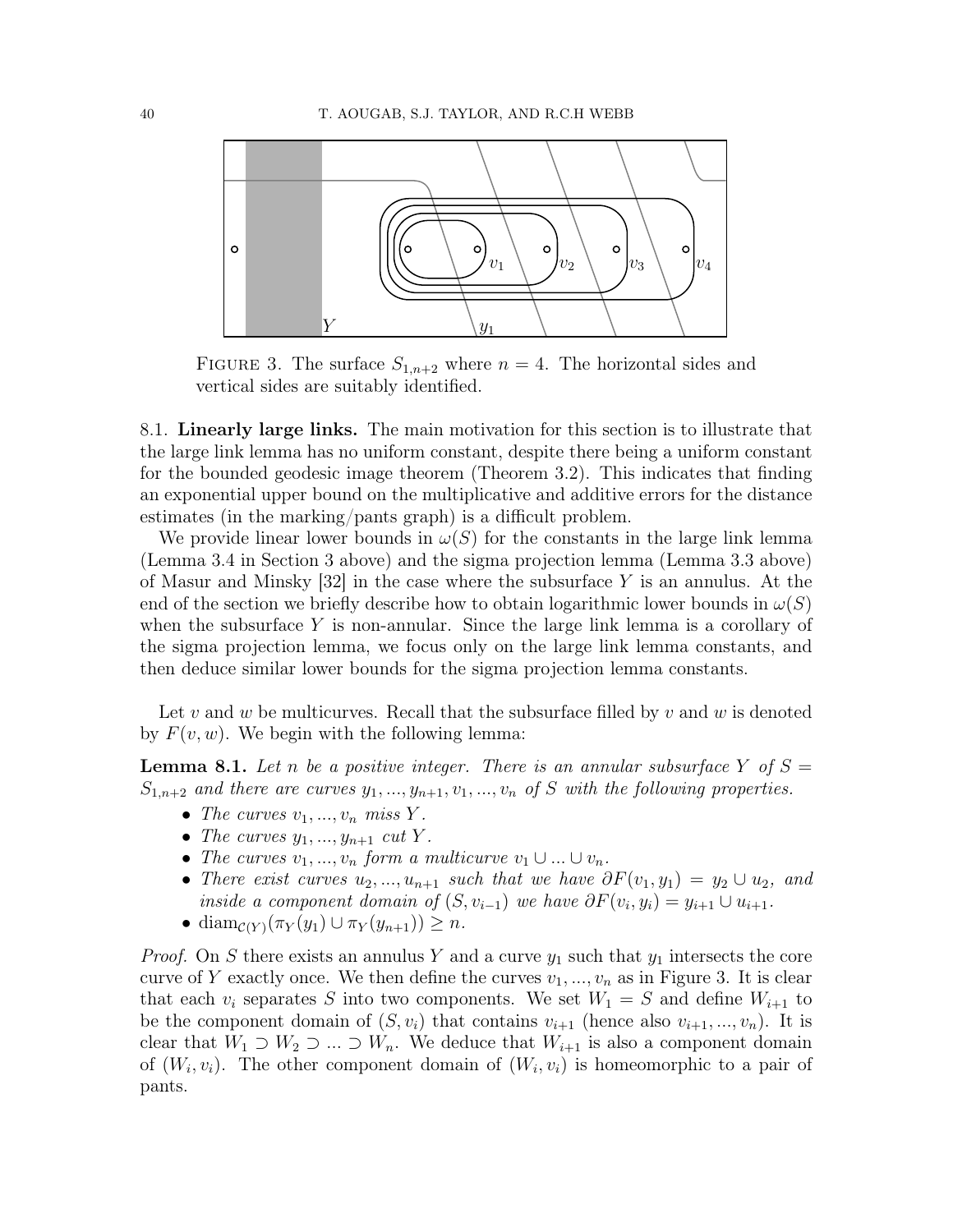

FIGURE 4. The curves  $y_1$  and  $y_{n+1}$  are shown where  $n = 4$ . The curves are in minimal position. Notice the twisting about the annulus Y .

The reader should now check inductively that the curve  $y_i$  intersects  $v_i$  twice but  $v_i$ bounds a pair of pants in  $W_i$ , and so  $F(v_i, y_i)$  is a four holed sphere of which exactly two boundary components are essential, non-peripheral and non-isotopic in  $W_i$  (we point out that this is where we require  $n + 2$  punctures when  $i = n$ ). Exactly one of these boundary components intersects  $v_{i+1}$  twice, and we set  $y_{i+1}$  to be this curve, the other curve we call  $u_{i+1}$ . We deduce that  $y_{i+1} \cup u_{i+1}$  is a multicurve in  $W_{i+1}$ . We have defined  $y_1, \ldots, y_{n+1}$ .

Finally we show that  $\text{diam}_{\mathcal{C}(Y)}(\pi_Y(y_1) \cup \pi_Y(y_{n+1})) \geq n$ . See Figure 4. There are subarcs  $a \subset y_1$  and  $a' \subset y_{n+1}$  such that  $a, a' \subset Y$  and  $|a \cap a'| = n - 1$ . Given a cover of S corresponding to Y, we pick lifts of  $a$  and  $a'$  within the homeomorphic lift of Y. This proves that there are lifts of  $y_1$  and  $y_{n+1}$  that intersect at least  $n-1$  times in the cover. By equation (2.1) we have that the distance between these arcs of  $\pi_Y(y_1)$ and  $\pi_Y(y_{n+1})$  is at least n.

Using Lemma 8.1 throughout, for the surface  $S = S_{1,n+2}$  we shall construct a partial hierarchy H which restricts to a hierarchy  $H'$  on a subsurface properly containing Y so that Y is not a domain of  $H'$ . Therefore H, and any extension of H to a hierarchy, does not have a geodesic whose support is  $Y$ . On the other hand, we shall have  $\dim_{\mathcal{C}(Y)}(\pi_Y I(H) \cup \pi_Y T(H))$  bounded from below in terms of n. This provides a lower bound on the constant in the first clause of the large link lemma of Masur and Minsky.

**The construction**: There is a component domain  $S'$  of  $(S, v_n)$ , homeomorphic to  $S_{1,2}$ , that contains the annulus Y. For each n, the curves  $y_{n+1}$  and  $u_{n+1}$  are essential and non-peripheral in  $S'$ , but their homeomorphism classes in  $S'$  are simultaneously independent of n (they only differ by twisting about the core curve of  $Y$ ). Therefore for each *n* we may pick a hierarchy K between some  $\mu = \mathbf{I}(K)$  and  $\mathbf{T}(K) = y_{n+1} \cup u_{n+1}$ such that the support of  $K$  is  $S'$ ,  $Y$  is not the support of any geodesic in  $K$ , and  $\mu$  cuts Y. Therefore diam<sub>C(Y)</sub>( $\pi_Y I(K) \cup \pi_Y T(K)$ ) is uniformly bounded because the surface S' is homeomorphic to  $S_{1,2}$ . The forward and backward sequences  $\Sigma^{\pm}(Y, K)$ are non-empty and share the same top geodesic by Theorem 4.7 of [32].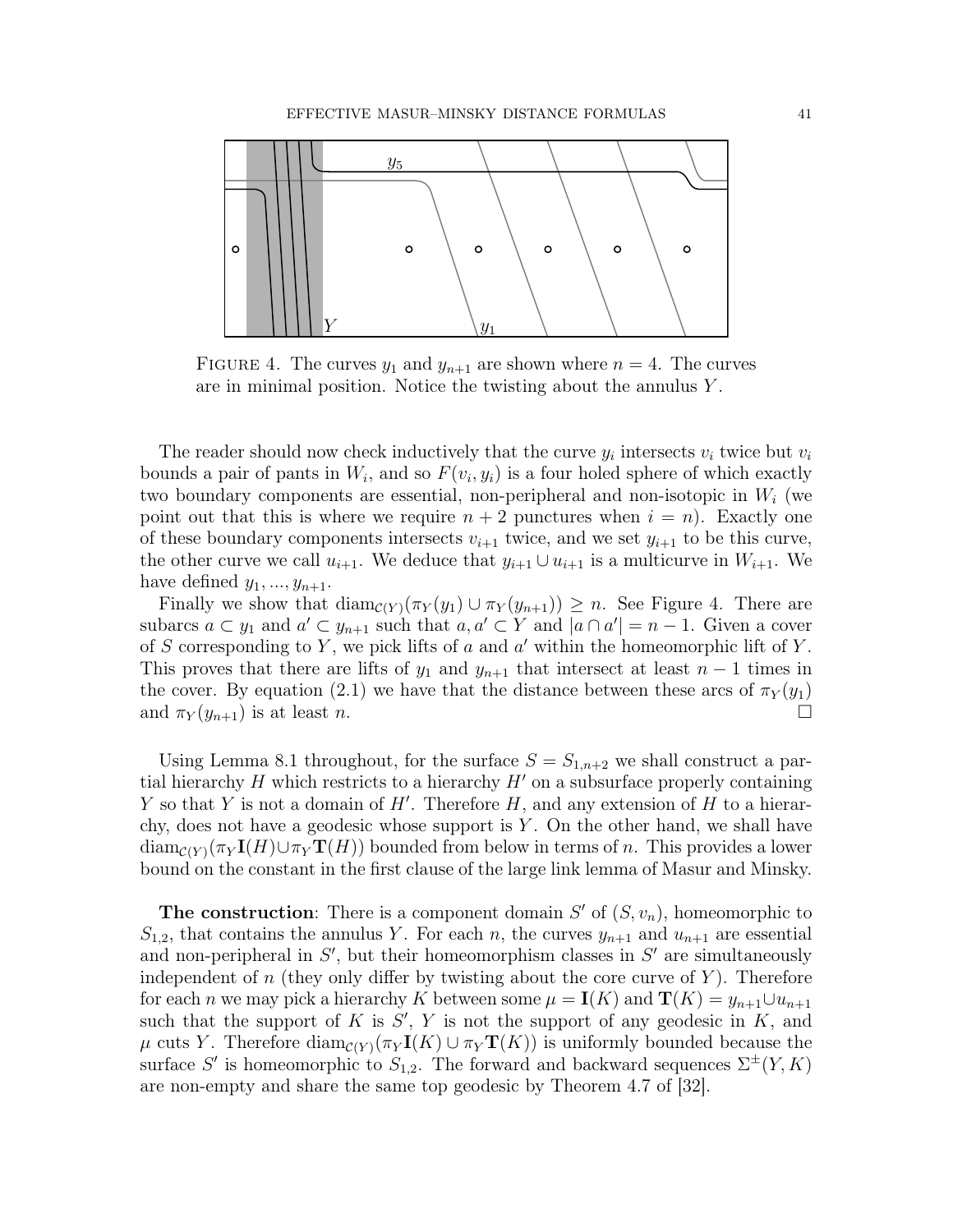Now we use an inductive procedure to describe some of the geodesics of the required (partial) hierarchy  $H$ . We use the  $W_i$  from the proof of Lemma 8.1. The base case is the main geodesic  $g_1$ , where  $D(g_1) = W_1 = S$ , the tight sequence of  $g_1$  is  $(v_1, y_2 \cup u_2, y_1), \mathbf{I}(q_1) = \mu \cup v_1 \cup ... \cup v_n$  where  $\mu = \mathbf{I}(K)$  above, and,  $\mathbf{T}(q_1) = y_1$ .

The inductive step is as follows. Assume that  $1 \leq i \leq n-1$ , so in particular  $i+1 \leq n$ . We have  $D(g_i) = W_i$ , the tight sequence of  $g_i$  is  $(v_i, y_{i+1} \cup u_{i+1}, y_i)$ ,  $\mathbf{I}(g_i) = \mu \cup v_i \cup ... \cup v_n$ , and,  $\mathbf{T}(g_i) = y_i \cup u_i$ , unless  $i = 1$  where we have  $\mathbf{T}(g_1) = y_1$ . To complete the inductive step we are required to construct  $g_{i+1}$  and  $W_{i+1} = D(g_{i+1})$ . There is a component domain  $W_{i+1}$  of  $(W_i, v_i)$  that contains  $\mu, v_{i+1}, ..., v_n, y_{i+1}$  and  $u_{i+1}$ . Therefore  $W_{i+1}$  is directly forwards and backwards subordinate to  $g_i$ . We have  $I(W_{i+1}, g_i) = \mu \cup v_{i+1} \cup ... \cup v_n$  and  $\mathbf{T}(W_{i+1}, g_i) = y_{i+1} \cup u_{i+1}$ . Now we may define  $g_{i+1}$  to be a tight geodesic whose tight sequence is  $(v_{i+1}, y_{i+2} \cup u_{i+2}, y_{i+1})$ , and  $D(g_{i+1}) = W_{i+1}$ , with the required initial and terminal markings relative to  $g_i$ . We have completed the inductive step and hence constructed  $g_1, ..., g_n$ . These geodesics will belong to our (partial) hierarchy  $H$ .

We have that S' is directly forwards and backwards subordinate to  $g_n: \mathbf{I}(S', g_n) =$  $\mu = \mathbf{I}(K)$  and  $\mathbf{T}(S', g_n) = y_{n+1} \cup u_{n+1} = \mathbf{T}(K)$ .

Now we include the geodesics of K in the partial hierarchy  $H$ . Note that Y is not the support of any geodesic of H. This is because  $\Sigma^+(Y,H) = \Sigma^+(Y,K) \cup \{g_n,...,g_1\},\$  $\Sigma^-(Y,H) = \{g_1,...,g_n\} \cup \Sigma^-(Y,K)$ , and K is a hierarchy not containing Y as a domain.

By Lemma 8.1 we have  $\text{diam}_{\mathcal{C}(Y)}(\pi_Y y_1 \cup \pi_Y y_{n+1}) \geq n$ . Therefore

$$
\text{diam}_{\mathcal{C}(Y)}(\pi_Y \mathbf{T}(K) \cup \pi_Y \mathbf{T}(H)) \geq n.
$$

However diam $c(Y) (\pi_Y \mathbf{I}(K) \cup \pi_Y \mathbf{T}(K))$  and diam $c(Y) (\pi_Y \mathbf{I}(H) \cup \pi_Y \mathbf{I}(K))$  are uniformly bounded, and so we deduce that

$$
\text{diam}_{\mathcal{C}(Y)}(\pi_Y \mathbf{I}(H) \cup \pi_Y \mathbf{T}(H))
$$

grows linearly in n, but Y is not the support of a geodesic in  $H$ . This provides a linear lower bound in  $n$  for the constant in the large link lemma.

We remark that the above construction can be easily extended to *complete hierar*chies using Theorem 4.6 of [32] which extends a partial hierarchy to a hierarchy. We have shown the following:

**Proposition 8.2.** There are hierarchies  $H_n$  between markings in  $S_{1,n}$  and annular subsurfaces  $Y_n$  such that  $d_{Y_n}(\mathbf{I}(H), \mathbf{T}(H)) \succ n$  yet  $Y_n$  is not a domain in  $H_n$ .

8.2. Lower bounds for non-annular subsurfaces. We shall briefly describe a method that shows that for each fixed non-annular subsurface Y the large link constant is at least logarithmic in  $\omega(S)$ .

All that is required is a version of Lemma 8.1, namely, some curves  $y_1, ..., y_{n+1}$ and  $v_1, ..., v_n$  to go with the subsurface Y with all the properties of Lemma 8.1, except that this time diam<sub>C(Y)</sub>( $\pi_Y(y_1) \cup \pi_Y(y_{n+1})$ ) will be bounded from below by a logarithmic function in n (depending on  $\xi(Y)$ ), rather than a linear function of n. The constructions of the hierarchies will follow as they did for the case when Y is an annulus. We now construct the desired curves.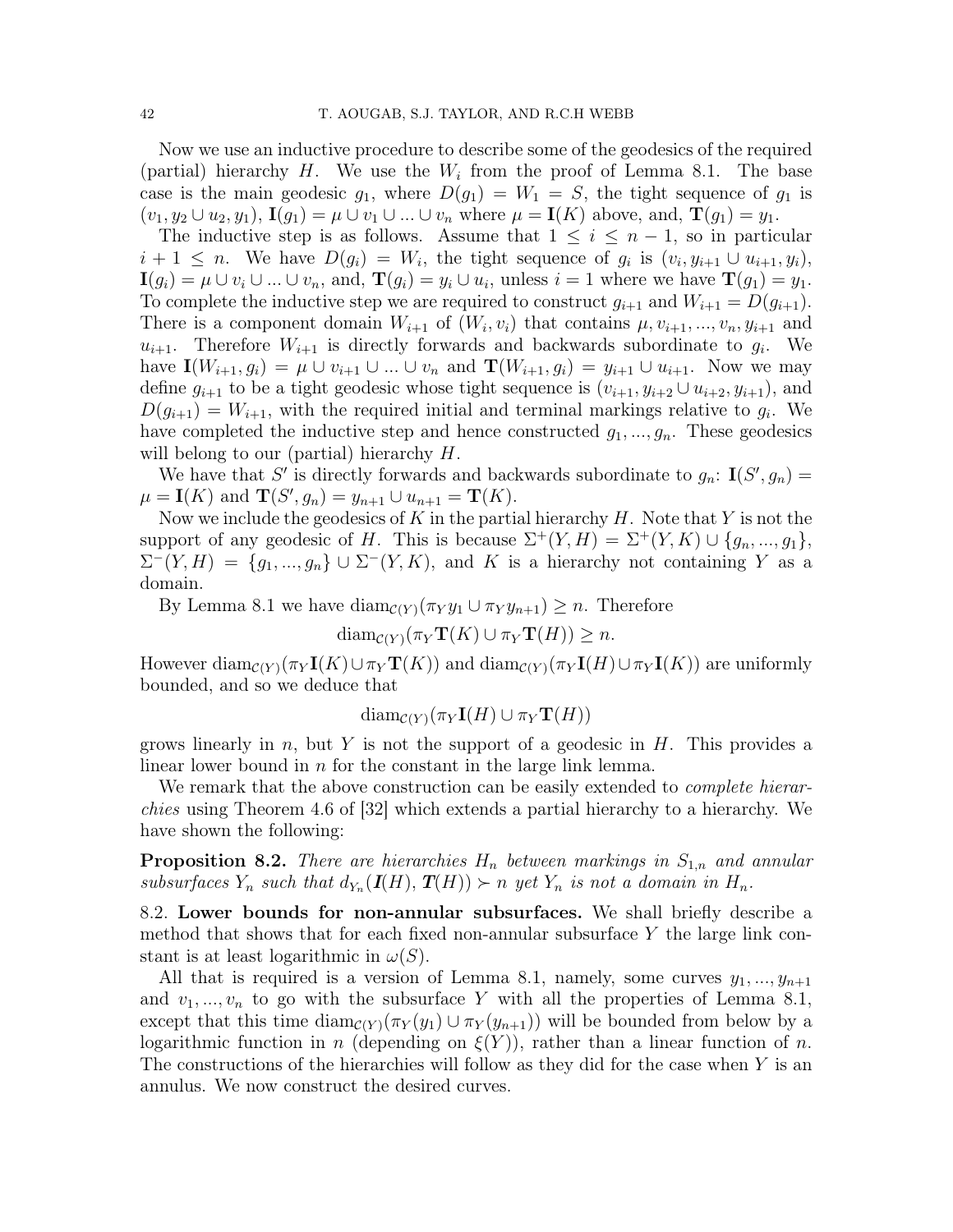

FIGURE 5. A general construction. The non-annular subsurface  $Y$  is shaded. The curves  $v_1, ..., v_n$  are darkest with  $v_1$  innermost. In this figure we have  $n = 3$ .

Fix a surface  $S'$  of which Y is a subsurface  $(S'$  assumed to be minimal if desired). The construction begins with a curve  $y$  inside the subsurface Y. Take any essential arc a of Y. We assume that a cuts y in Y. We set  $n = i(a, y)$ . Isotope a and y into minimal position. Drag the curve  $y$  along  $a$ , in one direction, outside of the subsurface  $Y$ , see Figure 5. This process produces bigons between the representative of y and  $\partial Y$ . We then puncture  $n+1$  times the surface S', so that the representative of y no longer shares a bigon with  $\partial Y$ , but of course this is an entirely new curve on a new surface which we call  $y_1$  and S respectively. See Figure 5. We add curves  $v_1, ..., v_n$  as illustrated.

Tightening  $y_1$  and  $v_1$  produces two curves  $y_2$  and  $u_2$ . The curve  $y_2$  will intersect  $\partial Y$  fewer times than  $y_1$ , but its image under  $\pi_Y$  will intersect a. Indeed, we may inductively define  $y_i$  similarly as before. Informally, the curve  $y_i$  is the result of passing  $i - 1$  strands of the curve  $y_1$  past the additional punctures and back into Y. We have that  $y_{n+1}$  represents the original curve y in Y. These are the required curves  $y_1, ..., y_{n+1}$  and  $v_1, ..., v_n$ .

We wish to bound  $\text{diam}_{\mathcal{C}(Y)}(\pi_Y(y_1) \cup \pi_Y(y_{n+1}))$  from below. The key observation is that a misses  $\pi_Y(y_1)$ . Therefore it is enough to consider  $d_{\mathcal{C}(Y)}(\sigma(a), \pi_Y(y_{n+1}))$ , or equivalently,  $d_{\mathcal{C}(Y)}(\sigma(a), y)$ . We have  $i(\sigma(a), y) = 2n$ . It is understood that there is a logarithmic upper bound for  $d_{\mathcal{C}(Y)}(\sigma(a), y)$  in terms of  $i(\sigma(a), y)$ , so this construction cannot possibly provide a linear lower bound for  $\text{diam}_{\mathcal{C}(Y)}(\pi_Y(y_1) \cup \pi_Y(y_{n+1}))$  in  $\omega(S)$ .

But these logarithmic bounds on distance in  $\mathcal{C}(Y)$  in terms of intersection number are sharp by considering pseudo-Anosov mapping classes. For instance, we may fix a pseudo-Anosov f of Y and fix the arc a, and consider the pair a and  $f^{i}(y)$  for large *i*. Then  $i(a, f^i(y))$  is exponential in *i*, and so  $\omega(S)$  would be exponential in *i*, yet  $\text{diam}_{\mathcal{C}(Y)}(\pi_Y(y_1) \cup \pi_Y(y_{n+1}))$  would be linear in i. Since the latter quantity is directly related to the large link constant we are done.

8.3. Hierarchies with small subsurface projections. This section culminates in Theorem 8.11: we construct hierarchies which are exponentially long as a function of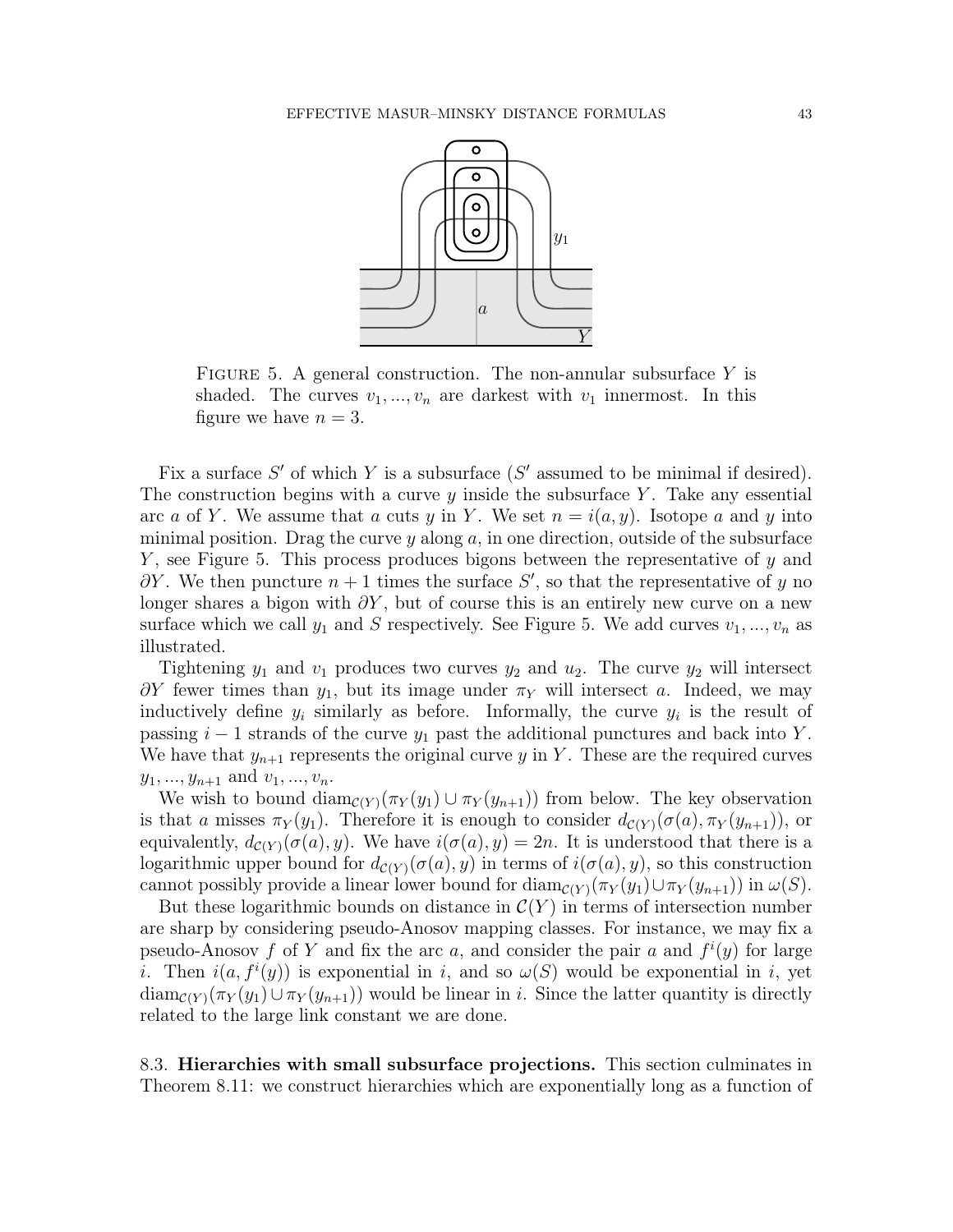both the complexity of the underlying surface and the length of the main geodesic, and so that all subsurface projections are bounded by a linear function in co-complexity.

We first show the existence of an affine N-valued function  $K$ , and a complete hierarchy  $H_{0,p}$  on  $S_{0,p}$  satisfying the following:

- (1)  $d_Y(\mathbf{I}(H), \mathbf{T}(H)) \leq K(p \omega(Y));$
- (2)  $|H| \geq 2^p$ ;
- (3) For k any tight geodesic of H, every vertex of k is a simple closed curve (as opposed to being a multicurve).
- (4) If  $\alpha$  and  $\beta$  are the initial and terminal vertices of the main geodesic of H, then both  $\alpha$  and  $\beta$  bound 3-holed spheres on one side.

The strategy is to induct on p. When  $p = 4$ , pick a length 3 geodesic.

To construct the desired partial hierarchy  $H_{0,p}$  on  $S_{0,p}$ , we assume by induction the existence of  $H_{0,p-1}$  on  $S_{0,p-1}$ , which we identify with the subsurface S': one side of a curve v on  $S_{0,p}$  which bounds a 3-holed sphere on the other side of S'. Let  $\alpha^{(p-1)}$ ,  $\beta^{(p-1)}$  denote the initial and terminal vertices of the main geodesic of  $H_{0,p-1}$ ; by induction, both bound 3-holed spheres on one side.

We will also not assume that  $H_{0,p-1}$  is complete, only that it is a partial hierarchy. From this, we will obtain a partial hierarchy  $H_{0,p}$  and we will prove the desired subsurface projection bounds for its initial and terminal markings. Once we construct such a partial hierarchy for each  $p$ , we can then complete each one, yielding a complete hierarchy satisfying the desired properties on each planar surface.

We can assume, by including  $S_{0,p-1}$  into  $S_{0,p}$  in the appropriate way, that both  $\alpha^{(p-1)}$  and  $\beta^{(p-1)}$  bound 3-holed spheres on one side in  $S_{0,p}$ ; then the curve v is the relative boundary of  $S' = S_{0,p-1}$ . Henceforth, we will refer to  $\alpha^{(p-1)}$  as  $\alpha$  (resp.  $\beta^{(p-1)}$ ) as  $\beta$ ). Denote by  $S' \subset S_{0,p}$  the copy of  $S_{0,p-1}$  on which the hierarchy  $H_{0,p-1}$  is defined. We assume that  $d_{\mathcal{C}(S')}(\alpha, \beta) = 3$ .

Note that  $\beta$  and  $\dot{v}$  are disjoint and in the same  $Mod(S_{0,p})$  orbit. Let  $S'' := S \setminus (\beta \cup v)$ .

**Proposition 8.3.** There exists a pants decomposition  $P$  of  $S''$  such that the following holds.

- (1) For every curve c of P and for every arc a of  $\pi_{S''}(\alpha)$  we have that  $i(a, c) \leq 2$ .
- (2) There is a mapping class  $\phi$  of S that preserves P and interchanges  $\beta$  and v such that  $\pi_{S''}\alpha$  and  $\phi(\pi_{S''}\alpha)$  have uniformly bounded combinatorics in  $S''$ . That is, for any subsurface Y of S'' (including S'') we have  $d_Y(\pi_Y\alpha, \pi_Y\phi(\alpha))$ is at most 6.

*Proof.* If S is a 5-holed the proposition holds trivially because  $S''$  is a 3-holed sphere, and  $\phi$  is the unique (up to isotopy) map which interchanges  $\beta$  and v. Now assuming  $p > 5$ , we construct P. Set  $X(0) = S''$ ,  $i = 1$  and  $c_0 = \beta$ . We proceed inductively. The pants decomposition P will be of the form  $c_1, ..., c_i$ .

Inductive step: by induction we have that  $\alpha$  only intersects one boundary component of  $X(j-1)$ , namely  $c_{j-1}$ . Furthermore,  $X(j-1)$  is not a pair of pants. We have that  $\pi_{X(i-1)}\alpha$  fills  $X(j-1)$  and that  $X(j-1)$  is a planar surface. By considering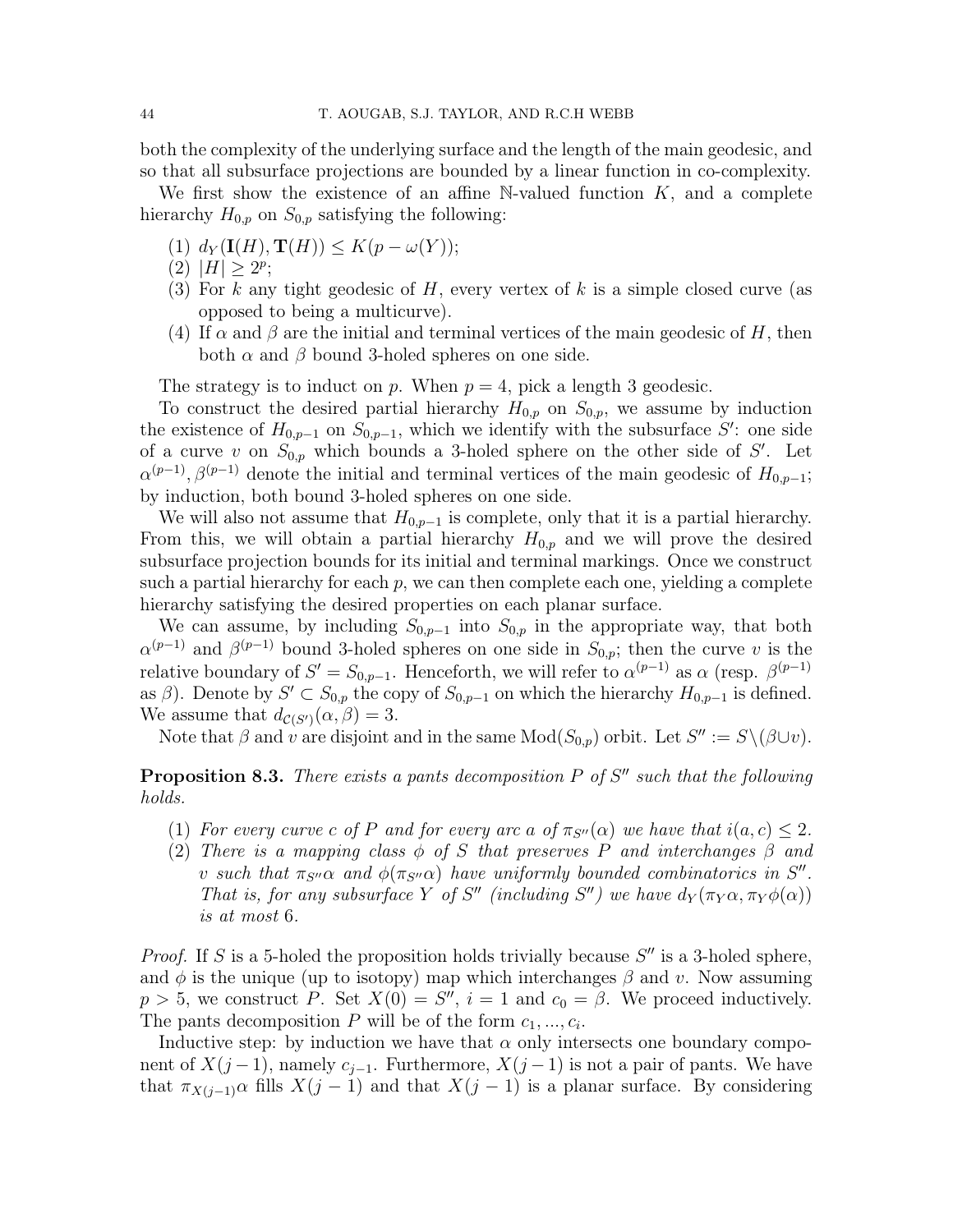outermost arcs of  $\pi_{X(i-1)}\alpha$ , there is an arc  $a_i$  of  $\pi_{X(i-1)}\alpha$  that cuts off an annulus in  $X(j-1)$ , one of whose boundary components is a boundary component of S.

We surger the arc  $a_j$  with  $c_{j-1}$  to construct the curve  $c_j$ . Note that  $c_{j-1}$  and  $c_j$  cut off a pair of pants in S. Because  $c_{i-1}$  intersects each arc of  $\pi_{S''}\alpha$  at most twice, we have that  $c_j$  intersects each of arc  $\pi_{S''}\alpha$  at most twice.

If  $j = \omega(S'')$  then  $c_1, ..., c_j$  is a pants decomposition P of Z and we stop. If not then  $j < \omega(S'')$  and we set  $X(j)$  to be the unique subsurface of  $X(j-1)$  that is complementary to  $c_i$  and is not a pair of pants and then we repeat the inductive step. This concludes the construction of P. Note that we have proved also the first clause of the proposition, namely, the existence of  $P = c_1, ..., c_i$ . We now show the second clause.

Each  $c_i$  and  $c_{i+1}$  of P cuts off a pair of pants in S. Moreover,  $c_1$  cuts off a pair of pants in S'' that has boundary  $\{c_1, \beta, \delta_1\}$  for  $\delta_1$  some boundary component of S, and  $c_i$  cuts of a pair of pants in S'' with boundary  $\{c_i, v, \delta_i\}$  for  $\delta_i$  some boundary component of S. Consider the dual tree  $\mathcal{T}(P)$  to the pants decomposition P of S''; that is  $\mathcal T$  has one vertex on the interior of each complementary region of  $P$  and an edge connecting two vertices when the corresponding pairs of pants are adjacent. Then since each pair of pants is bounded by two of the  $c_i$ 's and one boundary component of the full surface, there is some  $n \in \mathbb{N}$  so that  $\mathcal T$  is obtained by taking  $n-2$  disconnected vertices  $v_1, ..., v_{n-2}$ , a path on n vertices  $w_0, w_1, ..., w_{n-1}$  and connecting  $v_i$  to  $w_i$  by an edge.

It follows that there is a homeomorphism of  $S''$  that interchanges  $\beta$  and v, and preserves P. Indeed, the desired homeomorphism corresponds to an automorphism of T interchanging the two end vertices of the path. Because  $\beta$  and v cut off pairs of pants in  $S$ , such a homeomorphism can easily be extended to a homeomorphism  $\phi' \colon S \to S.$ 

Now we prove that for any such homeomorphism  $\phi' : S \to S$  we have the following. For any subsurface  $Y \subset S''$  that is not an annulus with core curve in P, we have that  $d_Y(\pi_Y\alpha, \pi_Y\phi'(\alpha)) \leq 6$ , that is, the distance is uniformly bounded. Indeed, P must cut such Y, therefore for any curve c of P and for any arcs  $a \in \pi_{S''}\alpha$  and  $a' \in \pi_{S''}g'(\alpha)$ that cut Y, we have  $i(a, c) \leq 2$  and  $i(c, a') \leq 2$ . The intersection bound now implies the distance bound.

Finally, to deal with subsurface projections where  $Y$  is an annulus with core curve of P, we simply postcompose  $\phi'$  with Dehn twists about each core curve of P so that  $d_Y(\pi_Y\alpha, \pi_Y\phi'(\alpha)) \leq 2$ . This constructs the required mapping class  $\phi$  of S.

**Lemma 8.4.** For any pants decomposition  $\mathcal{R}$  of  $S''$ , there exists an essential simple closed curve  $\gamma$  such that  $\gamma$  intersects each element of R essentially, and exactly twice.

Proof. Let  $\Gamma$  be the dual tree to  $\mathcal R$  on  $S''$ . Let  $N(\Gamma)$  be a small regular neighborhood of Γ, and let  $\gamma'$  be the boundary of this neighborhood. Note that  $\gamma'$  is a simple closed curve. Then define  $\gamma$  to agree with  $\gamma'$  in each pair of pants of  $S'' \setminus \mathcal{R}$  which is not associated to a univalent vertex of  $\Gamma$ . If P in  $\mathcal R$  is associated to a univalent vertex, P has one boundary component b and two punctures; we require that within P,  $\gamma$ separates the two punctures from one another and intersects b twice.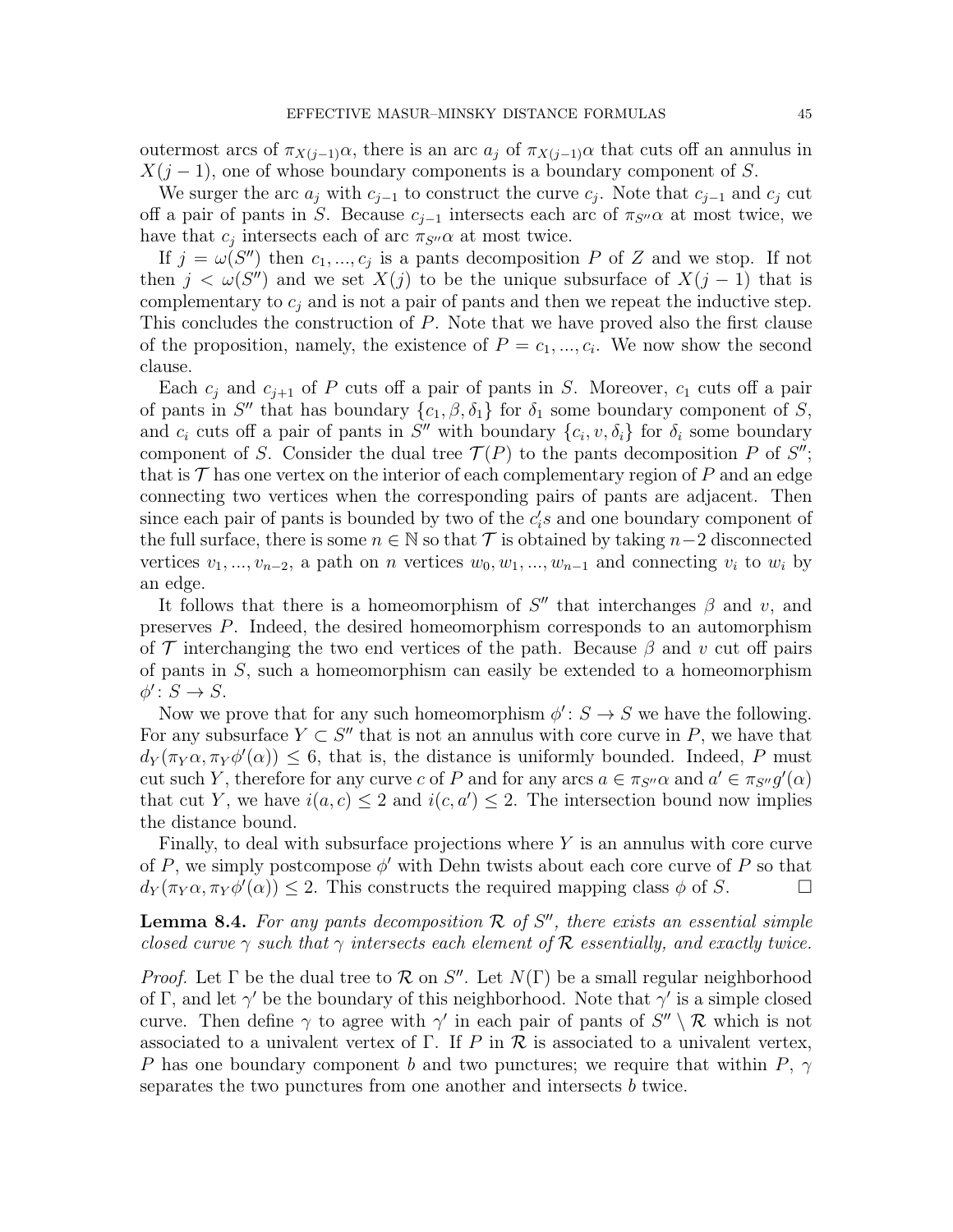Then  $\gamma$  is a simple closed curve intersecting each curve in  $\mathcal R$  exactly twice, and  $\gamma$  intersects exactly once the simple arc separating the two boundary components contained in any pair of pants corresponding to a univalent vertex. As there must be at least two univalent vertices,  $\gamma$  intersects two of these simple arcs, each exactly once and these arcs are in distinct pairs of pants. it follows that  $\gamma$  is homotopically non-trivial and non-peripheral, and hence essential.

In accordance with Lemma 8.4, let  $\rho$  be a simple closed curve in  $S''$  intersecting every element of P exactly twice, and let  $\epsilon$  denote the right Dehn twist of  $\rho$  about each curve in P.

**Lemma 8.5.**  $\rho \cup \epsilon$  fills S'', and for  $Y \subseteq S''$  any essential subsurface,

$$
d_Y(\rho, \epsilon) < 5.
$$

*Proof.* That  $\rho \cup \epsilon$  fills S'' follows from Proposition 3.5 of [21]. Given  $Y \subseteq S''$ , suppose first that some curve  $c \in P$  projects to Y. Then since both  $\rho$  and  $\epsilon$  intersect c twice,

$$
d_Y(\rho, \epsilon) \le d_Y(\rho, c) + d_Y(c, \epsilon) < 5.
$$

If no curve in  $P$  projects to  $Y$ , since  $P$  is a pants decomposition, it follows that Y must be an annulus whose core curve is homotopic to an element of  $P$ . By construction, the arc  $\pi_Y(\epsilon)$  is obtained from  $\pi_Y(\rho)$  by applying one twist, and therefore in this case,

$$
d_Y(\rho, \epsilon) \le 2.
$$

 $\Box$ 

We require the following proposition:

**Proposition 8.6.** Let  $\alpha, \beta$  be simple closed curves which fill a surface S so that  $d_Y(\alpha, \beta) < K$ . Then if f is the pseudo-Anosov  $f = T_\beta^{-B} T_\alpha^B$ , where  $B = 2M + 3$  for M the bounded geodesic image theorem constant, then f admits a geodesic axis A in  $\mathcal{C}(S)$ , and diam<sub>Y</sub>(A)  $\leq 4M + 4K + 8$  for any proper essential subsurface Y.

*Proof.* We begin by constructing the geodesic axis  $A$  for  $f$ .

Let  $d_{\mathcal{C}}(\alpha, \beta) = d + 2$  and let  $[\alpha, \gamma_0, ..., \gamma_d, \beta]$  be a geodesic segment in  $\mathcal{C}(S)$ . Here, square brackets denote an oriented path of adjacent vertices; set  $p$  to be the subpath between  $\gamma_0$  and  $\gamma_d$ . Applying  $T_\beta^{-B}$  $\bar{\beta}^B$  to the geodesic p and reversing orientation, we obtain the geodesic segment

$$
T_{\beta}^{-B}(\overline{p}) = [\gamma_d, \gamma_{d+1} \dots, \gamma_{2d}] = [T_{\beta}^{-B}(\gamma_d), T_{\beta}^{-B}(\gamma_{d-1}), \dots, T_{\beta}^{-B}(\gamma_0)].
$$

Set

$$
A = \cup_{n \in \mathbb{Z}} f^n(p \cdot T_{\beta}^{-B}(\overline{p})),
$$

where  $p \cdot T_{\beta}^{-B}$  $\bar{g}^{-B}(\bar{p})$  denotes the length 2d path obtained by concatenating the paths at  $\gamma_d=T_\beta^{-B}$  $\int_{\beta}^{-B}(\gamma_d).$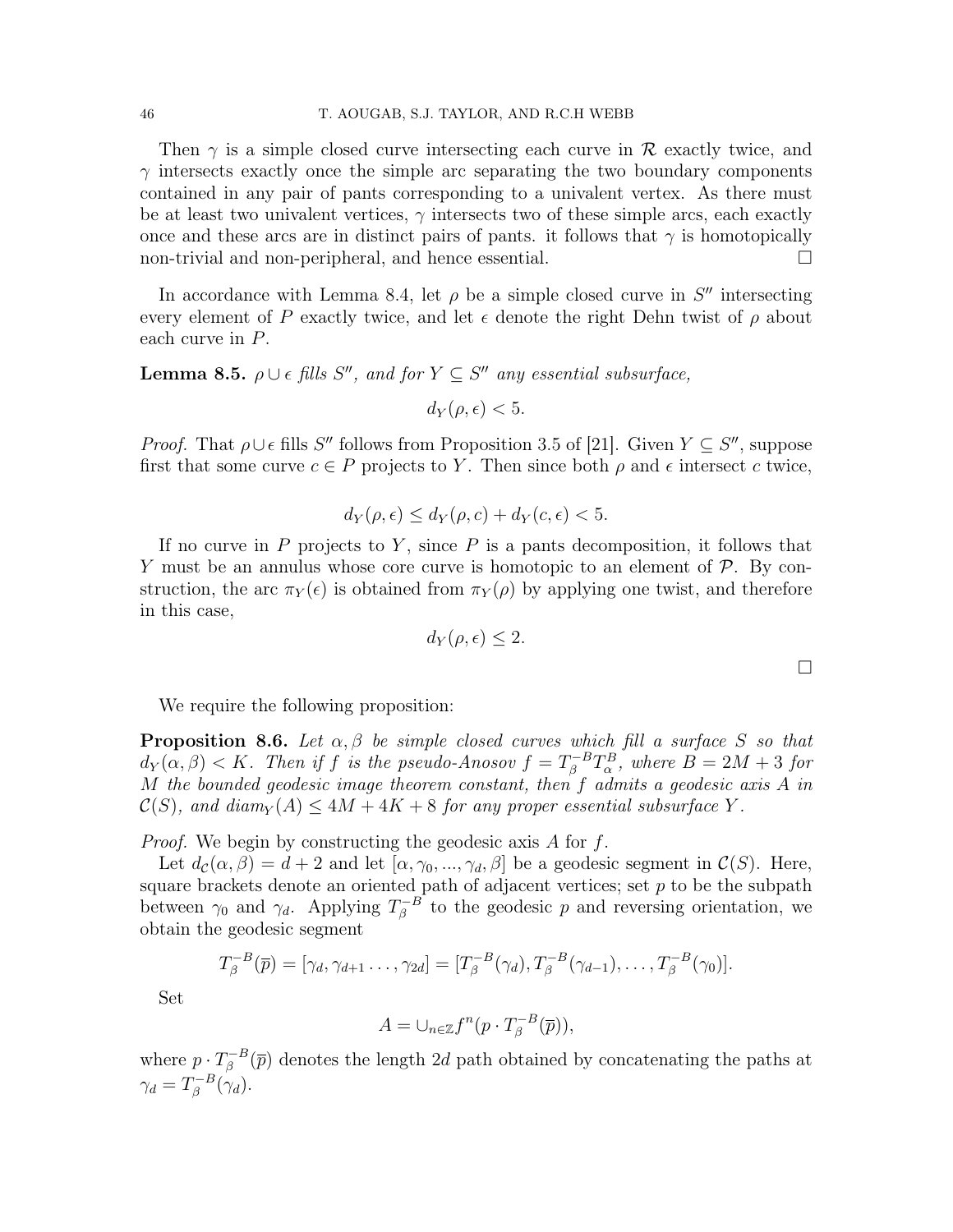Since  $f^{n+1}(\gamma_0) = f^n(T_\beta^{-B})$  $g^{-B}(\gamma_0) = f^{n}(\gamma_{2d}), A$  is a path of adjacent vertices that is f-invariant. For convenience, set  $\gamma_{2id} = f^i(\gamma_0)$  and  $\gamma_{(2i+1)d} = f^i(\gamma_d)$  so that we may label A as the biinfinite path

$$
A=\ldots,\gamma_{-1},\gamma_0,\gamma_1,\ldots.
$$

Note that  $\gamma_{2id}$  is adjacent to  $f^i(\alpha)$  and  $\gamma_{(2i+1)d}$  is adjacent to  $f^i(\beta)$  in  $\mathcal{C}(S)$ ; we say that these translates of  $\alpha$  and  $\beta$  are *associated* to the corresponding vertices of A.

**Lemma 8.7.** A is a geodesic axis for  $f$ .

*Proof.* We define vertex paths  $B_k$  that begin and end on the f-orbit of  $\alpha$  and  $\beta$  and show that these paths are geodesics. Each of these paths begins at a vertex in the orbit, moves to the associated vertex of  $A$ , follows a subpath of  $A$ , and finally moves to an adjacent vertex in the f-orbit of  $\alpha$  or  $\beta$ . We use square brackets to denote the path between vertices using this construction.

For  $i \in \mathbb{Z}_{\geq 0}$ , define  $B_{2i} = [f^{-i}(\alpha), \alpha]$  and  $B_{2i+1} = [f^{-i}(\alpha), \beta]$ . Note that in each case  $\ell(B_k) = kd + 2$  and so

$$
\ell(B_{k+1}) = \ell(B_k) + d(\alpha, \beta) - 2.
$$

We show that  $B_k$  is a geodesic path by induction on k. When  $k = 1, B_1$  is the original geodesic of  $\mathcal{C}(S)$  between  $\alpha$  and  $\beta$  of length  $d+2$ . Now suppose that  $B_j$ is a geodesic for  $j \leq k$ . The proof that  $B_{k+1}$  is geodesic depends on the parity of k. First assume that  $k = 2i$  so that  $B_k = [f^{-i}(\alpha), \alpha]$  is a geodesic of length  $2di + 2$ , and  $B_{k+1} = [f^{-i}(\alpha), \beta]$  is a path of length  $(2i + 1)d + 2$ . By the induction hypothesis,  $f^{-1}B_{k-1} = [f^{-i}(\alpha), f^{-1}(\beta)]$  is a geodesic segment and it is clear that each vertex of this path intersects  $\alpha$  (e.g. using that  $B_k$  is a geodesic). Hence,  $\text{diam}_{\alpha}([f^{-i}(\alpha), f^{-1}(\beta)]) \leq M$  by the bounded geodesic image theorem (Theorem 3.2). Then

$$
d_{\alpha}(f^{-i}(\alpha), \beta) \ge d_{\alpha}(f^{-1}(\beta), \beta) - \text{diam}_{\alpha}([f^{-i}(\alpha), f^{-1}(\beta)])
$$
  
\n
$$
\ge d_{\alpha}(T_{\alpha}^{-(2M+3)}(\beta), \beta) - M
$$
  
\n
$$
\ge M + 1.
$$

So again by the bounded geodesic image theorem, any geodesic from  $f^{-i}(\alpha)$  to  $\beta$ must pass through the 1-neighborhood of  $\alpha$ . Hence,

$$
d(f^{-i}(\alpha), \beta) \ge \ell(B_k) + d(\alpha, \beta) - 2 = \ell(B_{k+1}).
$$

This implies that  $B_{k+1}$  is a geodesic segment in the case when k is even.

The proof when k is odd is similar and is included for completeness. Assume  $k =$  $2i+1$ . By the induction hypothesis  $B_{k-1} = [f^{-i}(\alpha), \alpha]$  is a geodesic of length  $2di + 2$ and each vertex of this path meets  $\beta$ . As above, this implies that  $\text{diam}_{\beta}(B_{k-1}) \leq M$ and so

$$
d_{\beta}(f^{-i}(\alpha), f(\alpha)) \ge M + 1.
$$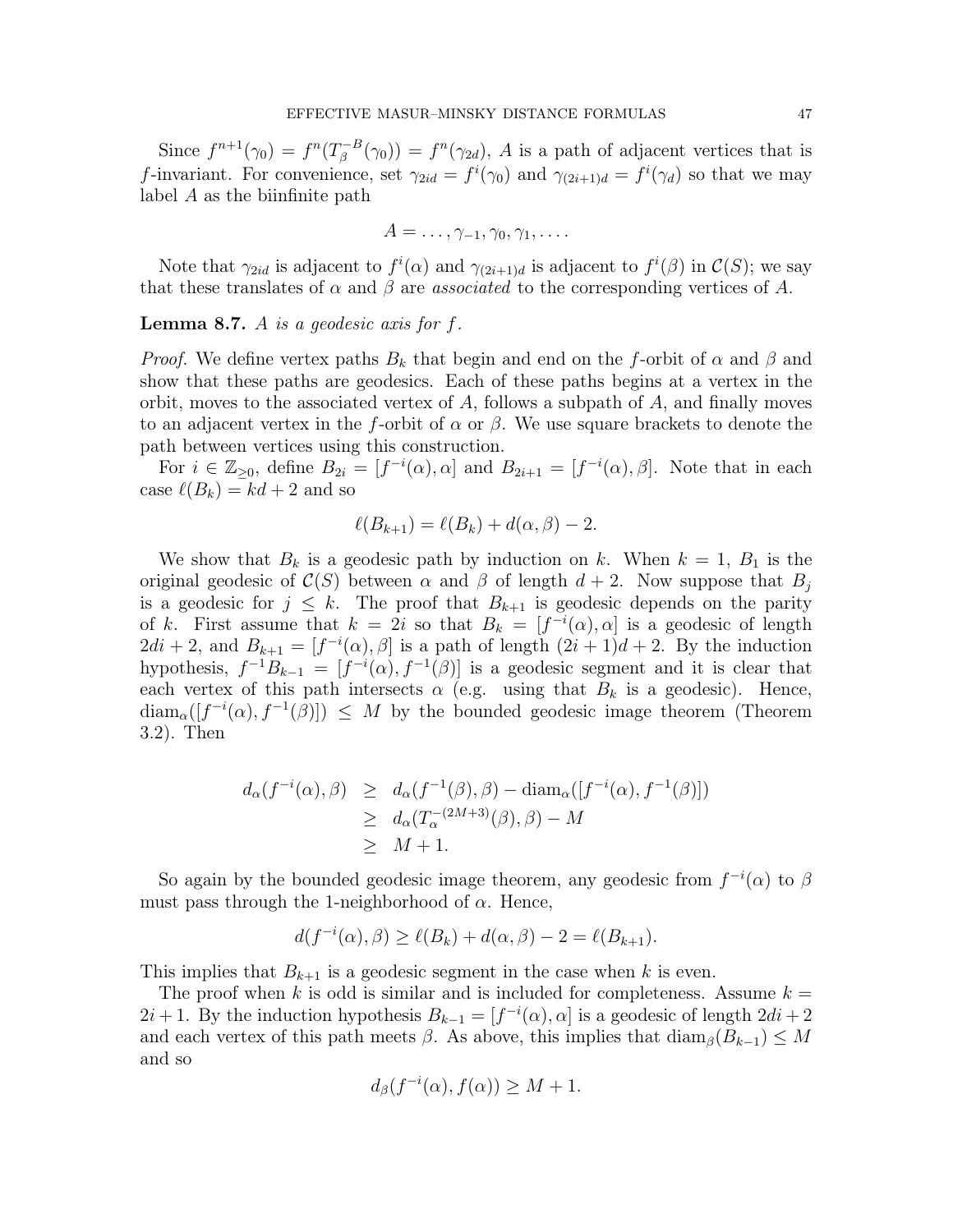Since this implies that any geodesic from  $f^{-i}(\alpha)$  to  $f(\alpha)$  passes through a 1-neighborhood of  $\beta$ ,

$$
d(f^{-i}(\alpha), f(\alpha)) \ge \ell(B_k) + d(\beta, f(\alpha)) - 2 = \ell(B_k) + d(\alpha, \beta) - 2
$$

Hence,  $B_{k+1} = [f^{-(i+1)}(\alpha), \alpha] = f^{-1}([f^{-i}(\alpha), f(\alpha)])$  is a geodesic segment of length  $(2i+1)d+2$ , as required.

Now to see that  $A$  is a geodesic, observe that any finite subpath is a subpath of some  $B_k$ . Since A is invariant under f by construction, A is a geodesic axis for f.  $\Box$ 

To complete the proof of the proposition, we will need the standard (bigon) train tracks for  $\alpha$  and  $\beta$ , as constructed in [36]. Our convention will be that for positive dehn twists, transverse curves "turn left." Define the train track  $\tau$  to be the track obtained by smoothing intersections of  $\alpha$  and  $\beta$ . Let  $\tau'$  be the track obtained by using the other smoothing. Then,  $\tau$  is an invariant track for f and  $\tau'$  is an invariant track for  $f^{-1}$ .

Let Y be a proper subsurface of S. If every vertex of A meets Y, then  $\dim_Y(A)$ M by the bounded geodesic image theorem. So for the remainder of the proof we assume that this is not the case.

Suppose first that Y is not an annulus corresponding to a translate of  $\alpha$  or  $\beta$  and there is an  $n \in \mathbb{Z}$  such that Y misses either  $f^{n}(\alpha)$  or  $f^{n}(\beta)$ .

Suppose that Y misses  $f^{(n)}(x)$ ; the case for a translate of  $\beta$  is similar. Note that since  $A$  is an axis of  $f$ ,

$$
diam_Y(A) = diam_{f^{-n}(Y)}(A)
$$

so we may replace Y with  $f^{-n}(Y)$  and assume that Y missed  $\alpha$ . Let  $X = S \setminus \alpha$ and let  $\epsilon$  be any curve in the orbit of  $\alpha$  or  $\beta$ , except  $\alpha$ . We show that every arc of  $\epsilon \cap X$  is isotopic to an arc of  $\beta \cap X$ . Since, in this case,  $Y \subset X$ , this proves that the Y-diameter of the set of orbits of  $\alpha$  and  $\beta$  is less than or equal to 3. As these orbits are distance 1 from A, we have

$$
\text{diam}_Y(A) \leq 5.
$$

To this end, note that the claim is obvious if  $\epsilon = \beta$ , so assume that  $\epsilon = f^{n}(\alpha)$ or  $f^{n}(\beta)$  for  $n \neq 0$ . If  $n > 0$  then  $\epsilon \prec \tau$  and if  $n < 0$  then  $\epsilon \prec \tau'$ . In either case, realize  $\epsilon$  in a small tie neighborhood N of the track and realize X so that either track intersects X in precisely  $\beta \cap X$ . With  $\epsilon$  and X in this position, our assertion that each arc of  $\epsilon \cap X$  is isotopic to an arc of  $\beta \cap X$  is clear since  $\epsilon$  crosses every branch of either  $\tau$  or  $\tau'$ . It only remains to show that these representatives of  $\epsilon$  and  $\partial X$  are in minimal position. For this, assume without loss of generality that  $\epsilon \prec \tau$ .

First note that any bigon in the complement of  $\epsilon$  and  $\partial X$  implies that there is a bigon in  $S \setminus (\partial X \cup \tau)$ . To see this, pass to the universal cover  $\tilde{S} \to S$  and let  $\tilde{\tau}, \partial X$ , and  $\tilde{\epsilon}$  be the complete preimages of  $\tau$ , X and  $\epsilon$ , respectively. Then any bigon B lifts to a bigon B between  $\tilde{\epsilon}$  and  $\partial X$ . Since  $\tilde{\epsilon}$  is a train route, i.e. it makes only legal turns on  $\tau$ , the complement  $\tilde{B} \setminus \tilde{\tau}$  must contain an outer most bigon. A standard argument now implies that there is a bigon in S in the complement of  $\partial X$  and  $\tau$ .

By inspection, no such bigon between  $\tau$  and  $\partial X$  can be contained in the annular neighborhood  $S \setminus X$  of  $\alpha$ . Further, any bigon contained in X would correspond to a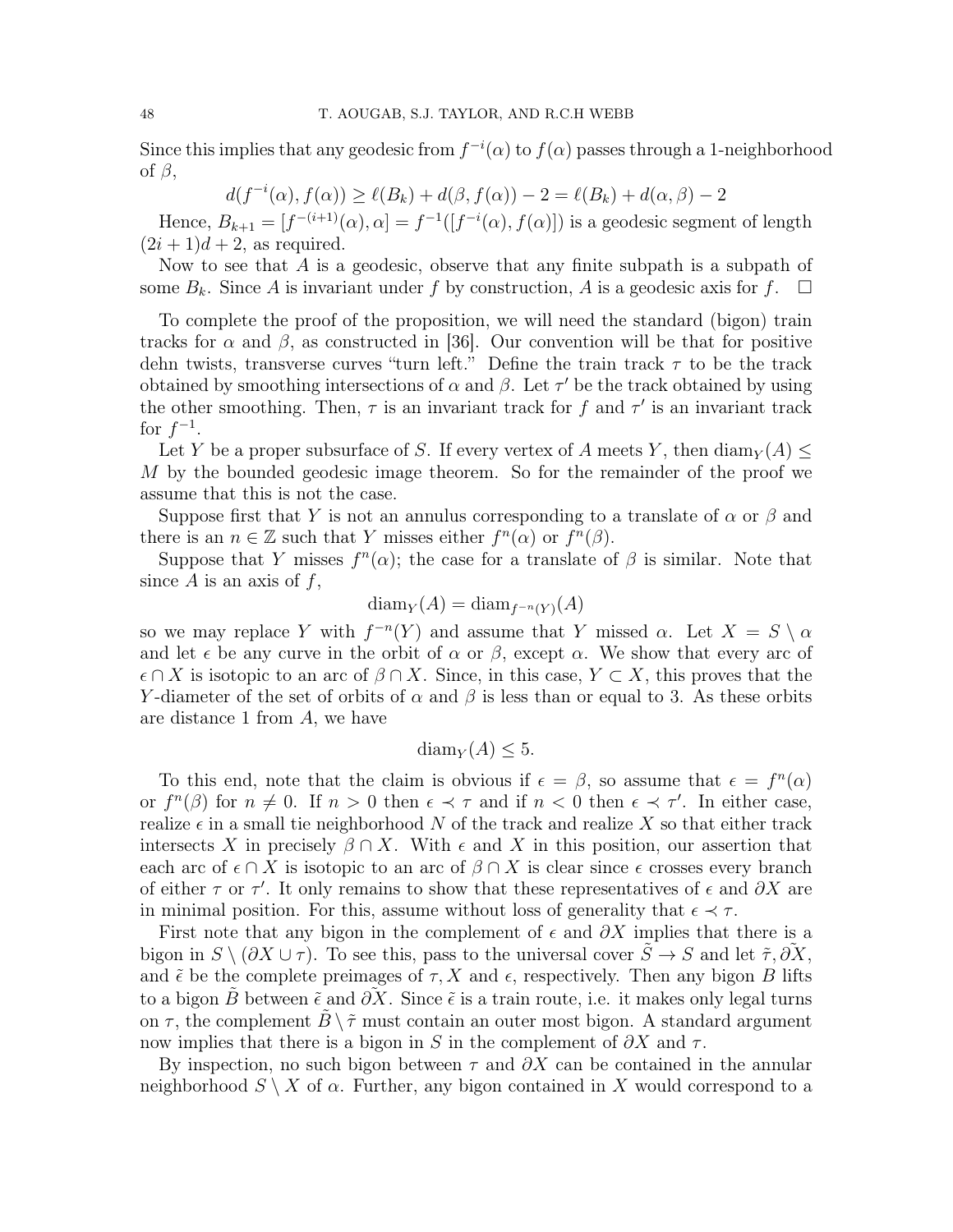bigon between  $\alpha$  and  $\beta$ , a contradiction. This completes the argument that every arc of  $\epsilon \cap X$  is isotopic to an arc of  $\beta \cap X$ .

Suppose next that Y meets every translate of  $\alpha$  and  $\beta$ .

By assumption, the distance between the subsurface projections of  $\alpha$  and  $\beta$  is bounded by K for any proper subsurface of S. This bounds the projection between consecutive vertices in the orbits of  $\alpha$  and  $\beta$  to the subsurface Y:

$$
d_Y(f^i(\alpha), f^i(\beta)) = d_{f^{-i}(Y)}(\alpha, \beta) \le K
$$

and

$$
d_Y(f^{i+1}(\alpha), f^i(\beta)) = d_{f^{-i}(Y)}(T_{\beta}^{-B}(\alpha), \beta) = d_{T_{\beta}^B f^{-i}(Y)}(\alpha, \beta) \le K.
$$

Now suppose that  $\gamma_l$  is the first vertex of A that does not meet Y. Then  $\gamma_{l+4}$  meets Y, as does every vertex after it. Set i to be the largest integer less than  $l/d$  and j be the smallest integer greater then  $(l+4)/d$ . Noe that  $j-i \leq 4$ .

Let  $A^-$  denote the ray  $\ldots, \gamma_{d(i-1)}, \gamma_{di}$  and let  $A^+$  denote the ray  $\gamma_{di}, \gamma_{di+1}, \ldots$ , both contained in A. Then

$$
diam_Y(A) \leq diam_Y(A^-) + d_Y(\gamma_{di}, \gamma_{dj}) + diam_Y(A^+).
$$

By the bounded geodesic image theorem,  $\text{diam}_Y (A^-)$ ,  $\text{diam}_Y (A^+) \leq M$ . Also note that  $d(f^i(x), \gamma_{di}), d(f^j(x'), \gamma_{dj}) \leq 1$  for  $x, x' \in {\alpha, \beta}$  (depending on the parity of i and j). Since  $j - i \leq 4$ , the bounds above on the subsurface distances between translates of  $\alpha$  and  $\beta$  imply that  $d_Y(\gamma_{id}, \gamma_{id}) \leq 6 + 4K$ . We conclude that in this case

$$
diam_Y(A) \le 2M + 4K + 6.
$$

Finally, suppose Y is an annulus with core  $f^{n}(\alpha)$  or  $f^{n}(\beta)$  for some  $n \in \mathbb{Z}$ . As before, we are free to assume that Y is an annulus with core, say,  $\alpha$ . Then the geodesic rays  $\ldots$ ,  $\gamma_{-2}$ ,  $\gamma_{-1}$  and  $\gamma_1$ ,  $\gamma_2$ ,  $\ldots$  each have projection to  $\mathcal{C}(Y)$  bounded by M. Moreover,

$$
d_Y(\gamma_{-1}, \gamma_1) = d_\alpha(T_\alpha^{-B}(\gamma_1), \gamma_1) \le B + 1.
$$

In this case, we conclude that  $\text{diam}_Y(A) \leq 2M + B + 1 = 4M + 4$ .

This exhausts all cases and completes the proof of the proposition.  $\Box$ 

Using Proposition 8.6, it follows that the map  $F = T_{\rho}^{B} T_{\epsilon}^{-B}$  satisfies

$$
d_Y(\epsilon, F^n(\epsilon)) + d_Y(\rho, F^n(\rho)) < C,
$$

where C is independent of n, Y, and S. We say that F is the pseudo-Anosov with uniformly bounded projections that is *adapted* to the pants decomposition P.

We now define  $H_{0,p}$ , a collection of tight geodesics as follows:

As a collection of vertices in various curve graphs,

$$
H_{0,p} := H_{0,p-1} \cup F^{19} \phi(H_{0,p-1}),
$$

As a collection of tight geodesics,  $H_{0,p}$  consists of the geodesic  $\{\alpha, v, \beta, F^{19}\phi(\alpha)\}\,$ and all geodesics of  $H_{0,p-1}$  and their images under  $F^{19}\phi$ . Thus the domains appearing in  $H_{0,p}$  are either domains of  $H_{0,p-1}$ , their images under  $F^{19}\phi$ , or the vertex v.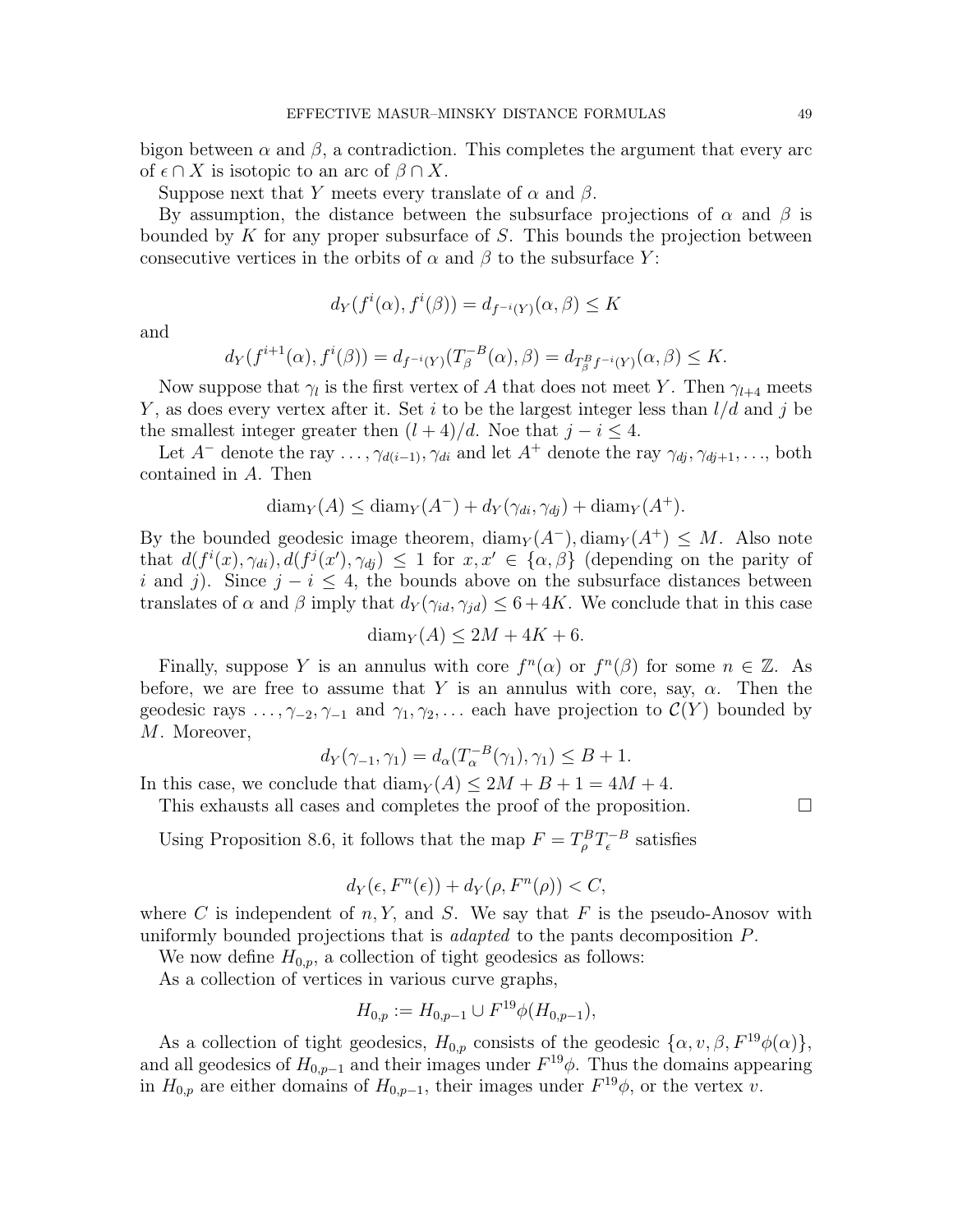**Lemma 8.8.** The distance between  $\alpha$  and  $F^{19}\phi(\alpha)$  in  $\mathcal{C}(S_{0,p})$  is 3. Furthermore, let  $\mathcal{D}(\beta)$  be the domains Y of  $H_{0,p-1}$  which support geodesics, and so that  $\partial Y$  is disjoint from  $\beta$ . Then for each  $Y \in \mathcal{D}(\beta)$ , we have

$$
d_{\mathcal{C}(S'')}(\mathcal{D}(\beta), F^{19}\phi(\partial Y)) > 1.
$$

That is, for each such Y,  $\partial Y$  meets the boundary of  $F^{19}\phi(Z)$  for all  $Z \in \mathcal{D}(\beta)$ .

Remark 8.9. If the lemma is true,  $\beta$  can not be in  $\mathcal{D}(\beta)$ , and indeed it is not because the annulus  $\beta$  does not support a geodesic in  $H_{0,p-1}$ .

*Proof.* First note that  $\{\alpha, v, \beta, F^{19}\phi(\alpha)\}\$ constitutes a length 3 path in  $\mathcal{C}(S'')$ , so to prove the first part of Lemma 8.8 it suffices to show that  $d_{\mathcal{C}(S'')}(\alpha, F^{19}\phi(\alpha)) \geq 3$ . Since F has translation length 2 in  $\mathcal{C}(S'')$  and  $\pi_{S''}(\alpha)$  is at most 6 from  $\pi_{S''}(\phi(\alpha))$ ,

$$
d_{\mathcal{C}(S'')}(\pi_{S''}(\alpha), F^{19}\pi_{S''}(\phi(\alpha))) > 5.
$$

Then let w be any simple closed curve on S. If  $w = v$  or  $\beta$ , then w intersects either  $\alpha$  or  $F^{19}\phi(\alpha)$ . Otherwise, w projects to S'', and therefore it must intersect either  $\pi_{S''}(\alpha)$  or  $F^{19}\pi_{S''}\phi(\alpha)$ , and thus  $d_{\mathcal{C}(S_{0,p})}(\alpha, F^{19}\phi(\alpha)) = 3$  as desired.

As for the second claim, recall that  $S' = S_{0,p-1}$  and we can identify  $S''$  with  $S' \setminus \beta$ . Let  $\{\alpha, v^{(p-1)}, u, \beta\}$  be the main geodesic of  $H_{0,p-1}$ . By induction, there is some map J on  $S_{0,p-1}$  (identified with  $S' = S_{0,p} \setminus v$ ) so that  $J(\alpha) = \beta$  and J interchanges u and  $v^{(p-1)}$ .

Also by induction, for any domain Y of  $H_{0,p-1}$ , one of the following three must hold:

- (1) Y is a domain of  $H_{0,p-2}$ ;
- (2) Y is the image of a domain in  $H_{0,p-2}$  under the map J;

(3) 
$$
Y = v^{(p-1)}
$$
.

If Y is a domain of  $H_{0,p-2}$ , then  $\partial Y$  is disjoint from  $v^{(p-1)}$ . In the case of (2),  $\partial Y$  is disjoint from  $u$ , which is itself disjoint from  $v^{(p-1)}$ . Thus

(8.1) 
$$
\text{diam}_{\mathcal{C}(S'')} \mathcal{D}(\beta) \leq 10,
$$

and

$$
(8.2) \t\t d_{S''}(\alpha, \partial Y) \le 10,
$$

since both  $v^{(p-1)}$  and u project to S'', and the projection map is coarse Lipschitz. Then using  $(8.2)$ ,

$$
d_{S''}(\partial Y, \phi(\partial Y)) \le d_{S''}(\partial Y, \alpha) + d_{S''}(\alpha, \phi(\alpha)) + d_{S''}(\phi(\alpha), \phi(\partial Y)) \le 26.
$$

Here we are using the fact that  $\phi$  fixes  $S'' = S_{0,p-1} \setminus \beta$ .

Then by the triangle inequality in  $C(S'')$ ,

$$
d_{S''}(\mathcal{D}(\beta), F^{19}\phi(\partial Y)) \ge d_{S''}(\partial Y, F^{19}\partial Y) - \text{diam}_{S''}(\mathcal{D}(\beta)) - d_{S''}(F^{19}\partial Y, F^{19}\phi(\partial Y))
$$
  
\n
$$
\ge 38 - 10 - 26 > 1,
$$

as desired.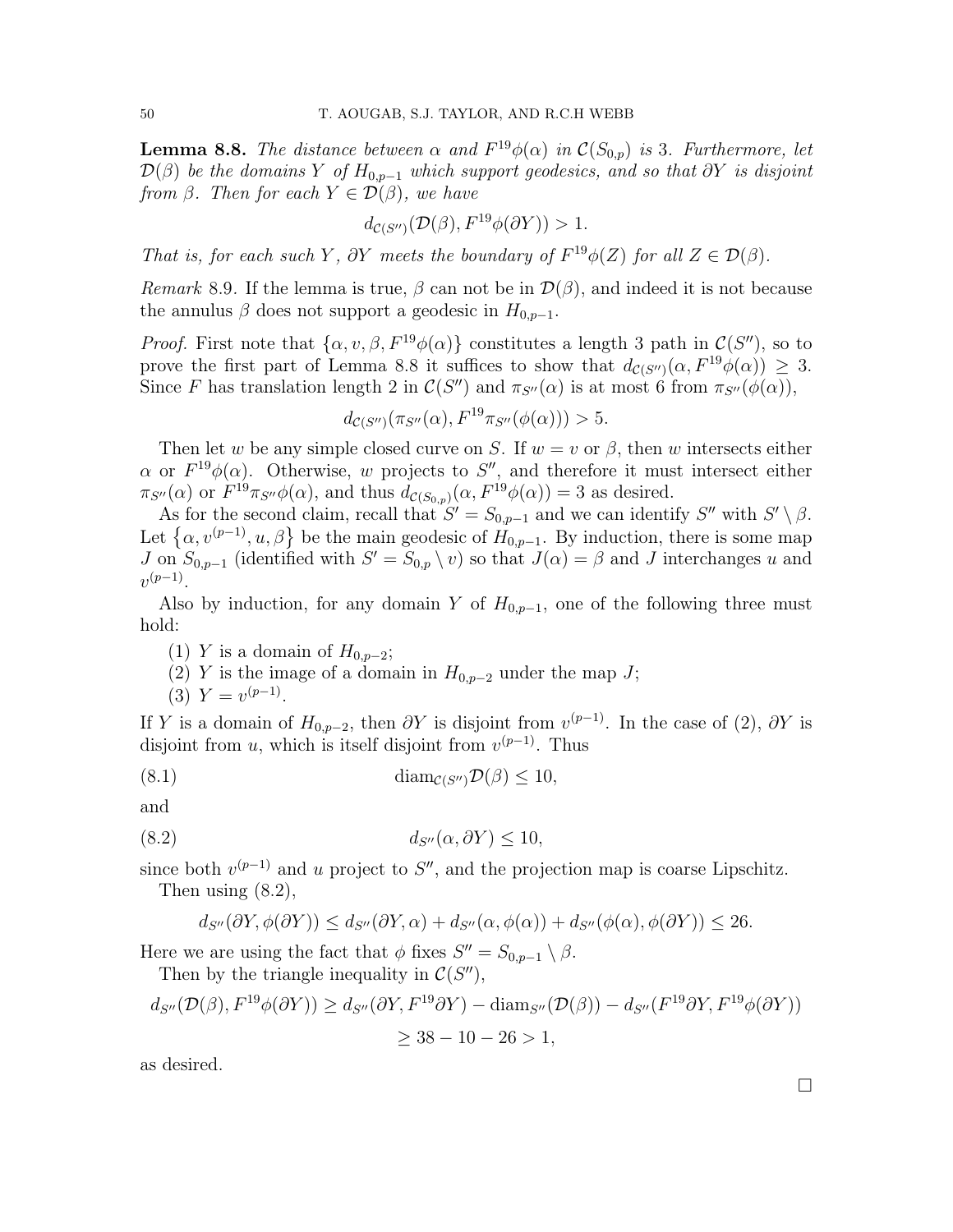We now show that  $H_{0,p}$  satisfies the axioms of being a partial hierarchy (as seen at the beginning of the proof of Theorem 4.6 in [32]:)

- (1) There is a distinguished main geodesic  $g$  whose domain is the full surface  $S_{0,p}$ , and whose initial and terminal markings are equal to  $I(H)$  and  $T(H)$ , respectively;
- (2) If b, f are tight geodesics in H and  $Y \subseteq S$ , with Y directly backwards subordinate to b and directly forwards subordinate to f, then  $H$  contains at most one tight geodesic k such that  $D(k) = Y$ , and k is directly forward subordinate to f and directly backwards subordinate to b;
- (3) For every geodesic k in H other than g, there exists geodesics  $b, f$  in H such that  $k$  is directly forward subordinate to  $f$ , and directly backwards subordinate to b.

Let g denote the main geodesic; we must check that g is tight. Indeed,  $\alpha \cup \beta$  fill S', which is the complement of v, and  $v \cup F<sup>n</sup>\phi(\alpha)$  fill  $S \setminus \beta$  for the same reason.

To check (2), it suffices to show that given any domain Y of  $H_{0,p-1}$ , Y can not be expressed as  $F^{19}\phi(W)$ , for some W which is a domain of  $H_{0,p-1}$ . Note that if  $\partial W$ intersects  $\beta$ , then  $F^{19}\phi(W)$  must intersect v, and therefore it can not be equal to a domain in S'. Thus it suffices to consider domains  $W \in \mathcal{D}(\beta)$ . By Lemma 8.8, for any such  $W, F^{19}\phi(W) \notin \mathcal{D}(\beta)$ . However,  $F^{19}\phi(W) \subset S''$  and therefore it is disjoint from  $\beta$ , hence if  $F^{19}\phi(W)$  was a domain of  $H_{0,p-1}$ , it would have to be in  $\mathcal{D}(\beta)$ .

For (3), by induction  $H_{0,p-1}$  is a partial hierarchy, and therefore (3) is immediate for geodesics of  $H_{0,p}$  which are geodesics of  $H_{0,p-1}$ . Then (3) follows, since any geodesic of  $H_{0,p}$  which is not the main geodesic is a homeomorphic image of some geodesic of  $H_{0,p-1}$ .

Therefore  $H_{0,p}$  is indeed a partial hierarchy. By construction,

$$
|H_{0,p}| \ge 2|H_{0,p-1}|.
$$

It remains to show that for any subsurface  $Y \subseteq S_{0,p}$ ,

$$
d_Y(\alpha, F^{19}\phi(\alpha)) < K(p, Y).
$$

We first remark that the desired bound for  $Y = \beta$  or  $Y = v$  is vacuous as  $\alpha$ ,  $F^{19}\phi(\alpha)$ do not both project to these domains.

Note also that  $d_{S''}(\alpha, F^{19}\phi(\alpha))$  < 100 follows immediately from the fact that the projection of  $\alpha$  and  $\phi(\alpha)$  to S'' are at most 6 apart, that F has translation length 2 on  $\mathcal{C}(S'')$ ,  $\alpha$  is close by to the axis for F, and that  $\pi_{S''}$  is coarse Lipschitz.

We next address subsurfaces  $Y \subsetneq S''$ . Note that  $\alpha$  must project to Y; indeed, α intersects  $\partial Y$  non-trivially since  $i(\partial Y, \beta) = 0$  and α fills  $S \setminus v$  with  $\beta$ . Similarly,  $\phi(\alpha)$  projects to Y by applying the same argument after interchanging  $\beta$  and v via φ. Therefore, using Proposition 8.6 to bound  $d_{F^{-19}Y}(F^{-19}\alpha, \alpha)$ , and part (2) of Proposition 8.3 to bound  $d_{F^{-19}Y}(\alpha, \phi(\alpha))$ , we obtain

$$
d_Y(\alpha, F^{19}\phi(\alpha)) = d_{F^{-19}Y}(F^{-19}\alpha, \phi(\alpha))
$$
  

$$
\leq d_{F^{-19}Y}(F^{-19}\alpha, \alpha) + d_{F^{-19}Y}(\alpha, \phi(\alpha))
$$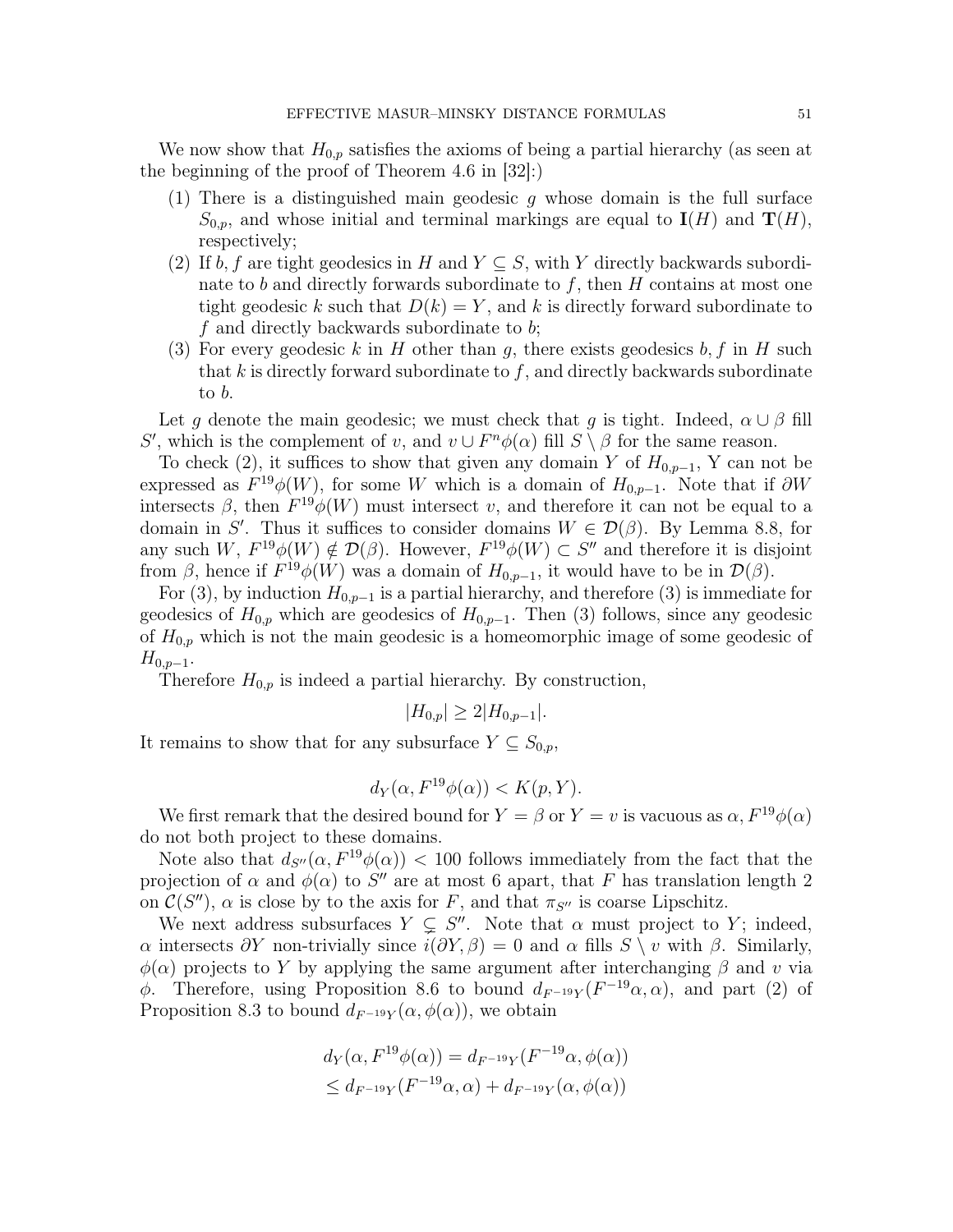$<$  428 + 6 = 434.

It remains to consider the following three cases:

- (1) Both v and  $\beta$  project to Y;
- (2)  $\beta$  projects to Y but v does not;
- (3) v projects to Y but  $\beta$  does not.

In the first case, we have

$$
d_Y(\alpha, F^{19}\phi(\alpha)) \le d_Y(\alpha, v) + d_Y(v, \beta) + d_Y(\beta, F^{19}\phi(\alpha)) \le 10.
$$

In the second case,

$$
d_Y(\alpha, F^{19}\phi(\alpha)) \le d_Y(\alpha, \beta) + d_Y(\beta, F^{19}\phi(\alpha)).
$$

Since Y is disjoint from  $v$  and is therefore a subsurface of  $S'$ , by the induction hypothesis,

$$
d_Y(\alpha, \beta) < K(p - 1 - \omega(Y)).
$$

Furthermore,  $\beta$  and  $F^{19}\phi(\alpha)$  are disjoint, and therefore

$$
d_Y(\alpha, F^{19}\phi(\alpha)) < K(p-1-\omega(Y)) + 6.
$$

Finally in the third case,  $v$  projects to  $Y$ , and therefore

$$
d_Y(\alpha, F^{19}\phi(\alpha)) \le d_Y(\alpha, v) + d_Y(v, F^{19}\phi(\alpha)),
$$

and note that

$$
d_Y(v, F^{19}\phi(\alpha)) = d_{F^{-19}Y}(v, \phi(\alpha)) = d_{\phi^{-1}F^{-19}Y}(\beta, \alpha).
$$

Since  $F^{-19}Y$  is disjoint from  $\beta$ , its image under  $\phi^{-1}$  is disjoint from v, and it is therefore contained in  $S'$ . Hence again by the induction hypothesis,

$$
d_Y(\alpha, F^{19}\phi(\alpha)) \le K(p-1-\omega(Y)) + 6.
$$

Therefore, we define  $K(p - \omega(Y)) := \max(K(p - 1 - \omega(Y)) + 6, 10 + K_1 + C)$ .

*Remark* 8.10. We can complete  $H_{0,p}$  to a hierarchy with or without annuli, and therefore this construction applies to both pants decompositions and markings.

The existence of the hierarchies  $H_{0,p}$  implies exponential growth for the additive error in the inequality bounding hierarchy length above by sums of subsurface projections. We conclude this section by promoting the previous construction to hierarchies with arbitrarily long main geodesic, which will establish exponential growth of the multiplicative error as well. We record this in the following theorem:

**Theorem 8.11.** Given  $k, p \in \mathbb{N}$ , there exists a hierarchy  $H_{0,p}^{(k)}$  on  $S_{0,p}$  satisfying the following properties:

- (1) the main geodesic of  $H_{0,p}^{(k)}$  has length at least k and at most  $2k$ ;
- (2)  $|H_{0,p}^{(k)}| \geq 2^{p+k}$ ;
- (3) There is a uniform constant Q so that for any essential subsurface  $Y \subset S_{0,p}$ ,

$$
d_Y(\mathbf{I}(H^{(k)}), \mathbf{T}(H^{(k)})) < 3K(p - \omega(Y)) + Q.
$$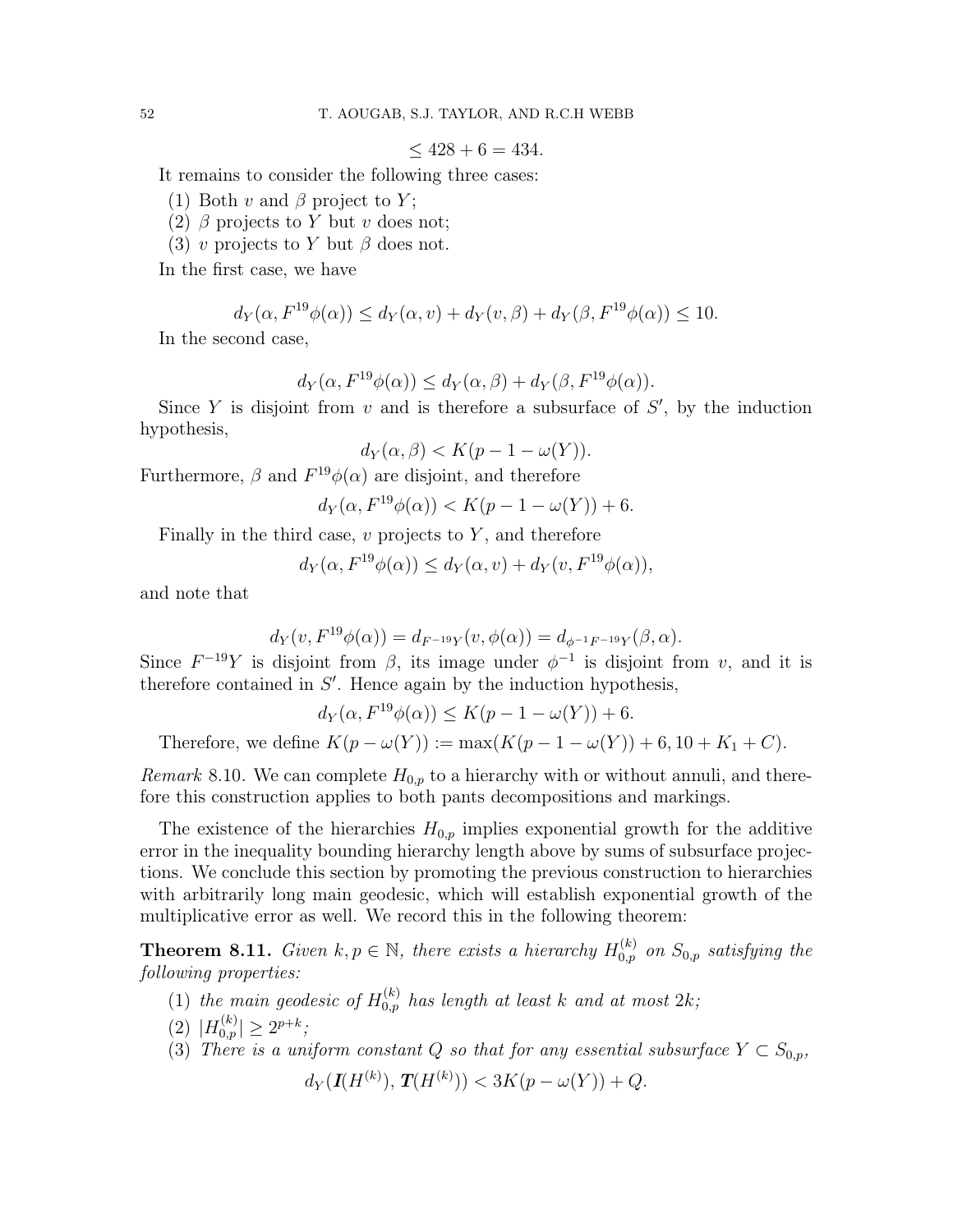Let h be an oriented tight geodesic segment; given  $k \in \mathbb{N}$  we call a tight geodesic h a left (resp. right) tight k-extension of h if h is obtained by concatenating a length k tight geodesic segment to the left (resp. right) endpoint of h. Let  $g(p)$  denote the main geodesic of the hierarchy  $H_{0,p}$ . We show:

**Lemma 8.12.** For any  $k \in \mathbb{N}$ , there exists a right tight k-extension of  $q(p)$ .

*Proof.* Label the vertices of  $g(p)$  by  $g(p) = {\alpha, v_0, v_1, \beta}$ ; recall that by construction, both  $\alpha$  and  $\beta$  bound 3-holed spheres on one side. Let  $\gamma$  be any simple closed curve on  $S_{0,p}$  satisfying the following properties:

- (1)  $\gamma$  is disjoint from  $\beta$ ;
- (2)  $\gamma$  bounds a 3-holed sphere on one side;
- (3)  $d_{S\setminus\beta}(\gamma, \alpha) > M + 3$ , for M the bounded geodesic image theorem constant.

To find such a  $\gamma$ , start with a pants decomposition Q of  $S \setminus \beta$  intersecting each component of  $\pi_{S\setminus\beta}(\alpha)$  at most twice, as in Lemma 8.3. There must be some curve  $\delta \in \mathcal{Q}$  which bounds a 3-holed sphere on one side. Then let  $\gamma$  be the image of  $\delta$ under a high power of the pseudo-Anosov supported on  $S \setminus \beta$  with uniformly bounded projections, adapted to Q.

We claim that  $g' := {\alpha, v_0, v_1, \beta, \gamma}$  is a tight geodesic. Indeed, any geodesic h connecting  $\alpha$  to  $\gamma$  must pass through the 1-neighborhood of  $\beta$  by Theorem 3.2. However, since  $\beta$  bounds a 3-holed sphere on one side, h must actually pass through  $\beta$ ; otherwise every vertex of h projects non-trivially to  $S \setminus \beta$ , which contradicts the fact that  $d_{S \setminus \beta}(\alpha, \gamma)$  is large. Therefore g' is geodesic.

To check that  $g'$  is tight, we need only show that

$$
d_{S \setminus \beta}(v_1, \gamma) \ge 3.
$$

Suppose not; again since  $\beta$  bounds a 3-holed sphere on one side,  $v_1$  projects nontrivially to  $S \setminus \beta$ , and therefore  $d_{S \setminus \beta}(v_1, \gamma) < 3$  implies that  $d_{S \setminus \beta}(\alpha, \gamma) < M + 3$  by Theorem 3.2, which is a contradiction.

This argument can be repeated indefinitely, and hence there exists a (left or right) k-tight extension of  $q(p)$  for any  $k \in \mathbb{N}$ .

Remark 8.13. In general, it is not the case that a geodesic segment can be extended to a larger geodesic, let alone one that is tight (see [6]). However, we avoid the pathology of 'dead-ends' by choosing our geodesic such that all vertices bound 3-holed spheres on one side.

*Remark* 8.14. Since  $\gamma$  was produced by taking a high power of a pseudo-Anosov on  $S \setminus \beta$  with bounded subsurface projections, we remark that  $\gamma$  can also be chosen to satisfy the following additional property:

For  $Y \subseteq S \setminus \beta$  any proper essential subsurface,  $d_Y(\alpha, \gamma) < E$ , where E is a uniform constant.

Let  $\{\alpha, v_0, v_1, \beta, \gamma_1, \gamma_2\} = \{g(p), \gamma_1, \gamma_2\}$  be the right tight 2-extension of  $g(p)$  whose existence is guaranteed by Lemma 8.12. We will choose this extension so that the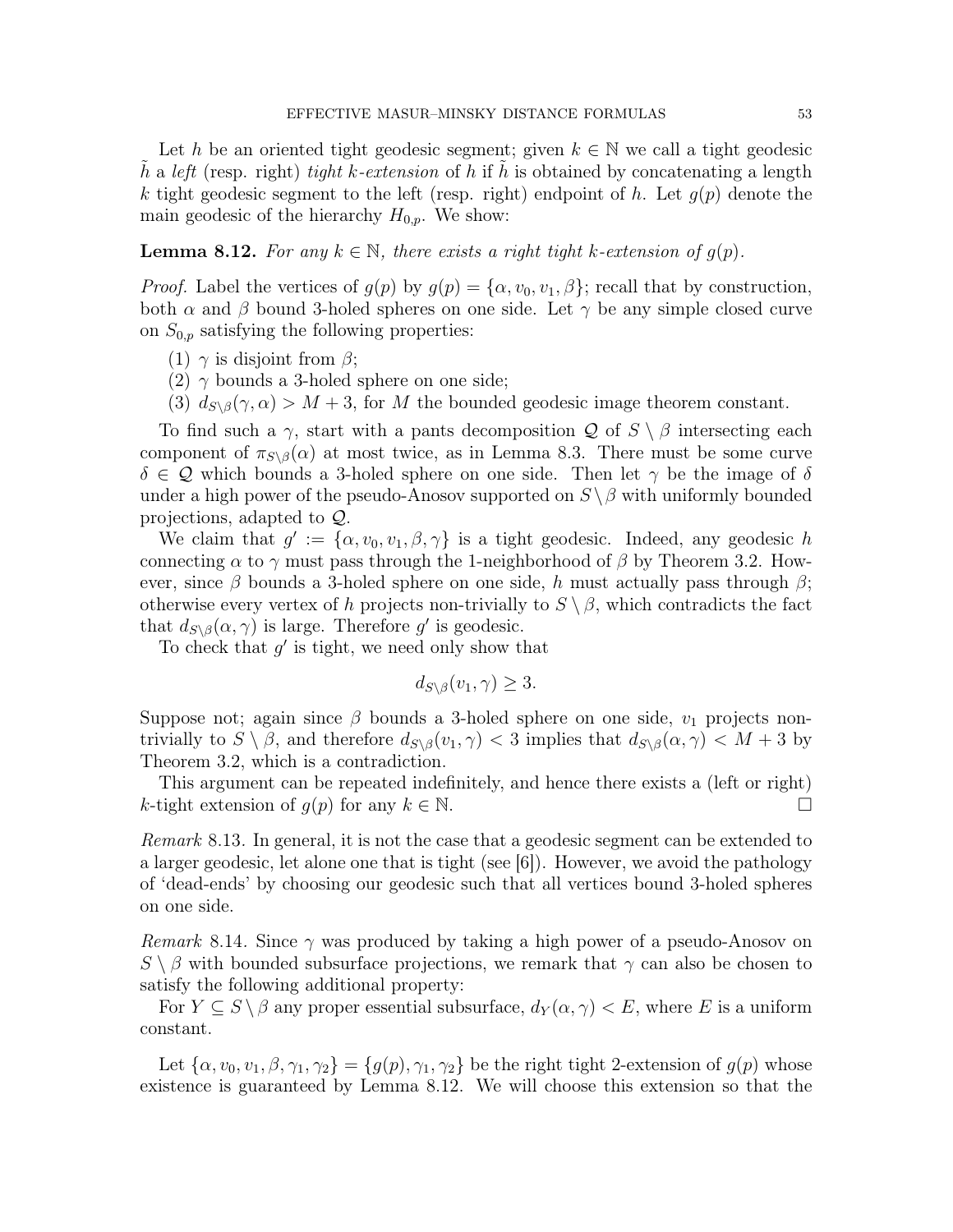

FIGURE 6. A schematic picture of  $\tilde{H}^{(2)}$ .  $H_{0,p}$ , and its image under  $T_{\gamma_2}^B$ are pictured in black.

third property listed in the proof of Lemma 8.12 is replaced by a lower bound of  $2M + 3$  on projections to  $S \setminus \beta$ . Then consider the following path  $\tilde{g}(p)$  in  $\mathcal{C}(S_{0,p})$ :

$$
\tilde{g}(p) := \left\{ \alpha, v_0, v_1, \beta, \gamma_1, T_{\gamma_2}^B(\beta), T_{\gamma_2}^B(v_1), T_{\gamma_2}^B(v_0), T_{\gamma_2}^B(\alpha) \right\},
$$

where  $B$  is the constant from Proposition 8.6.

We claim that  $\tilde{g}$  is a tight geodesic. To show this, it suffices to check tightness at the node  $\gamma_1$ . By tightness of  $\{g(p), \gamma_1, \gamma_2\}$ , the choice of  $\gamma_1, \gamma_2$ , and the same argument used in the proof of Lemma 8.12,

$$
d_{S\setminus \gamma_1}(\beta,\gamma_2)\geq 3.
$$

By choice of B and applying Theorem 3.2, any geodesic in  $\mathcal{C}(S \setminus \gamma_1)$  connecting  $\beta$ to  $T_{\gamma_2}^B(\beta)$  must pass through the 1-neighborhood of  $\gamma_2$ , and therefore

$$
d_{S\setminus\gamma_1}(\beta,T^B_{\gamma_2}(\beta))>3.
$$

We now define the partial hierarchy  $\tilde{H}^{(2)} := \tilde{H}_{0,p}^{(2)}$  as follows. The main geodesic of  $\tilde{H}^{(2)}$  is  $\tilde{g}(p)$ ; if k is any other geodesic of  $\tilde{H}^{(2)}$ , then k satisfies one of the following:

- (1) k is a geodesic of  $H_{0,p}$ ;
- (2) k is the image of a geodesic in  $H_{0,p}$  under the map  $T_{\gamma_2}^B$ ;
- (3) k is an arbitrarily chosen geodesic with endpoints  $\beta$  and  $T_{\gamma_2}^B(\beta)$  in  $\mathcal{C}(S \setminus \gamma_1)$ , or a geodesic with endpoints  $v_1$  and  $\gamma_1$  in  $\mathcal{C}(S \setminus \beta)$  or an image of such a geodesic under  $T_{\gamma_2}^B$ ;

Note that (3) describes three possible types of geodesics, each type determined by the endpoints: either  $\beta$  and  $T_{\gamma_2}^B(\beta)$ ,  $v_1$  and  $\gamma_1$ , or  $T_{\gamma_2}^B(v_1)$  and  $\gamma_1$ ; these three geodesics are represented by the three red pin-wheels in Figure 8.3. We require that there is exactly one such geodesic of  $\tilde{H}^{(2)}$  for each of these three types.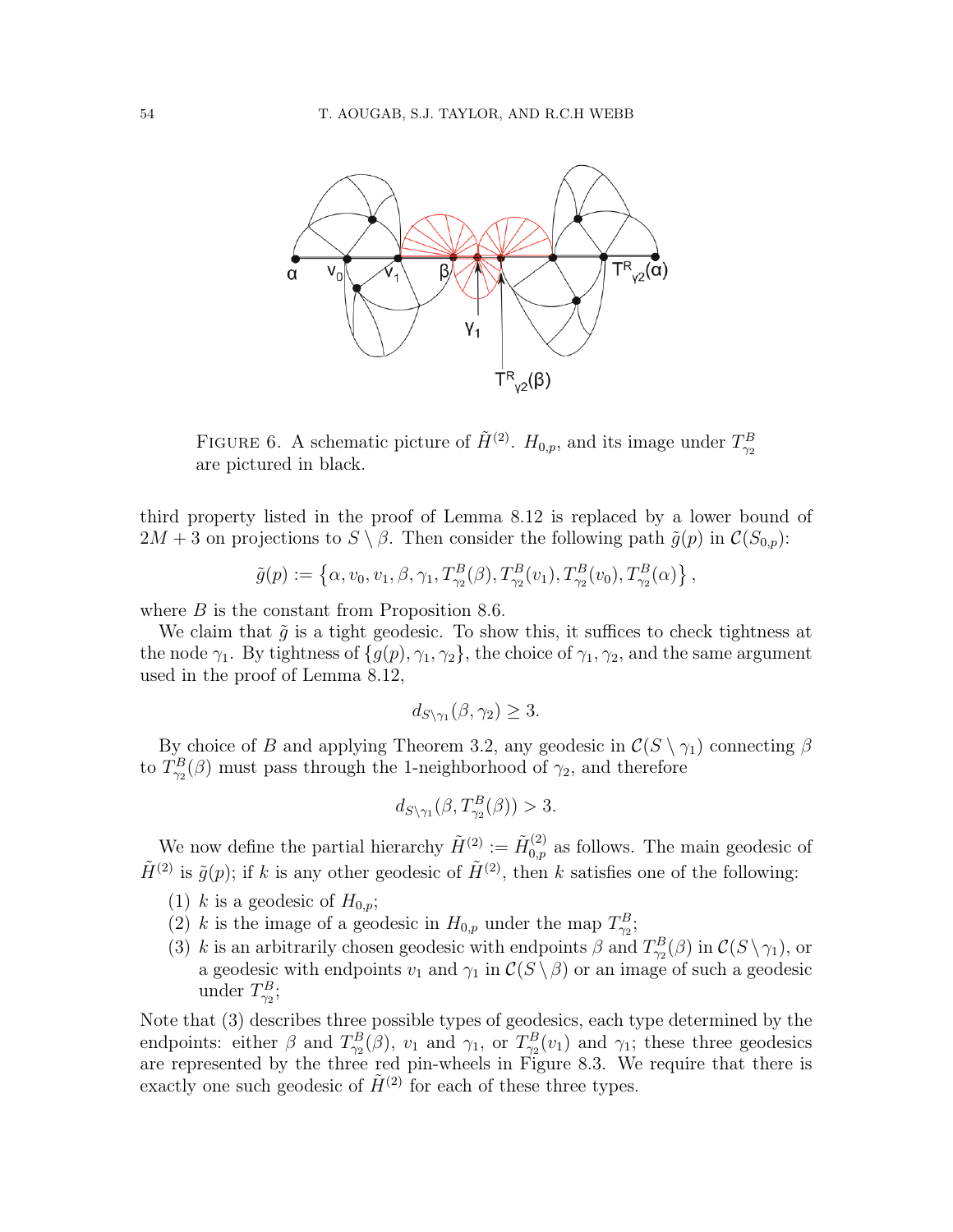Let  $\mathbf{D}(H_{0,p})$  denote the set of domains supporting tight geodesics of  $H_{0,p}$ . To check that  $\tilde{H}^{(2)}$  is a partial hierarchy, we now show that no domain appears more than once in the list

 $\{ {\bf D}(H_{0,p}), T_{\gamma_2}^B({\bf D}(H_{0,p}))\}$ . If there is a repetition, then there is some  $Y, W \in D(H_{0,p})$  such that

$$
T_{\gamma_2}^B(Y) = W.
$$

Any domain Y of  $H_{0,p}$  must be disjoint from some vertex of  $g(p)$ . Similarly,  $T_{\gamma_2}^B(Y)$ must be disjoint from some vertex of  $\tilde{g}(p)$  which is the image of an original vertex of  $g(p)$ . Suppose that Y is disjoint from either  $\alpha, v_0$ , or  $v_1$ . Note that the distance in the full curve complex between  $v_1$  and the image of any domain of  $H_{0,p}$  is at least 2, and therefore if Y is disjoint from  $v_1$  its distance to the image of any domain must be at least 1, so in particular it can not equal any such image. If  $Y$  is disjoint from either  $v_0$  or  $\alpha$ , then the distance between it and any image of a domain of  $H_{0,p}$  is at least 2 and so the same argument applies. Finally, if Y is disjoint from  $\beta$ , it must also be disjoint from some other vertex of  $g(p)$  since  $\beta$  is not a central vertex of any pin-wheel in  $H_{0,p}$  (see Figure 8.3–  $\beta$  is the central vertex of a red geodesic, which does not appear as an original geodesic of  $H_{0,p}$ , and so again the same argument applies.

Therefore  $\tilde{H}^{(2)}$  is indeed a partial hierarchy, and by construction its total length is more than twice that of  $H_{0,p}$ . We now show that for any  $Y \subset S$ ,

$$
d_Y(\alpha, T_{\gamma_2}^B(\alpha)) \le 3K(p - \omega(Y)) + 2\max(E, 10, M).
$$

We first prove the inequality in the case that Y is a domain of  $\tilde{H}^{(2)}$ . If the geodesic k supported on Y is a geodesic of  $H_{0,p}$  (or an image of such a geodesic under  $T_{\gamma_2}^B$ ), then by the large link lemma, Lemma 3.4, and the construction of  $H_{0,p}$ , k has length at most  $2K(p, Y)$ ; applying Lemma 3.4 once more yields the desired result.

If k is the geodesic of  $\tilde{H}^{(2)}$  supported on  $S \setminus \gamma_1$  connecting  $\beta$  to  $T_{\gamma_2}^B(\beta)$ , or the geodesic in  $C(S \setminus \beta)$ , note that in the construction of a 1-tight extension, the quantity  $d_{S\setminus\beta}(v_1, \gamma_1)$  can be bounded from above by choosing  $\gamma_1$  appropriately. Namely, we can choose  $\gamma_1$  such that

 $d_{S\setminus\beta}(\gamma_1,\alpha) < 2 \max(5,M).$ Since  $v_0$  and  $v_1$  both project to  $S \setminus \beta$ , it follows that

$$
d_{S \setminus \beta}(v_1, \gamma_1) \le 2(1 + \max(5, M)).
$$

A similar argument works for bounding  $d_{S\setminus\gamma_1}(\beta,\gamma_2)$ , and therefore we can also bound the length of the geodesic supported on  $S \setminus \gamma_1$ , and so we obtain

$$
d_{S\setminus\gamma_1}(\beta, T_{\gamma_2}^B(\beta)) \leq d_{S\setminus\gamma_1}(\beta, \gamma_2) + d_{S\setminus\gamma_1}(\gamma_2, T_{\gamma_2}^B(\beta))
$$
  
\n
$$
\leq 2d_{S\setminus\gamma_1}(\beta, \gamma_2).
$$

Next, suppose that Y is not a domain of  $\tilde{H}^{(2)}$ . We consider the following three possibilities: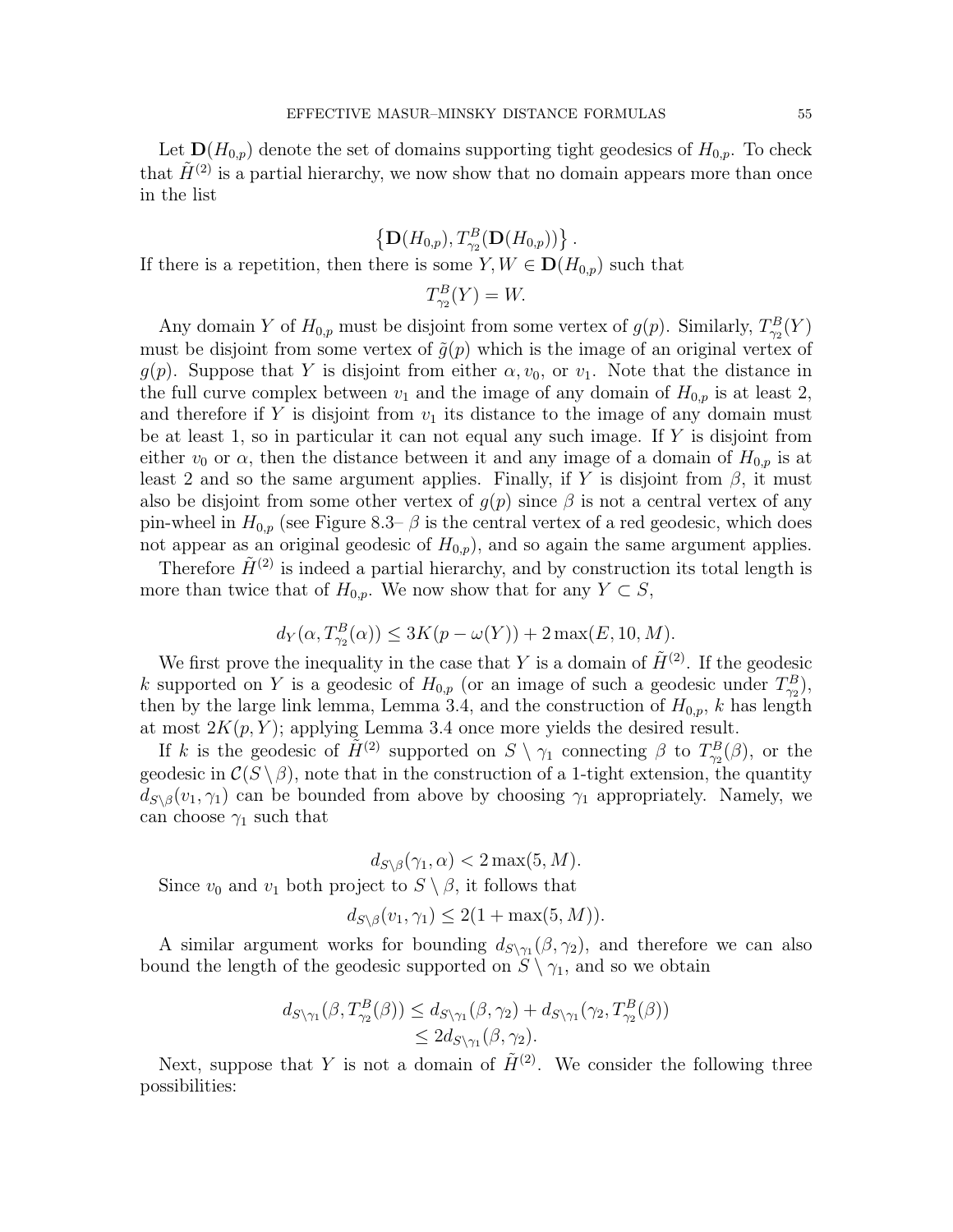- (1)  $\gamma_1$  and  $\beta$  project to Y;
- (2)  $\gamma_1$  projects but  $\beta$  does not;
- (3)  $\gamma_1$  does not project to Y.

First observe that in all cases, we can assume that  $\gamma_2$  projects, for if not, the projection of  $T_{\gamma_2}^B(\alpha)$  to Y will have arcs in common with the projection of  $\alpha$  to Y. In case (1), note that

$$
d_Y(\alpha, \gamma_1) \le d_Y(\alpha, \beta) + d_Y(\beta, \gamma_1)
$$
  
\n
$$
\le K(p - \omega(Y)) + 1.
$$

Therefore by the triangle inequality and the fact that  $\gamma_1$  is fixed by  $T_{\gamma_2}^B$ ,

$$
d_Y(\alpha, T_{\gamma_2}^B(\alpha)) \le 2K(p - \omega(Y)) + 2.
$$

In case  $(2)$ ,  $Y \subseteq S \setminus \beta$ , and therefore using Remark 8.14,

$$
d_Y(\alpha, \gamma_1) < \max(E, 10, 2M),
$$

and the desired bound follows since  $\gamma_1$  is disjoint from  $\gamma_2$ . In case (3), Y is in the complement of  $\gamma_1$ , so by applying Remark 8.14 to the second stage of the right-tight construction, we obtain

$$
d_Y(\alpha, \gamma_2) < \max(E, 10, 2M),
$$

and again we have the desired inequality by applying the triangle inequality. Thus, all projections are bounded; we can then complete the partial hierarchy to a hierarchy  $H^{(2)}$ .

We next observe that this process can be repeated indefinitely; that is, we inductively define a partial  $\tilde{H}^{(k)}$ , with completion  $H^{(k)}$ , as follows:

Let  $z_1, z_2$  be the two right-most endpoints of a right 2-tight extension of the main geodesic g of  $\tilde{H}^{(k-1)}$ ; let z denote the right-most endpoint of g. Then define  $\tilde{H}^{(k)}$  to be the partial hierarchy whose geodesics  $h$  satisfy one of the following:

- (1) h is a geodesic of  $\tilde{H}^{(k-1)}$ ;
- (2) h is an image of a geodesic of  $\tilde{H}^{(k-1)}$  under the map  $T_z^B$ ;
- (3) h is a geodesic supported on  $S \setminus z$  or on  $S \setminus z_1$ .

By the same argument used for  $\tilde{H}^{(2)}$ ,  $\tilde{H}^{(k)}$  is a partial hierarchy, whose length is at least twice that of  $\tilde{H}^{(k-1)}$ . Furthermore, we claim that for any subsurface Y,

$$
d_Y(\alpha, T_z^B(\alpha)) < 3K(p - \omega(Y)) + 2\max(E, 10, M),
$$

whenever it is defined.

To show this, first suppose that Y is a domain of  $H^{(j)}$  for some  $j < k$ . Then either Y is a domain of the partial hierarchy  $\tilde{H}^{(j)}$ , or Y is a domain that must be added to the partial hierarchy to complete it. In either case, it follows from the process by which a partial hierarchy is completed to a hierarchy that  $Y$  must also be a domain of  $H^{(j+1)}$ . Moreover, the geodesic supported on Y does not change as j increases.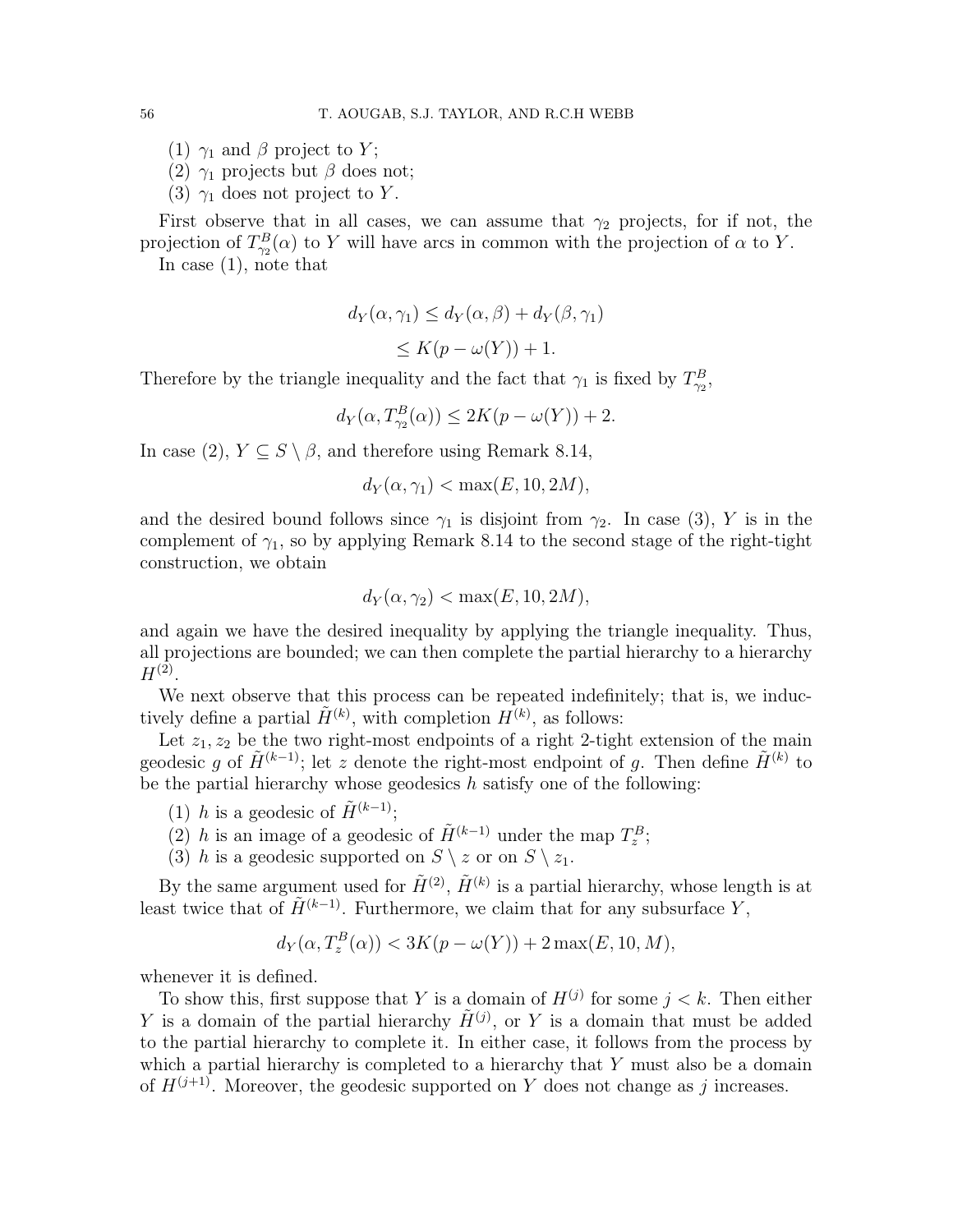Either Y is a domain of  $H_{0,p}$ , or there exists some  $j < k$  such that Y is a domain of  $H^{(j)}$  but Y is not a domain of  $H^{(j-1)}$ . If Y is a domain of  $H_{0,p}$ , then the geodesic supported on Y is at most  $2K(p, Y)$ , and therefore by Lemma 3.4,

$$
d_Y(\alpha, T_z^B(\alpha)) < 3K(p - \omega(Y)) + 1.
$$

If, on the other hand, there exists j such that Y is not a domain of  $H^{(j-1)}$ , let  $z_1^{(j-1)}$ 11, on the other hand, there exists f such that f is not a domain of  $H^{\circ}$ , let  $z_1$  denote the last vertex of the main geodesic of  $\tilde{H}^{(j-1)}$ , and let  $z_2^{(j-1)}$ ,  $z^{(j-1)}$  denote  $z^{(j-1)}$ ,  $z^{(j-1)}$  denote the pennultimate and final vertex, respectively, of the right 2-tight extension of the main geodesic of  $\tilde{H}^{(j-1)}$ . Then at least one of the following holds:

- $(1)$   $z_1^{(j-1)}$  $\mathcal{L}_1^{(j-1)}$  and  $z_2^{(j-1)}$  project to Y;
- (2)  $z_2^{(j-1)}$  projects to Y but  $z_1^{(j-1)}$  does not;
- (3)  $z_2^{(j-1)}$  does not project to Y.

The argument is similar to the argument used above to bound the projection to a subsurface Y between  $\alpha$  and  $\gamma_2$  when Y is not a domain of  $\tilde{H}^{(2)}$ : In case (1), by Lemma 3.4, since Y is not a domain of  $H^{(j-1)}$  it follows that

$$
d_Y(\alpha, z_1^{(j-1)}) < K(p - \omega(Y))
$$
\n
$$
\Rightarrow d_Y(\alpha, T^B_{z_2^{(j-1)}}(\alpha)) \le K(p - \omega(Y)) + 1.
$$

Therefore, the geodesic of  $H^{(j)}$  supported on Y has length at most  $2K(p-\omega(Y))+1$ . Thus by applying the large link lemma and noting that the geodesic of  $H^{(k)}$  supported on Y has the same length as the geodesic of  $H^{(j)}$  supported on Y, we obtain

$$
d_Y(\alpha, T_z^B(\alpha)) \le 3K(p - \omega(Y)) + 1.
$$

In case (2),  $Y \subseteq S \setminus z_1^{(j-1)}$  $1^{(J-1)}$ , and therefore using Remark 8.14,

$$
d_Y(\alpha, z_2^{(j-1)}) < \max(E, 10, 2M).
$$

Thus by the triangle inequality and the fact that  $z_2^{(j-1)}$  $\frac{(j-1)}{2}$  is fixed by  $T_{z^{(j)}}^B$  $\chi^B_{z^{(j-1)}},$  we have

$$
d_Y(\alpha, T^B_{z^{(j-1)}}(\alpha)) \le 2 \max(E, 10, M),
$$

and thus the geodesic supported on Y in  $H^{(j)}$  has length at most  $K(p - \omega(Y))$  +  $2\max(E, 10, M)$ . Then the large link lemma implies

$$
d_Y(\alpha, T_z^B(\alpha)) \le 2K(p - \omega(Y)) + 2\max(E, 10, M).
$$

The final case again follows by Remark 8.14 of the right-tight extension, the triangle inequality and the large link lemma and the argument is completely analogous to the third case for  $\tilde{H}^{(2)}$  above.

It remains to bound the projection to a subsurface  $Y$  which is not a domain of  $H^{(j)}$  for any  $j < k$ . Whether Y is a domain of  $\tilde{H}^{(k)}$  or not, a completely analogous argument to the one used directly above implies the desired inequality.

This completes the construction.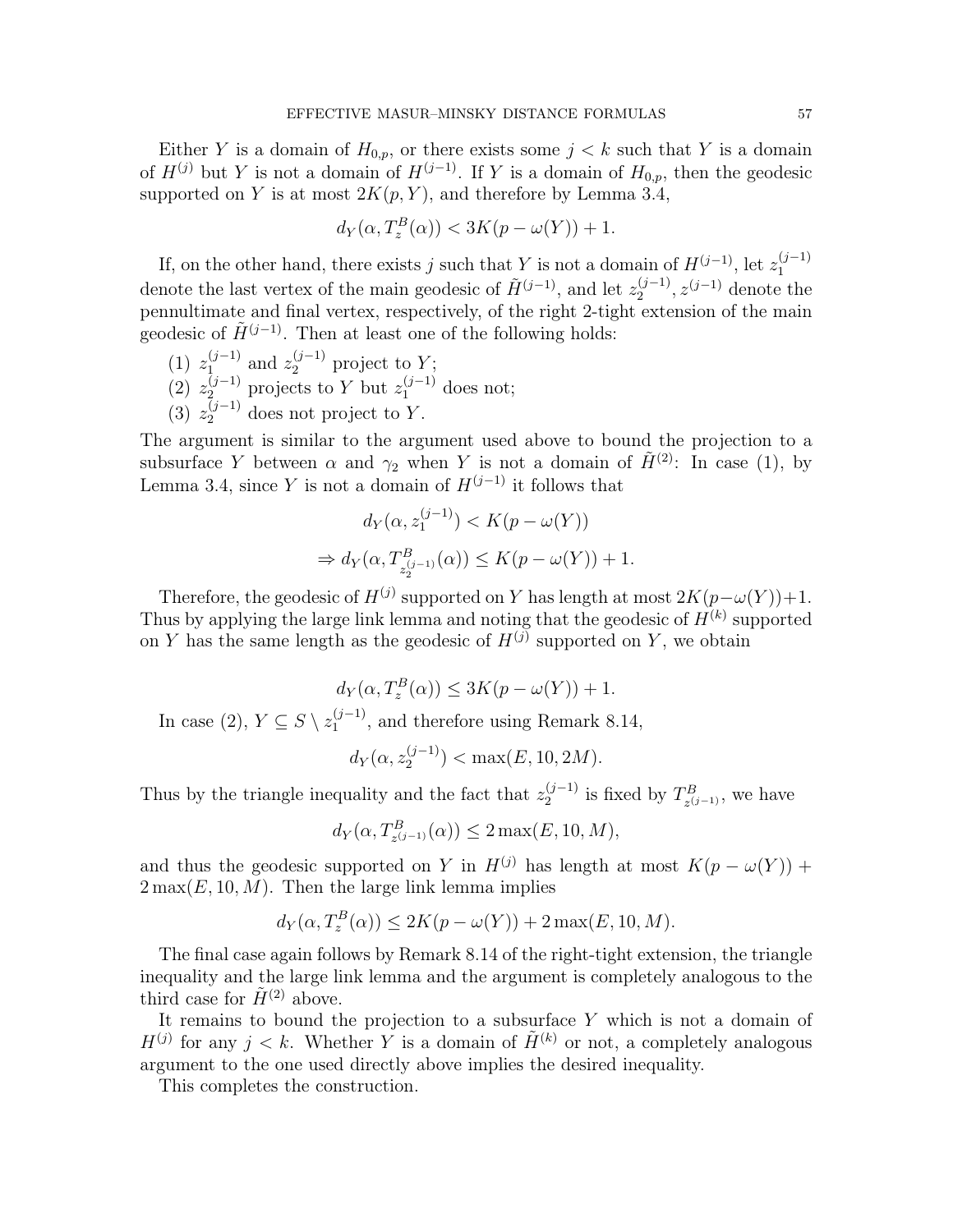#### **REFERENCES**

- 1. Ian Agol, Small 3-manifolds of large genus, Geometriae Dedicata 102 (2003), no. 1, 53–64.
- 2. Tarik Aougab, Uniform hyperbolicity of the graphs of curves, Geometry & Topology 17 (2013), no. 5, 2855–2875.
- 3. Javier Aramayona, Cyril Lecuire, Hugo Parlier, Kenneth J Shackleton, et al., Convexity of strata in diagonal pants graphs of surfaces, Publicacions matemàtiques  $57$  (2013), no. 1, 219–237.
- 4. Jason A Behrstock, Asymptotic geometry of the mapping class group and teichmüller space, Geometry & Topology 10 (2006), no. 3, 1523–1578.
- 5. Lipman Bers, Simultaneous uniformization, Bull. Amer. Mat. Soc. 66 (1960), no. 2, 94–97.
- 6. Joan S Birman and William W Menasco, The curve complex has dead ends, Geometriae Dedicata 177 (2015), no. 1, 71–74.
- 7. Brian Bowditch, Uniform hyperbolicity of the curve graphs, Pacific Journal of Mathematics 269 (2014), no. 2, 269–280.
- 8. Brian H Bowditch, Intersection numbers and the hyperbolicity of the curve complex, Journal für die reine und angewandte Mathematik (Crelles Journal) 2006 (2006), no. 598, 105–129.
- 9.  $\frac{1}{201}$ , The ending lamination theorem, preprint (2011).
- 10. Martin Bridgeman, Average bending of convex pleated planes in hyperbolic three-space, Inventiones mathematicae 132 (1998), no. 2, 381–391.
- 11. Jeffrey Brock, The weil-petersson metric and volumes of 3-dimensional hyperbolic convex cores, Journal of the American Mathematical Society 16 (2003), no. 3, 495–535.
- 12. Jeffrey Brock, Weil-petersson translation distance and volumes of mapping tori, Comm. Anal. Geom. 11 (2003), 987–999.
- 13. Jeffrey Brock and Kenneth Bromberg, Geometric inflexibility and 3-manifolds that fiber over the circle, Journal of Topology (2011), jtq032.
- 14.  $\Box$ , Inflexibility, weil-petersson distance, and volumes of fibered 3-manifolds, Math. Res. Lett. (to appear)  $(2014)$ .
- 15. Peter Buser, Mika Seppälä, et al., Symmetric pants decompositions of riemann surfaces, Duke Math. J **67** (1992), no. 1, 39–55.
- 16. Matthieu Calvez, Dual garside structure and reducibility of braids, Journal of Algebra 356 (2012), no. 1, 355–373.
- 17. Richard D Canary, A covering theorem for hyperbolic 3-manifolds and its applications, Topology 35 (1996), no. 3, 751–778.
- 18. William Cavendish and Hugo Parlier, Growth of the weil–petersson diameter of moduli space, Duke Mathematical Journal 161 (2012), no. 1, 139–171.
- 19. Matt Clay, Kasra Rafi, and Saul Schleimer, Uniform hyperbolicity of the curve graph via surgery sequences, Algebraic & Geometric Topology 14 (2015), no. 6, 3325–3344.
- 20. Benson Farb and Dan Margalit, A primer on mapping class groups (pms-49), Princeton University Press, 2011.
- 21.  $\_\_\_\_\$ , A primer on mapping class groups (pms-49), Princeton University Press, 2011.
- 22. Vaibhav Gadre and Chia-Yen Tsai, *Minimal pseudo-anosov translation lengths on the complex* of curves, Geometry & Topology 15 (2011), no. 3, 1297–1312.
- 23. É. Ghys and P. de la Harpe (eds.), Sur les groupes hyperboliques d'après Mikhael Gromov, Progress in Mathematics, vol. 83, Birkhäuser Boston, Inc., Boston, MA, 1990, Papers from the Swiss Seminar on Hyperbolic Groups held in Bern, 1988. MR 1086648 (92f:53050)
- 24. Mikhael Gromov, Hyperbolic groups, Springer, 1987.
- 25. Sebastian Hensel, Piotr Przytycki, and Richard CH Webb, Slim unicorns and uniform hyperbolicity for arc graphs and curve graphs, arXiv preprint arXiv:1301.5577 (2013).
- 26. Nikolai V Ivanov, Automorphism of complexes of curves and of teichmüller spaces, International Mathematics Research Notices 1997 (1997), no. 14, 651–666.